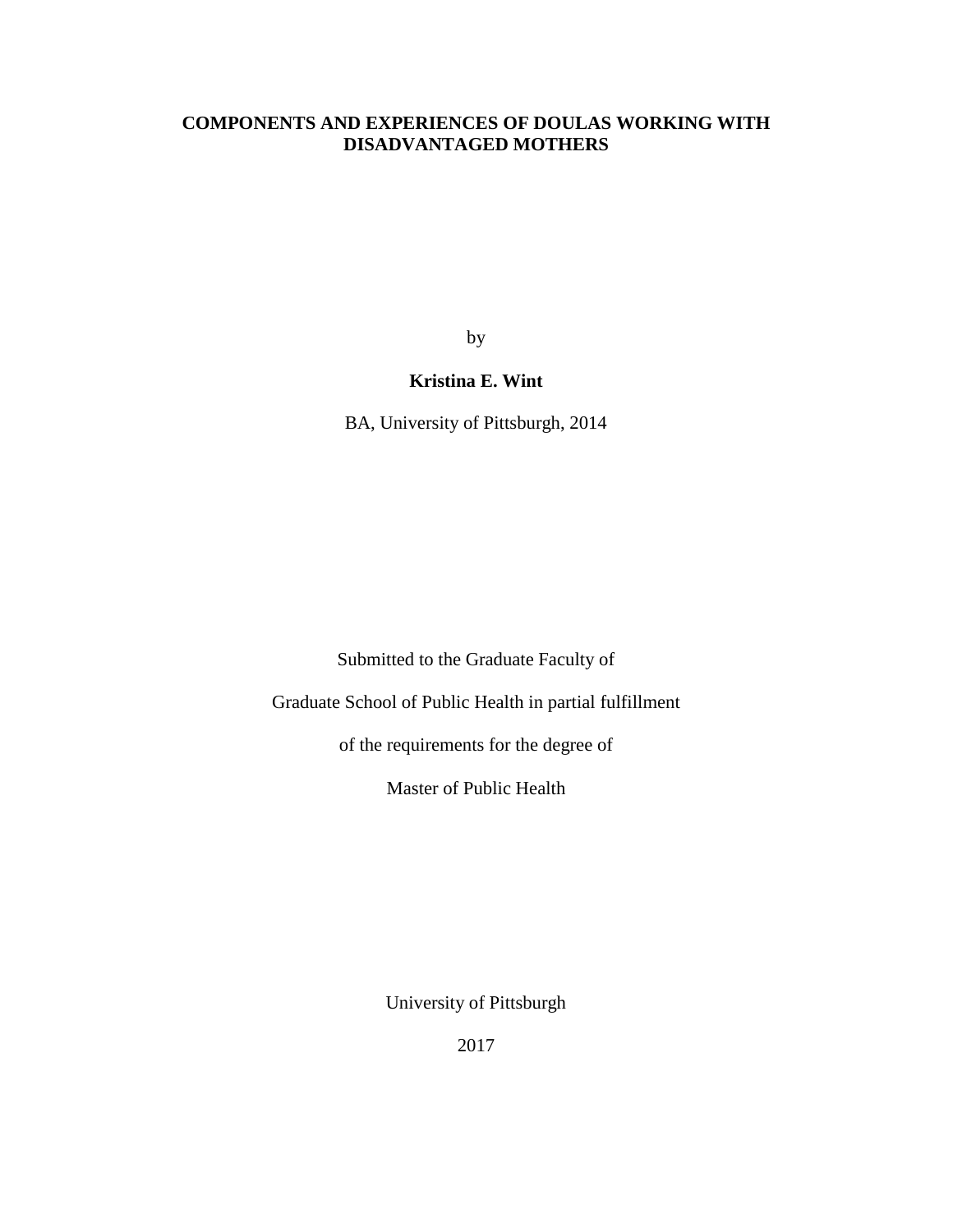### UNIVERSITY OF PITTSBURGH

### GRADUATE SCHOOL OF PUBLIC HEALTH

This thesis was presented

by

Kristina E. Wint

It was defended on

April 18, 2017

and approved by

#### **Thesis Advisor**

Tiffany L. Gary-Webb, PhD, MHS Associate Professor, Behavioral and Community Health Sciences and Epidemiology Graduate School of Public Health, University of Pittsburgh

### **Committee Member**

Thistle I Elias, DrPH Visiting Assistant Professor, Behavioral and Community Health Sciences Graduate School of Public Health, University of Pittsburgh

### **Committee Member**

Dara D Mendez, PhD, MPH Assistant Professor, Department of Epidemiology Graduate School of Public Health, University of Pittsburgh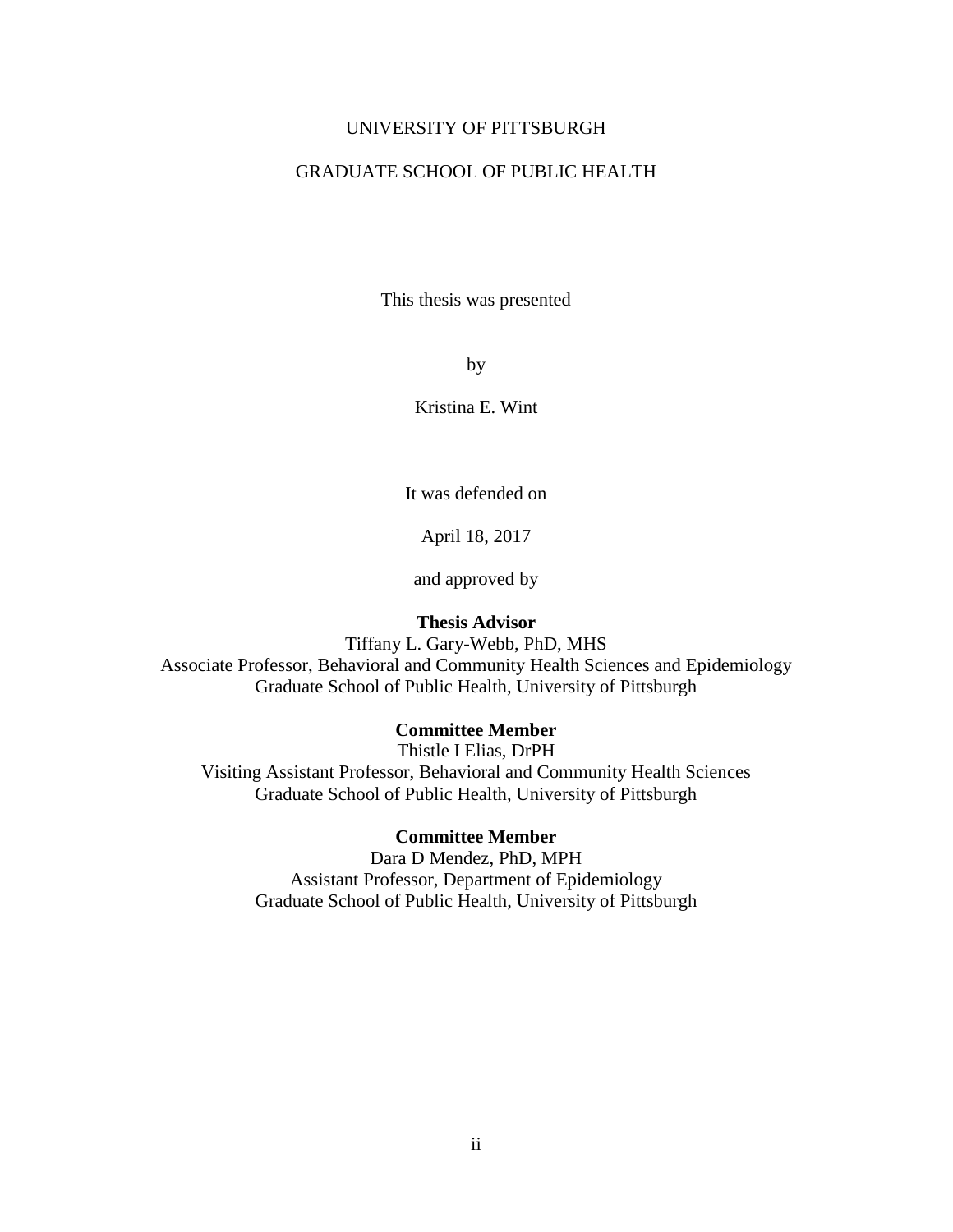Copyright © by Kristina E. Wint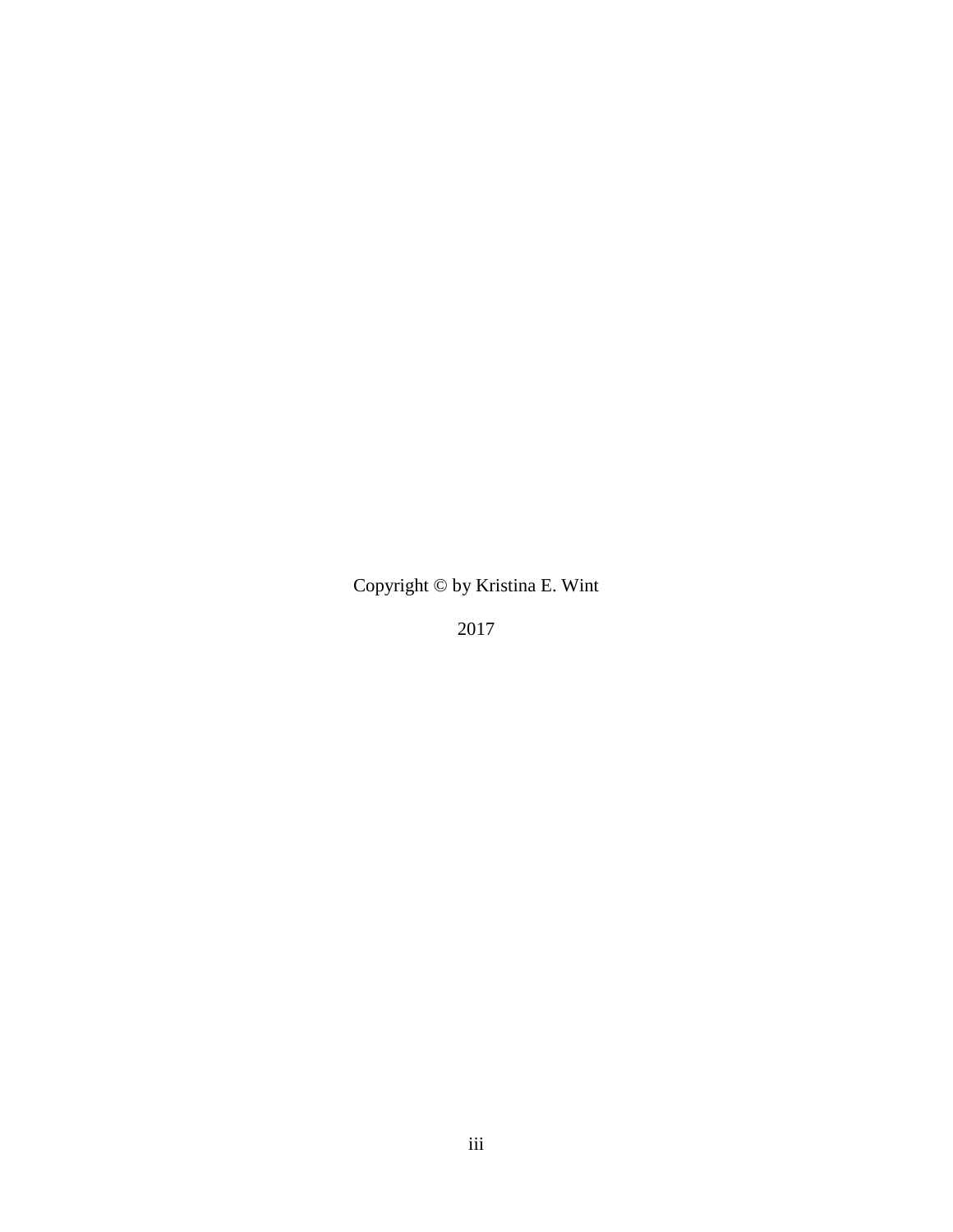# **COMPONENTS AND EXPERIENCES OF DOULAS WORKING WITH DISADVANTAGED MOTHERS**

Kristina E. Wint, MPH

University of Pittsburgh, 2017

### **ABSTRACT**

African-American women have significantly poorer birth outcomes compared to their white peers; African-American women are more likely to give birth to a preterm baby and to have a baby with low birth weight. Additionally, African-American infants are more likely to die within their first year of life than white infants. Further, this health disparity between African-American and white women in infant mortality rates persists, the gap between groups showing little sign of closing. Thus, modifications are needed to tailor interventions to better suit the needs of African-American women. A potential enhancement is the inclusion of doula or doula-like services in existing home-visiting systems and the expansion of community doula programs. By providing support from a paraprofessional such as a doula, potentially the birth outcomes of African-American women and their children may be positively influenced. The goal of this research is to learn from doulas what components of their services might best serve low-income African-American women and to explore ways in which training can be modified to better help community doulas when working with this population. Ten doulas were interviewed about their experiences working with women who are low-income, African-American and both. Doulas were recruited from a local community doula program, and via word-of-mouth referrals from participants. Interviews were transcribed verbatim and analyzed using Atlas.ti software to identify emerging themes. The themes that emerged from the interviews included: 1) Doulas work to support mothers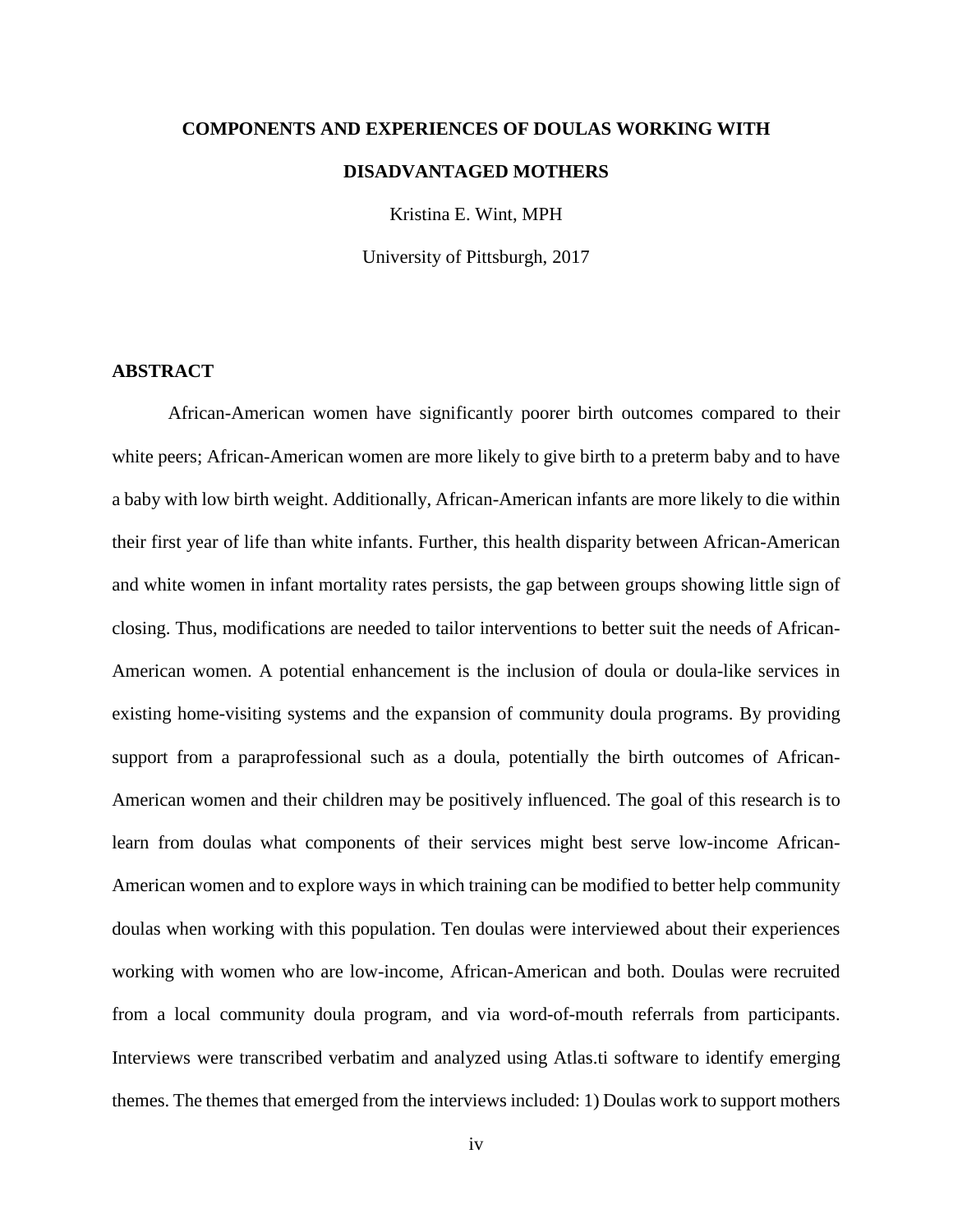during the different phases of pregnancy, 2) Doulas work to advocate for mothers with a special emphasis on helping women self-advocate for themselves and their babies, 3) Doulas often step outside of their role to provide mothers with extra support, and 4) Doulas recognize the institutional biases that exist in the hospital system and try to mediate their effect on mothers. These themes highlight the ways doulas can intervene between the effects of negative social determinants of health, as well as show potential avenues to improve training to help doulas when working with disadvantaged women. The public health significance of this project lies in that it explores a perspective not previously explored in the literature: that of doulas with experience working with low-income African-American women, in an effort to improve the health of this population.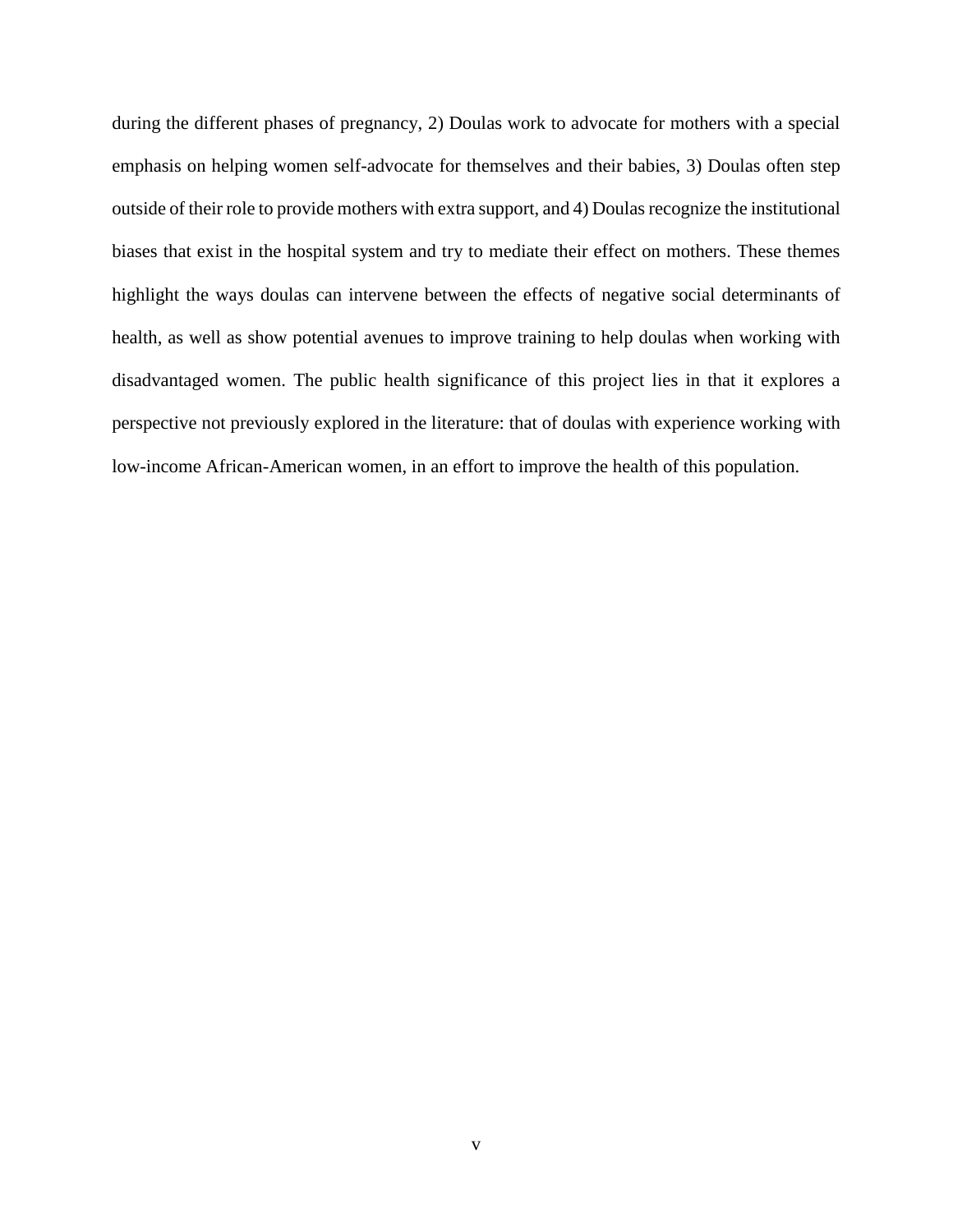# **TABLE OF CONTENTS**

| 1.0 |              |       |         |  |
|-----|--------------|-------|---------|--|
|     | 1.1          |       |         |  |
|     | 1.2          |       |         |  |
|     |              | 1.2.1 |         |  |
|     | 1.2.2<br>1.3 |       |         |  |
|     |              |       |         |  |
|     |              | 1.3.1 |         |  |
|     |              | 1.3.2 |         |  |
|     |              | 1.3.3 |         |  |
| 1.4 |              |       |         |  |
|     |              | 1.4.1 |         |  |
| 2.0 |              |       |         |  |
|     | 2.1          |       |         |  |
| 2.2 |              |       |         |  |
|     |              | 2.2.1 |         |  |
|     |              | 2.2.2 |         |  |
|     |              |       |         |  |
|     | 2.3          |       |         |  |
|     |              | 2.3.1 |         |  |
|     |              | 2.3.2 |         |  |
|     |              |       | 2.3.2.1 |  |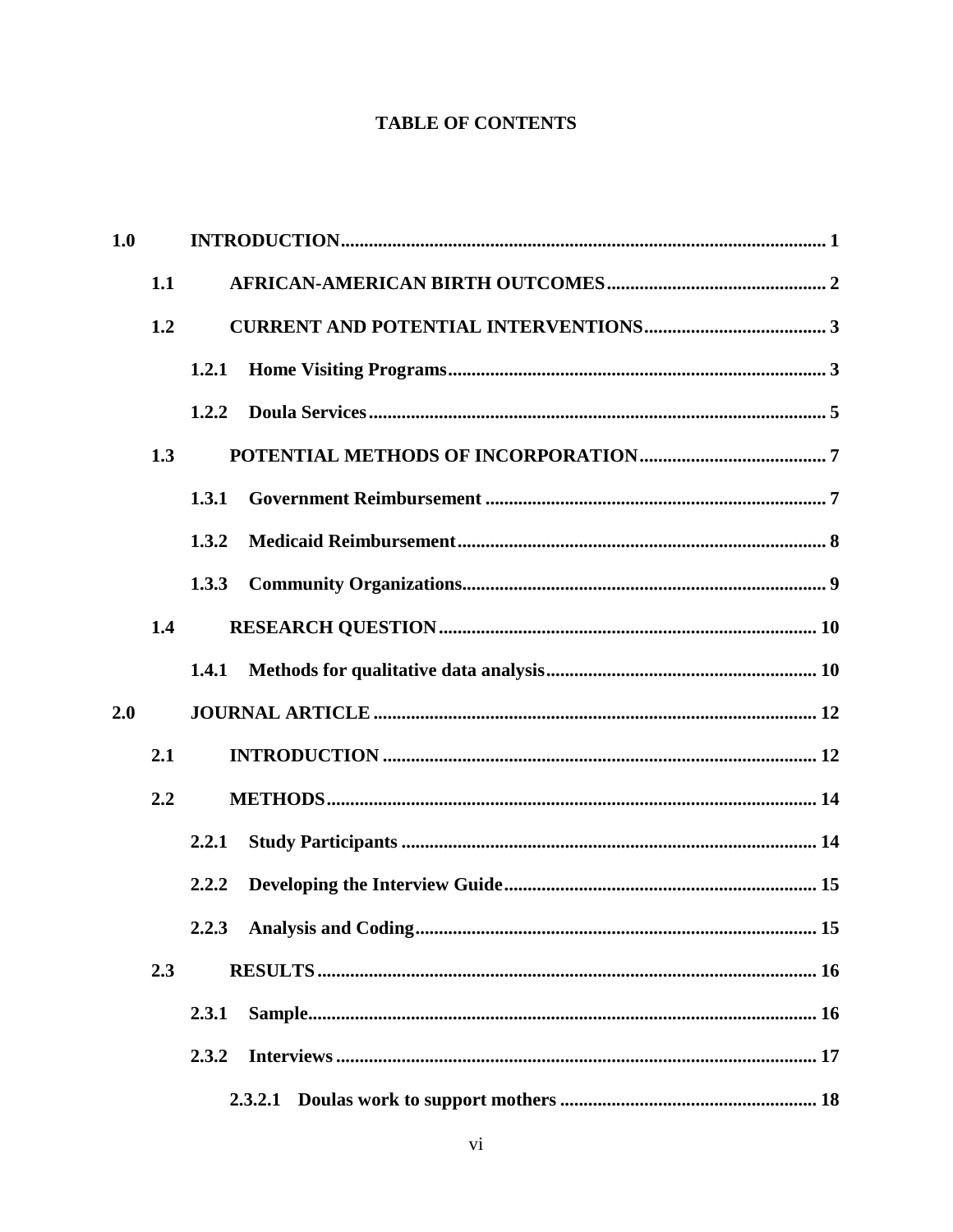|     | 2.3.2.2 Doulas work to advocate for mothers, often helping them self-         |  |  |  |
|-----|-------------------------------------------------------------------------------|--|--|--|
|     |                                                                               |  |  |  |
|     | 2.3.2.3 Doulas often step outside of their role to provide mothers with extra |  |  |  |
|     |                                                                               |  |  |  |
|     | 2.3.2.4 Doulas recognize and navigate institutional biases that exist in the  |  |  |  |
|     |                                                                               |  |  |  |
| 2.4 |                                                                               |  |  |  |
| 2.5 |                                                                               |  |  |  |
| 2.6 |                                                                               |  |  |  |
| 3.0 |                                                                               |  |  |  |
|     |                                                                               |  |  |  |
|     |                                                                               |  |  |  |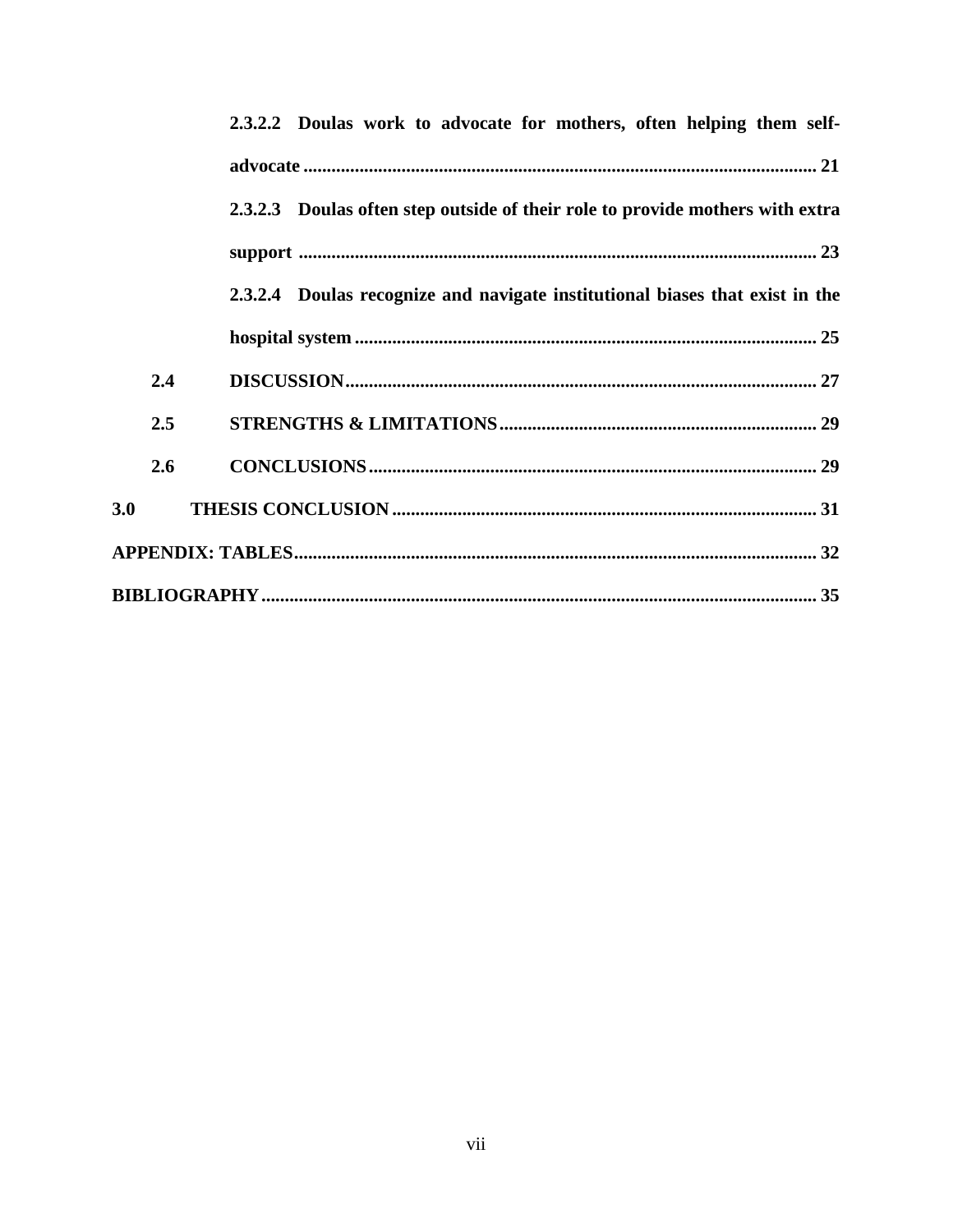# **LIST OF TABLES**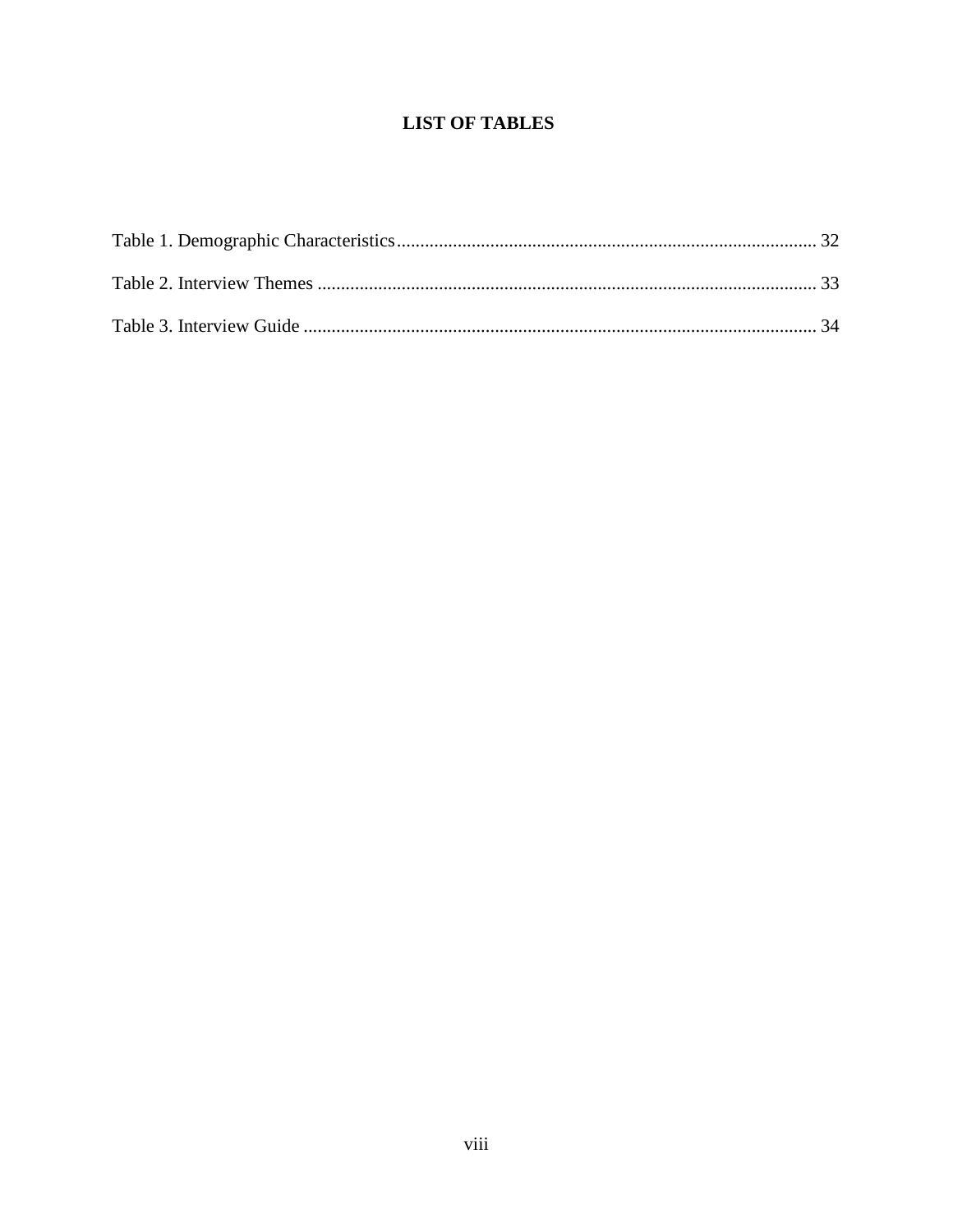### **PREFACE**

I would like to extend my most sincere thanks to the Center for Health Equity who made this project possible, especially for their support through the Bernard D. Goldstein Award in Environmental Health Disparities and Public Health Practice. Without your support this project would not have been possible. I also want to thank the members of my committee, Dr. Gary-Webb, Dr. Elias, and Dr. Mendez, whose support throughout this project made the experience enjoyable.

Thank you to the 10 doulas who participated in this research. Going into this project, I never thought that I would meet so many wonderful women willing to share their experiences with me, and yet every single one of you was so kind and helpful. Thank you to The Birth Circle, and the administrators of the home-visiting programs at the Allegheny County Health Department Division of Maternal and Child Health. I knew little about doulas and home-visiting programs before starting this project, and the conversations with the administration of these organizations helped tremendously to inform this project. Thank you Gabby for your help coding and to Cyndy for lending your professional knowledge and perspective.

Lastly, I want to thank my family and friends for your prayers, support, and late-night reading – you made this process less stressful. "Behind every great woman is a group text hyping her up", and so I say thank you to the group texts, thank you for your prayers, positive thoughts and support; without them this process would have felt so much more difficult.

ix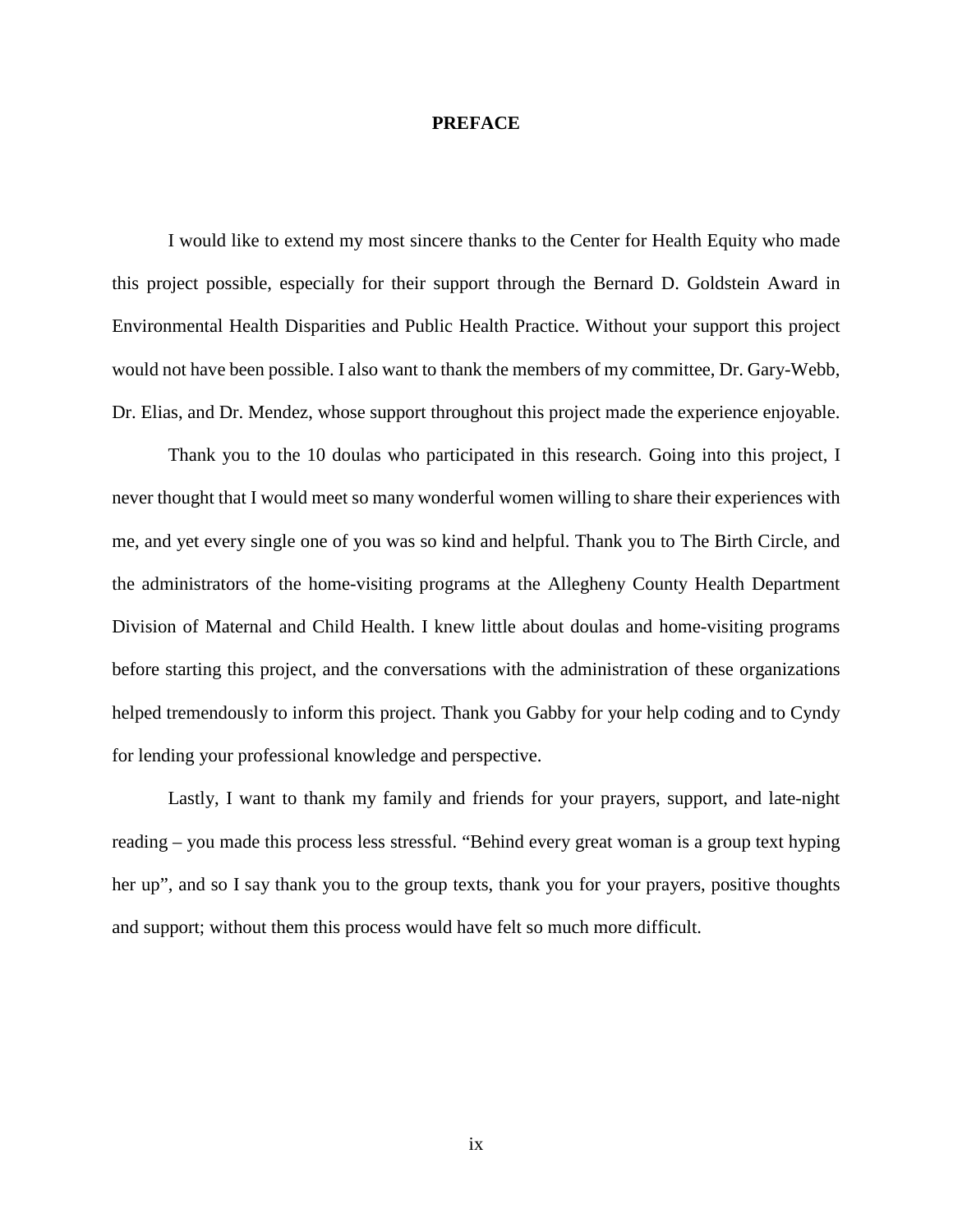### **1.0 INTRODUCTION**

<span id="page-9-0"></span>Some of the most unfortunate impacts of social injustice are the effects that inequality has on health, an argument intensified by the negative implications inequality has on maternal and child health<sup>1</sup>. Current data show that women of color are disproportionately affected by numerous adverse outcomes associated with pregnancy and reproduction, particularly African-American women. For example, African-American women are about one and a half times more likely to give birth to a preterm baby than white women and about twice as likely to have a baby with low birth weight than a white women<sup>2</sup>. Additionally, in comparison to white infants, African-American infants are twice as likely to die within their first year of life<sup>3</sup>. Despite medical and technological advances, these disparities persist and current research is limited in providing an understanding of the complex mechanisms that result in inequality in maternal and infant health. To improve the health of African-American women, to help them have healthier pregnancies and babies, creative approaches must be used: one such approach is doulas. Doulas, paraprofessionals who in this context provide continuous support for mothers during labor and delivery, have the potential to provide an alternative method of care delivery that may have positive effects on African-American birth outcomes. The purpose of this research is to understand the potential strengths and roles that doulas can play at reducing low-birth weight and preterm birth among African-American women.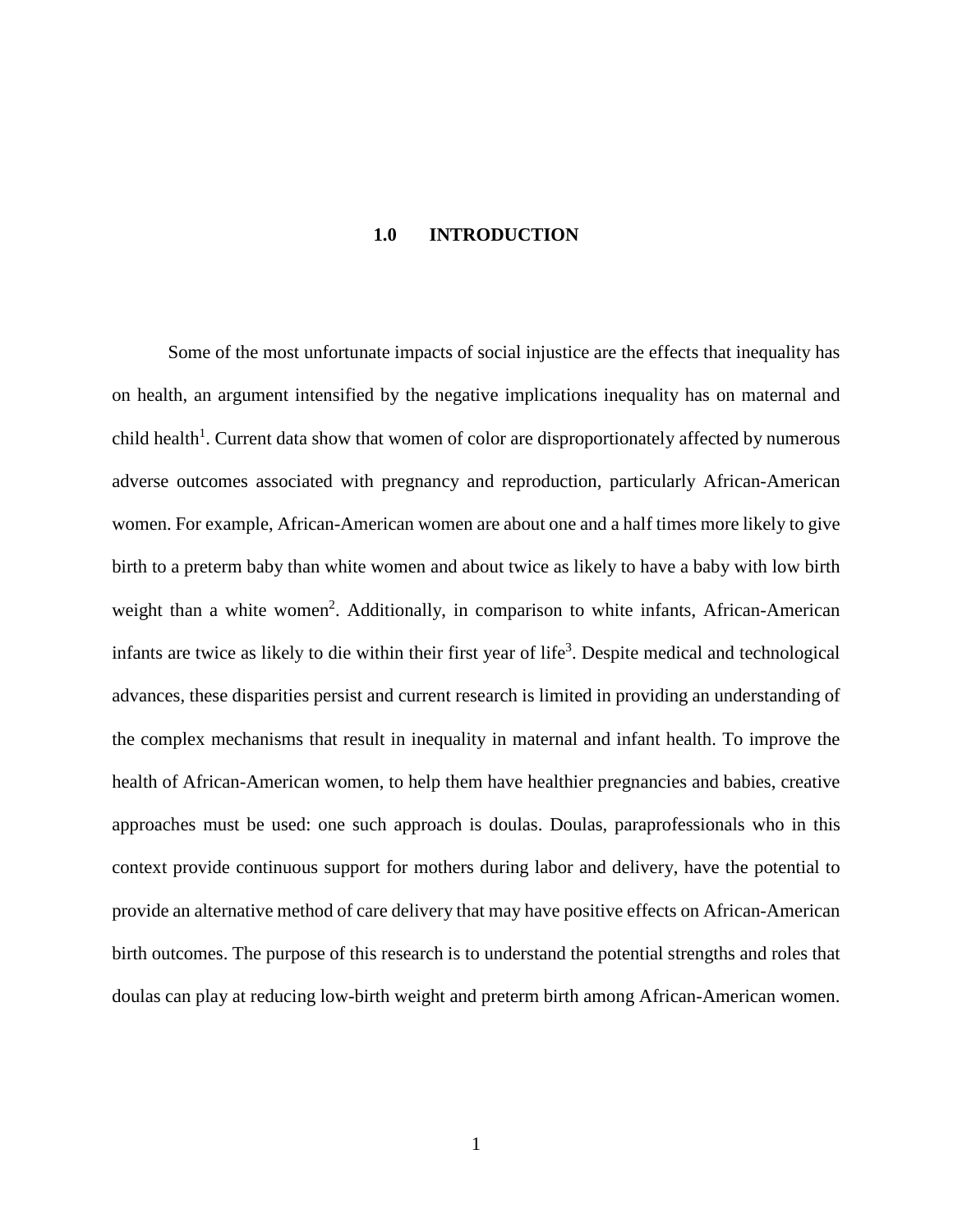#### **1.1 AFRICAN-AMERICAN BIRTH OUTCOMES**

<span id="page-10-0"></span>Infant mortality is a metric often used to measure the health of a nation. The United States is one of the wealthiest countries in the world, thus one would expect the infant mortality rate to be low. However, in comparison to other developed nations, infants are dying at an alarming rate. Additionally, Black/African-American women have an infant mortality rate (IMR) that is roughly twice as high as the rate of white infants. Per 2014 vital statistics, the IMR of non-Hispanic black infants was 10.93 per 1,000 live births, compared to 4.89 deaths per 1,000 in non-Hispanic white infants<sup>[3-5](#page-43-3)</sup>.

There are several explanations of the racial disparity in infant mortality. There is research that suggests a genetic component, with an emphasis on an epigenetic explanation, which focuses on the interaction between the environment and genes<sup>[6,](#page-43-4) [7](#page-43-5)</sup>. Other researchers have specifically explored the genetic contribution of fathers, although the evidence is limited. In this study, researchers compared infant mortality rates between children who were born of two African-American parents, to children who were born of a white mother and African-American father, thus the limitation arises because researchers did not collect genetic information, but used race as a proxy; additionally, the incidence of infant mortality in the sample studied was very low, making it difficult to create solid conclusions<sup>[8,](#page-43-6) 9</sup>[.](#page-43-7)

Some studies argue that individual behaviors could possibly explain the racial disparity. Behaviors such as substance abuse with drugs, tobacco and alcohol consumption, physical activity, and nutrition work to influence infant mortality <sup>9</sup>[.](#page-43-7) These variables are not only associated with infant mortality, but also contributors to low birth weight and preterm birth.

For the purpose of this study, the "birth outcomes of interest are preterm birth and low birth weight, because they are two factors strongly associated with infant mortality; and, there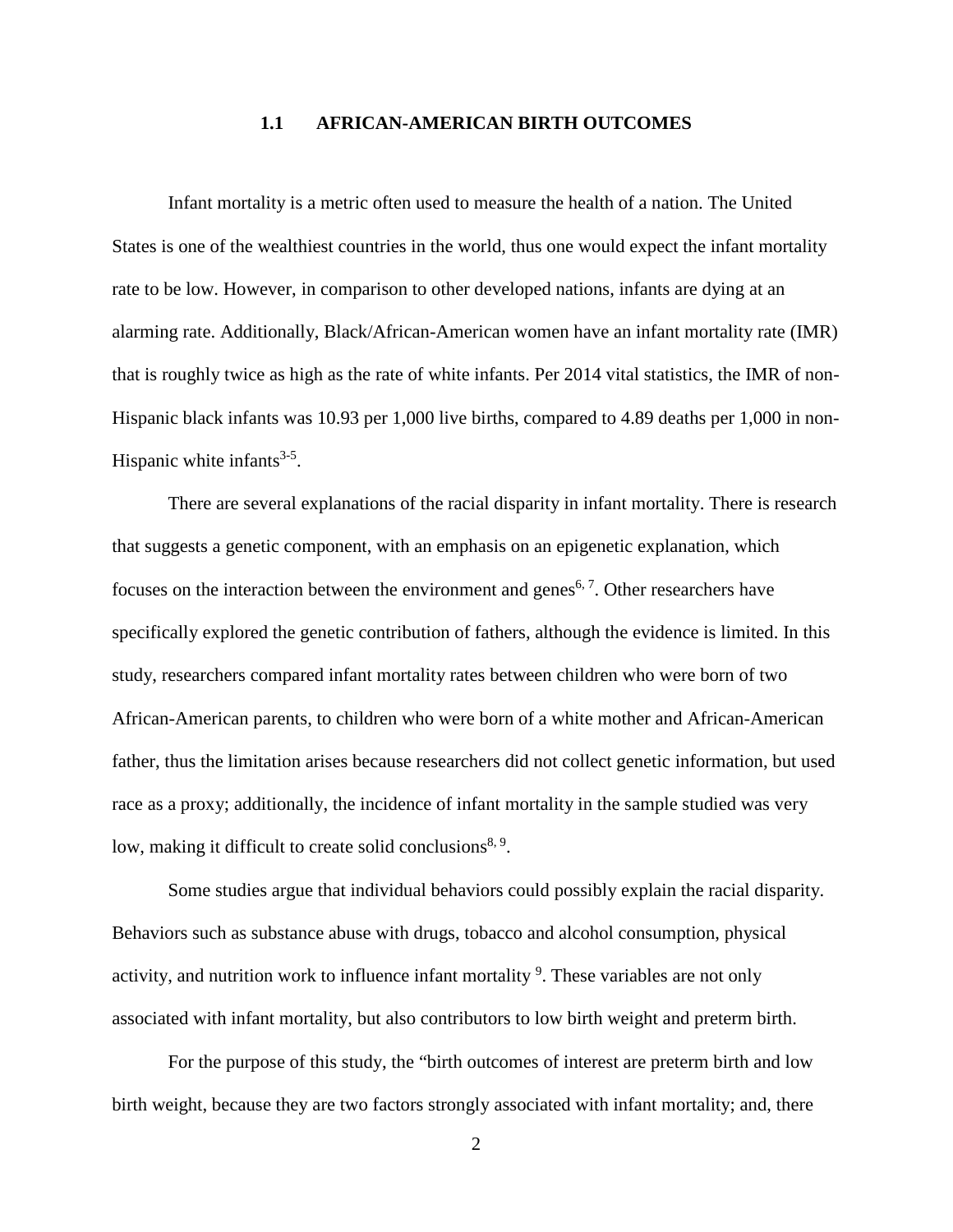are persistent racial disparities in these outcomes that have not improved over the past 3 decades<sup>[10,](#page-43-8) 11</sup>. According to a 2014 CDC report, 13% of African-American infants were born with low birth weights in comparison to about 7% of non-Hispanic White infants <sup>[5,](#page-43-10) 12</sup>. Additionally, this same report showed that 8.91% of non-Hispanic White infants born were premature, in contrast to 13.23% of non-Hispanic African-American infants<sup>12</sup>. The majority of infant deaths are due to complications that arise from preterm birth or low birth weight: specifically, 63% of African-American neonatal deaths are due to very low birth weight $10$ . Despite this knowledge, little is understood about why these rates are higher among African-American infants  $10, 11$  $10, 11$ .

There is a need for successful interventions than can reduce these disparities. One such model that has shown promising results in improving birth outcomes, are home-visiting programs. These programs work to bring education, care and support to women who need it the most, thus improving the outcomes of both mother and baby.

#### <span id="page-11-0"></span>**1.2 CURRENT AND POTENTIAL INTERVENTIONS**

### <span id="page-11-1"></span>**1.2.1 Home Visiting Programs**

Home visiting programs, provided to mothers at-risk for negative birth outcomes, have shown to have positive results, specifically with respect to low birth weight and preterm birth. In this context, "at-risk" describes women who have a higher risk of having a low birth weight or preterm infant. In several systematic reviews and meta-analyses of home visiting programs and their effect on birth outcomes, it was found that home-visiting programs implemented during the first and second trimester can benefit birth outcomes as well as post-birth outcomes such as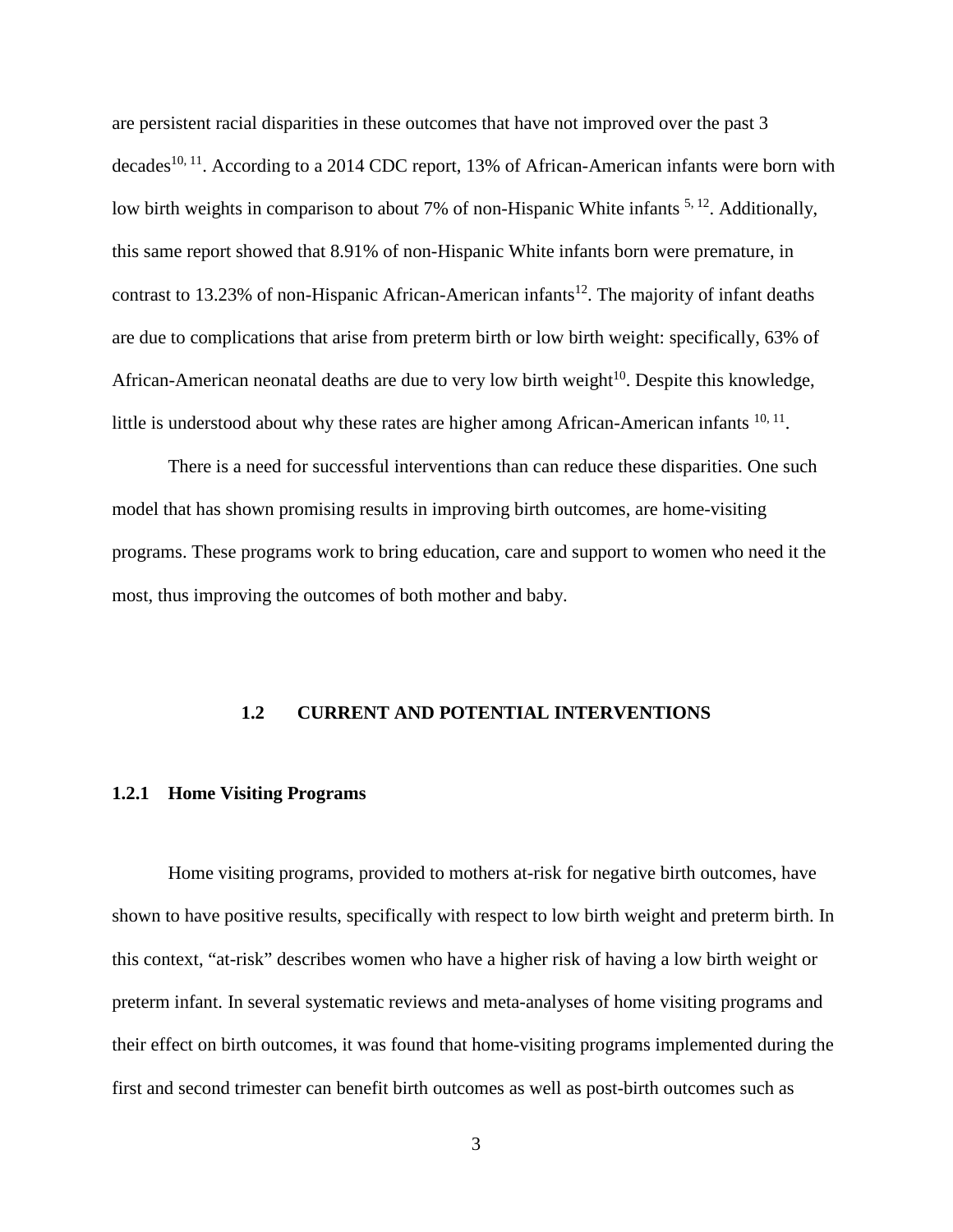breastfeeding and infant-parent interaction<sup>13, 14</sup>. In one review, the researchers found that homevisiting programs increased the use of prenatal care in more than one third of reviewed studies. Although the authors do not discuss the specific relationship between prenatal care and birth outcomes at length in their analysis, other research suggests increased prenatal care, usually around eight or more prenatal visits starting early in pregnancy, can help prevent and reduce negative birth outcomes<sup>[13,](#page-43-12) [15,](#page-43-14) 16</sup>. Another systematic review that examined the association between home-visiting programs and preterm birth found evidence to support the notion that prenatal home-visits may reduce the risk of preterm birth or low birth rate; however, the researchers describe the research as limited as a result of the small number of studies that explore this relationship<sup>14</sup>. Because the results of the reviewed studies varied relating to low birth weight and preterm birth, the authors conclude more research is needed to form more reliable association. Other avenues for future research include studies to understand what the appropriate "dosage" of home-visiting programs is, at what time in the prenatal period is best for them to begin, as well as how many sessions a mother should have and for how long. Additionally, although a disparity exists between African-American infants and their white counterparts, there is little research exploring how home-visiting programs work specifically with this population. A recent study specifically targeting African-American women found that women enrolled in the home visiting program were significantly less likely to have a preterm birth; however, more research is needed to see if these results are replicable<sup>17</sup>. Moreover, there is space in the research to explore potential causes of negative outcomes for African American women as well as the specific mechanisms to which home-visiting programs are supporting positive birth outcomes.

Based on suggestions from a systematic review of prenatal home-visiting programs, the effect of the home visiting programs is most influential when mothers were enrolled in the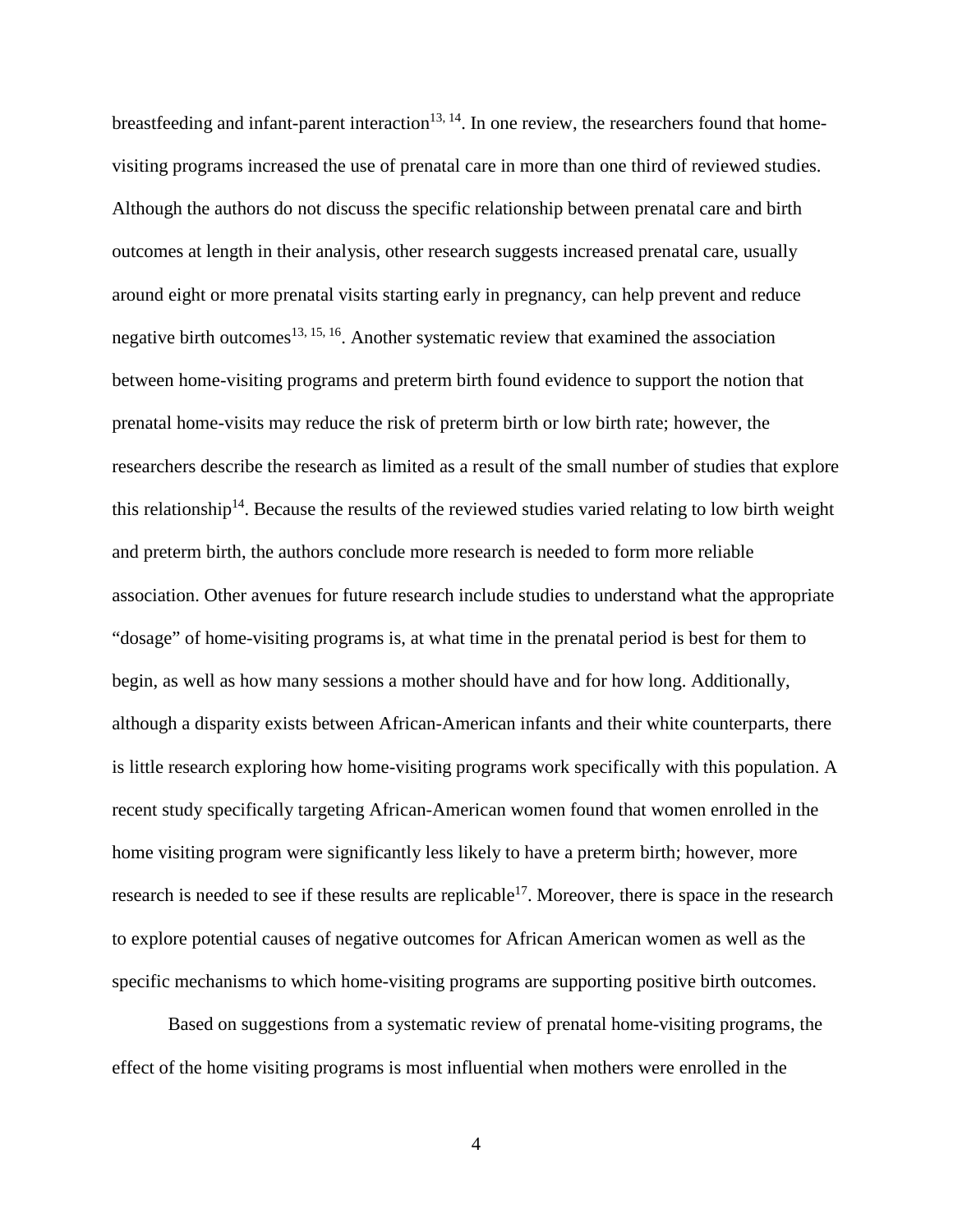program during their first or second trimester and if sessions engaged with the home visitor were of "high intensity<sup>15</sup>." Other studies have found similar results; for example, a randomized control trial to evaluate the effectiveness of home-visiting to reduce low birth weight rates in African-American and Hispanic mothers living in New York, found that participants in the home visiting program were less likely to have a low birth weight baby than those who did not participate in the program<sup>18</sup>. Specifically, this study found that the risk of having a low birth weight baby was 5.1% in the intervention group in comparison to a 9.8% risk in the control group. The effects were improved in women who were enrolled before or at 24 weeks gestation, and even more so for women enrolled in the program at or before 16 weeks gestation, with women in the intervention group having a 3.6% chance of having a low birth weight baby in comparison to the risk of 14.1% in the control group<sup>18</sup>.

### <span id="page-13-0"></span>**1.2.2 Doula Services**

Another model that has the potential to show promising results in reducing low birth weight and preterm birth is the use of doulas. The word doula is Greek for "a woman who serves<sup>"19</sup>. Modernly, the term refers to nonclinical support paraprofessionals, who in the context of maternal and child health, work to both support and advocate for a mother during labor and delivery  $^{20}$ . Additional services these individuals offer include, but are not limited to, postpartum care for both mother and child, private prenatal education, and lactation consulting. Doulas can help provide mothers with a gratifying birth experience, and research shows that their use can provide a host of benefits such as reducing the use of unnecessary medical interventions during  $birth<sup>21</sup>$ . Some of the benefits doulas have been shown to provide are reduction in cesarean rates, decreased labor times, reduced use of forceps and vacuums in delivery, reduced use of anesthesia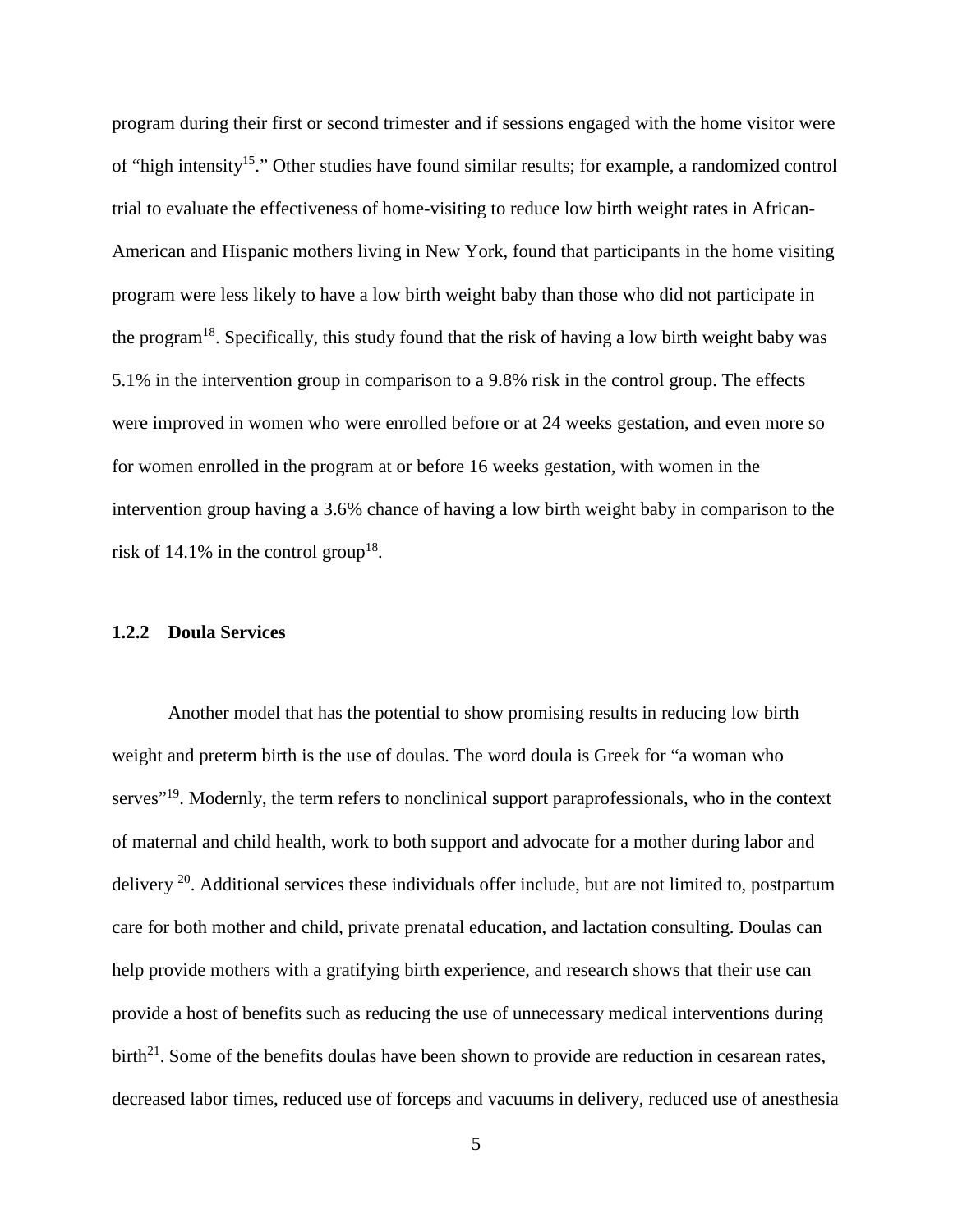and analgesia, increased infant APGAR scores, and mothers feeling more satisfied and positive about their births [22.](#page-44-5) Because of their inherently supportive position, doulas provide a possible avenue of quality prenatal care and support that is not often available to low-income women due to cost.

Doulas have the potential to mitigate factors hypothesized to be part of the cause of the high rates of negative birth outcomes in African-American women. For example, by placing doulas in the context of social determinants of health, doulas work to reduce the stress that is associated with having a low socioeconomic status, being a minority, or both $^{21}$ . While doulas have been shown to be an effective tool in decreasing surgical birth outcomes such as cesareans, more research is needed to see how their support can influence birth outcomes such as a preterm birth and low birth weight  $23-25$ .

Research also shows that doulas are a cost-saving way to improve health outcomes for both mother and child. In a cost-benefit model to predict the cost savings of using doulas to prevent cesarean section births and preterm birth, researchers estimated that doulas could prevent approximately 3,288 preterm births per year, saving an average of \$986 per birth, and a total of \$58.4 million a year in Medicaid reimbursement <sup>26</sup>. In a more generous estimation, researches hypothesized that doulas could save upwards of \$9 million a year per state in Medicaid reimbursement <sup>27</sup>. However, there no research on the cost effect of doulas influence on low birth weight [25-28.](#page-44-9)

Despite the potential results that these two options show, there are few examples in the literature of home visiting programs incorporating doula methods in their service delivery. This lack of research provides a window for interventions and studies to see how the combination of doula services and home-visiting programs can positively influence birth outcomes.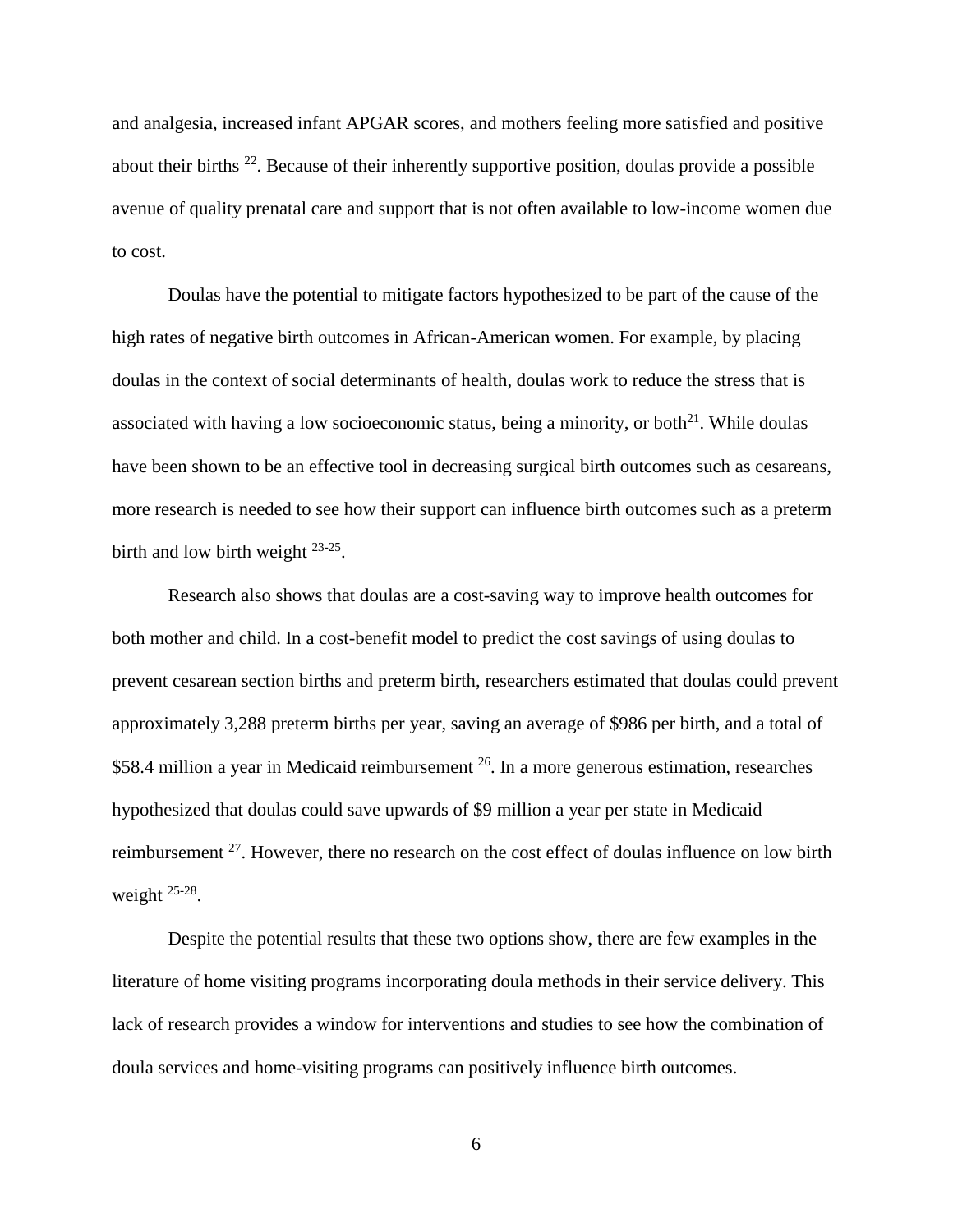Although not an explicit combination of the two models, a potential blending of the two methods can be seen in community doula programs. Community doula programs expand on traditional doula programs, to bring supportive techniques to mothers while they are pregnant, providing services such as, but not limited to, teaching them baby bonding techniques, nonmedical methods of handling pain during labor and delivery, and prenatal education<sup>[29,](#page-44-10) 30</sup>. Additionally, community doulas often have a cultural aspect not seen in traditional doula services, with community doulas often coming from the same communities as the mothers being served<sup>29, [30](#page-44-11)</sup> Although this model does incorporate a home-visiting component, it is not exclusive to meeting mothers in their homes: community doulas will meet mothers at the medical care provider's office, or "neutral" places such as coffee shops or libraries. However, despite the potential benefits of this model, little research has been performed to understand the efficacy of these programs in relationship to traditional home-visiting programs, or how these programs may influence birth outcomes.

### <span id="page-15-0"></span>**1.3 POTENTIAL METHODS OF INCORPORATION**

#### <span id="page-15-1"></span>**1.3.1 Government Reimbursement**

Although these interventions have promising results, it is important to also explore how these methods can be implemented and paid for by current health care insurance programs. The Affordable Care Act provides support for home-visiting programs; specifically, the Maternal, Infant, and Early Childhood Home Visiting (MIECV) Program provides funding for homevisiting programs [31.](#page-44-12) This program provides funding for maternal child health programs in at-risk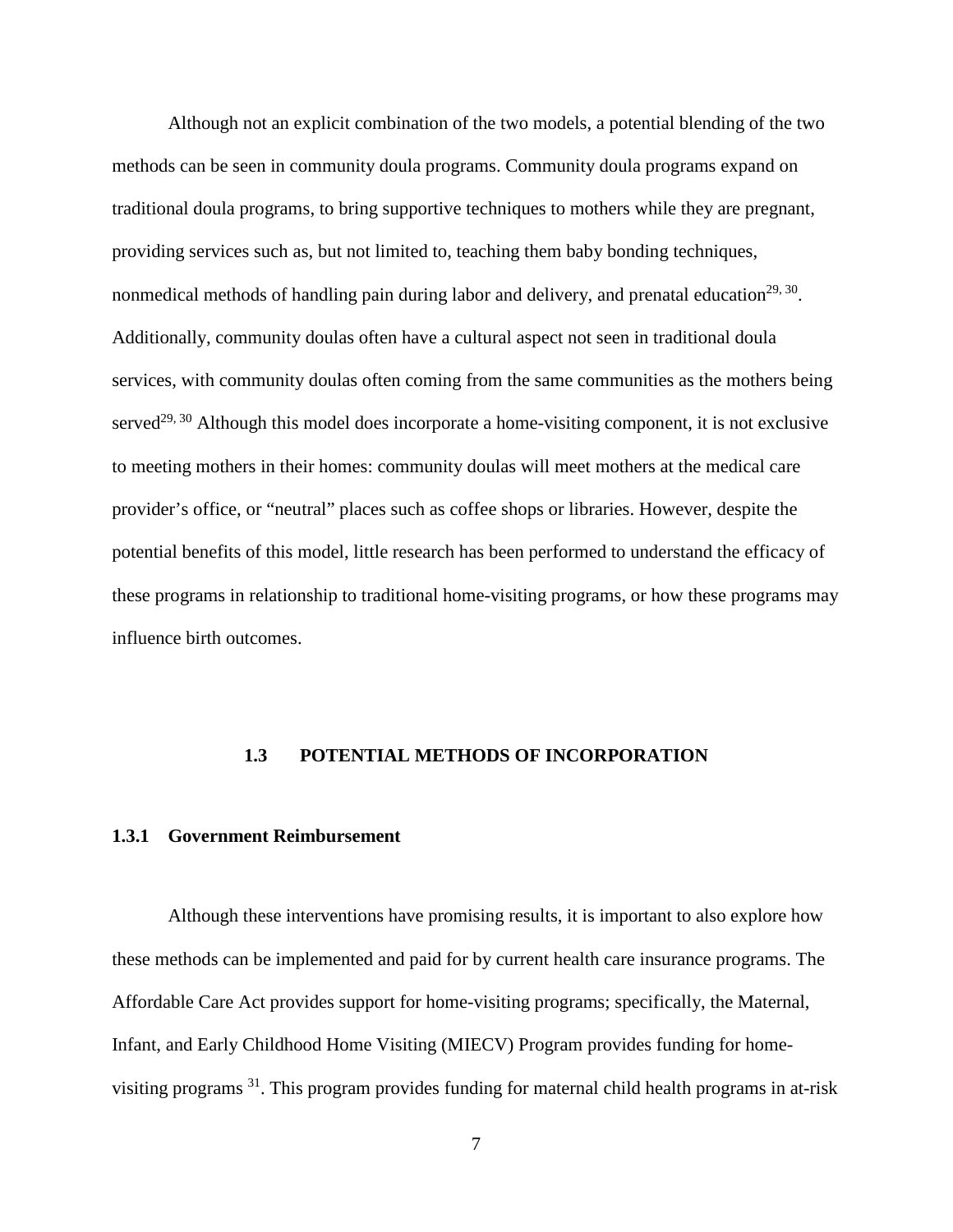communities<sup>32</sup>. Additionally, the law created a \$1.5 billion federal grant program to fund state based home-visiting programs<sup>33</sup>. These government funding sources provide a monetary source to sustain existing home-visiting programs as well as to create new ones.

Health departments also offer a great avenue for potential doula care delivery because many already have the funding and home-visiting infrastructure in place. There are many health departments across the country that offer home-visiting programs; however, there is no standardized curriculum that health departments use, which make them a difficult entity to study. In light of this, an opportunity for further research is to investigate how health departments with substantial and evaluated home visiting programs operate, and if they do not offer doula services, to see how their current systems can be adjusted to create space for the addition.

### <span id="page-16-0"></span>**1.3.2 Medicaid Reimbursement**

Another potential method of delivery is through Medicaid reimbursement. Currently, Oregon and Minnesota have state-wide programs that provide reimbursement for doula services<sup>21</sup>. Although these systems have been implemented recently, Oregon in 2012 and Minnesota in 2014, they prove to be models on how Medicaid can be used to bring doula services to at-risk women in any state<sup>34</sup>. Because the negative trends of poor birth outcomes are highest among low-income women, Medicaid may be a great option for bringing doula care to this population<sup>35, 36</sup>.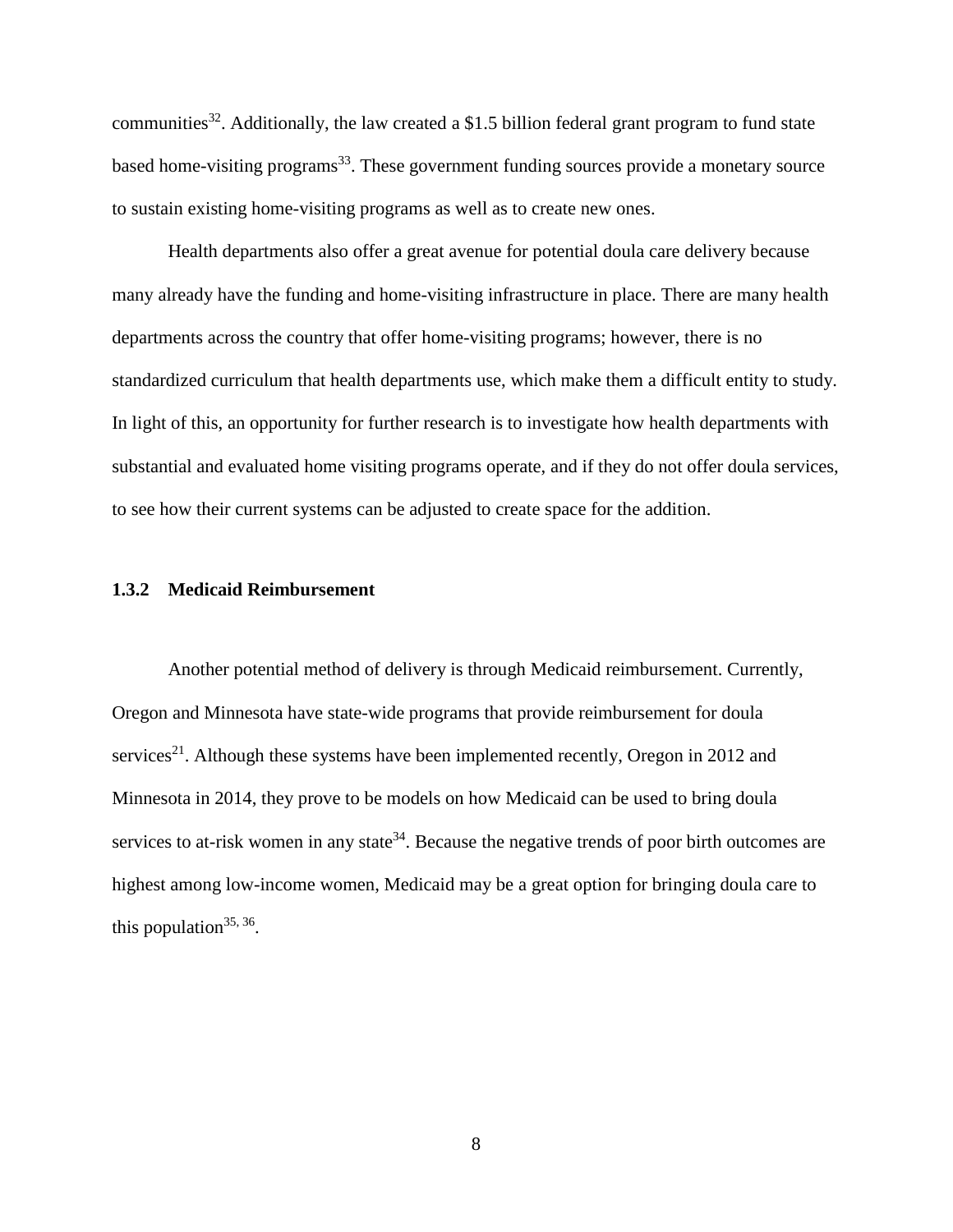### <span id="page-17-0"></span>**1.3.3 Community Organizations**

Another method of bringing doula care to those who need it is through community organizations, one example being the Young Women's Christian Association (YWCA). Many YWCAs across the nation have programs that work to bring services to pregnant women such as child care and prenatal classes, with some sites offering low-cost or free doula care<sup>21</sup>. Partnering with community organizations like YWCAs, which are currently working to help improve the health and birth outcomes of at-risk mothers is an excellent way to bring doula services to the target population, mainly because these organizations already have funding systems in place. Other potential organizations are non-profit organizations which cater to women's health. An example located in Allegheny County is The Birth Circle, a non-profit organization community doulas program presently located within UPMC's Department of Family Medicine<sup>37</sup>. The Birth Circle provides free birth and community doula services for women who live in Allegheny County and have the UPMC Medicaid or CHIP insurance coverage. The Birth Circle is an example of an established organization providing doula services. Grant funding provided by Heinz, FISA, United Way, March of Dimes, and private insurance reimbursement support the doula services as well as the administration and other administrative responsibilities<sup>38, 39</sup>.

However, despite these facts, it is difficult to find research that addresses this mode of prenatal delivery. If an organization does undergo evaluation or research on their methods of care, findings are not often disseminated in way that is accessible to the average researcher, rather they are often used internally. It is important to include these community based organization in future research, as it is possible that they are already doing the work, it is just not being captured by the academic audience.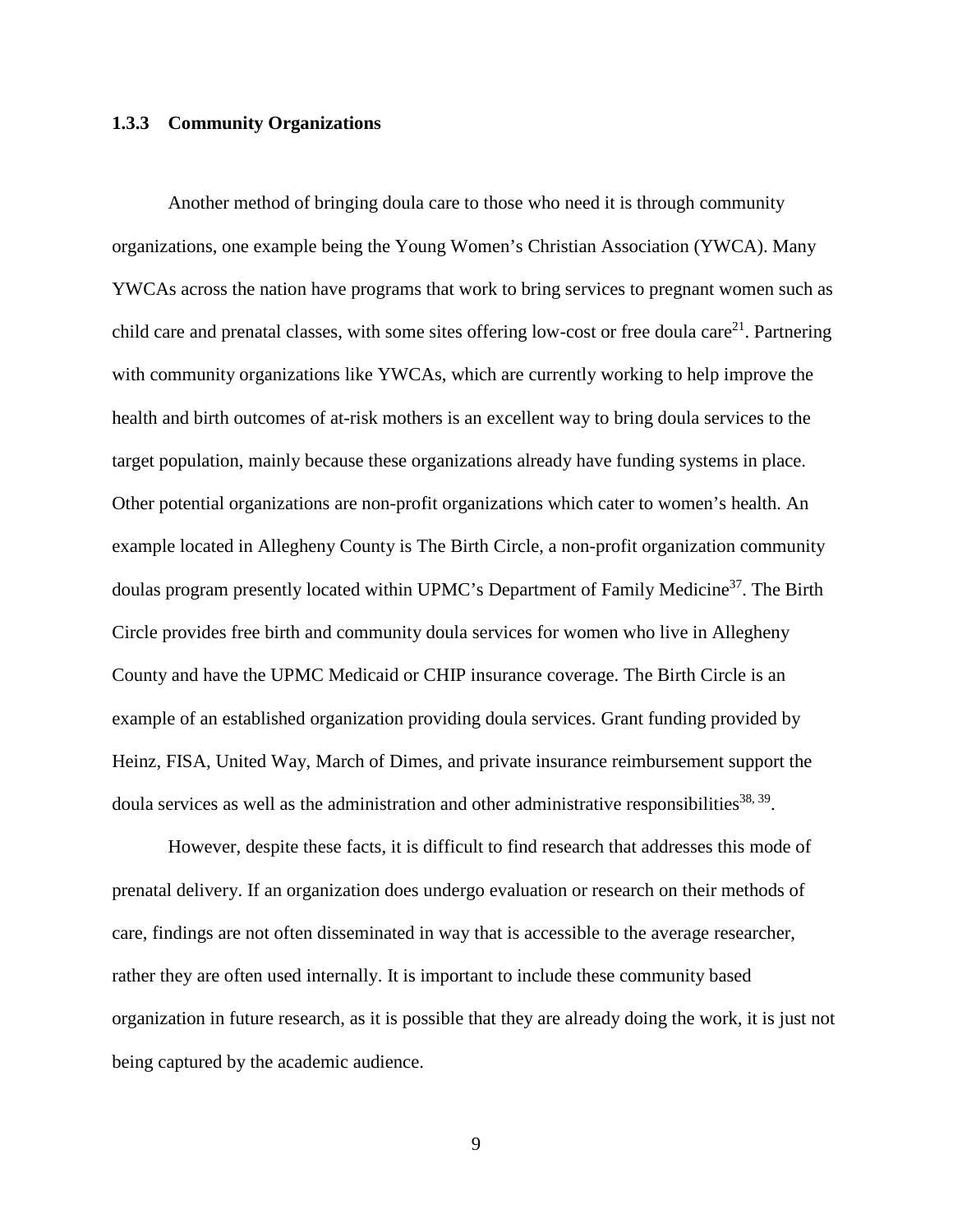### **1.4 RESEARCH QUESTION**

<span id="page-18-0"></span>The goal of this project is to understand doula services and components of doula services that might be attractive to African-American and low income mothers. This study specifically asked: What components are beneficial (cost-effective, easy to incorporate) and what additions to doula training would better equip doulas to work with African-American and low-income mothers?

#### <span id="page-18-1"></span>**1.4.1 Methods for qualitative data analysis**

Key-informant interviews were scheduled with home-visiting program administrators to answer questions about home-visiting programs. Additionally, informant interviews were held with doulas and local doula program administrators to understand the scope of doula services and care delivery. These informal interviews provided information about programs including: the programs' target population, recruitment methods, interventionists, the number of visits and duration of the program, how early the program starts and the frequency of intervention, evaluations, and target outcomes. In addition, a literature review was conducted to understand the scope of doula service. This review of the literature, in combination with key-informant interviews, helped create the interview guide used in one-on-one doula interviews (Table 3).

Next, in-depth one-on-one interviews were conducted with a goal of 10 interviews with 10 doulas with experience working with women who were low-income, African-American and both. The questions asked covered topics such as the doulas' experience with African-American mothers, the services that the doulas offer, and what aspects of their training and service could be change to better reach African-American mothers (Table 3). Doulas were recruited using a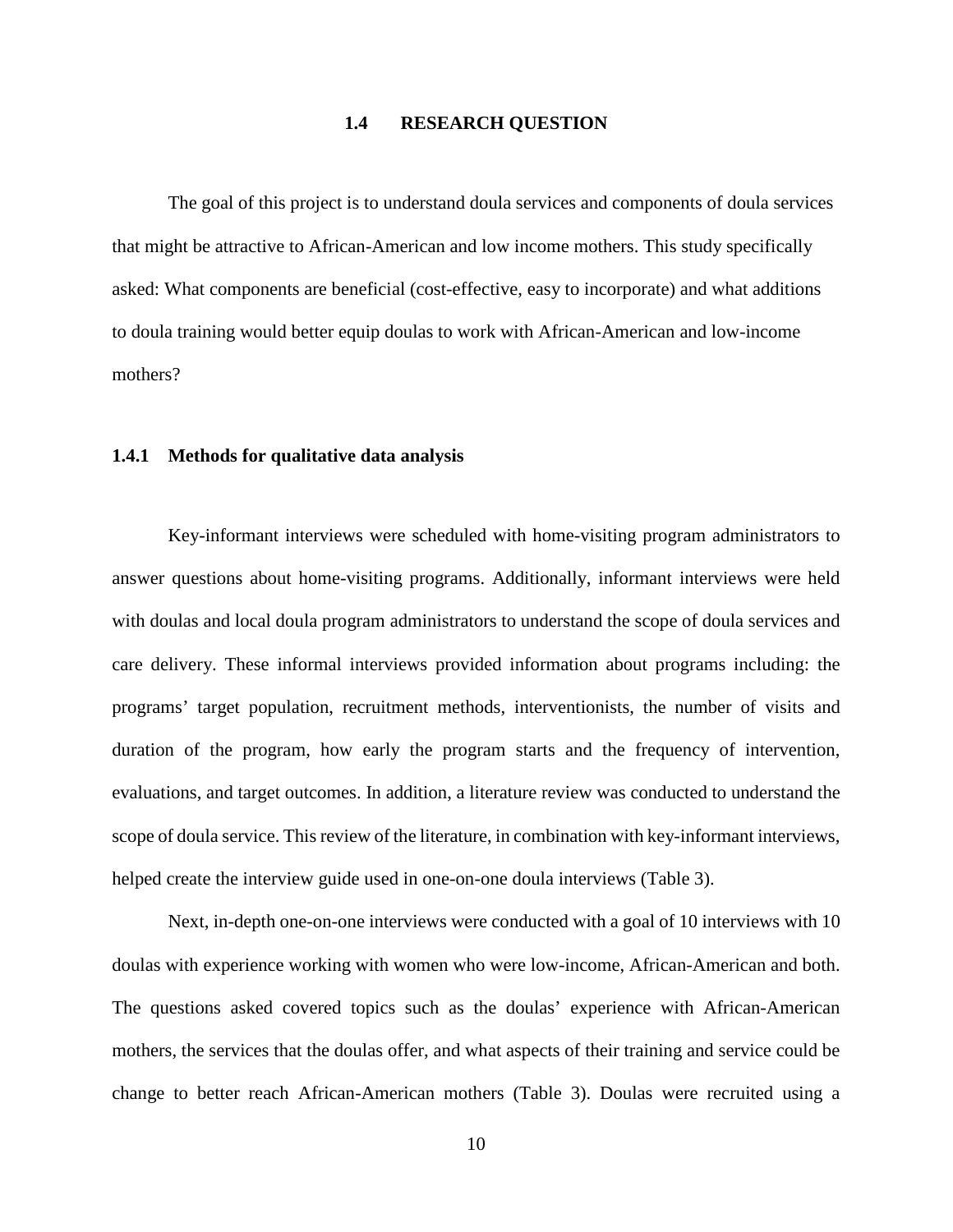combination of purposive and snowball sampling methods**,** with emphasis in recruiting from the local community doula program, The Birth Circle Doulas were also recruited from participant referrals.

Interviews were recorded and transcribed verbatim using the TranscribeMe.com service. Lastly, interview transcripts were coded by two researchers, and analyzed for recurring themes using grounded theory techniques, with the assistance of the software program Atlas.ti<sup>40</sup>.

All participants provided verbal consent for participation, and were paid \$30 for their participation. This project was considered exempt from monitoring by the University of Pittsburgh Human Research Protection Office (HRPO).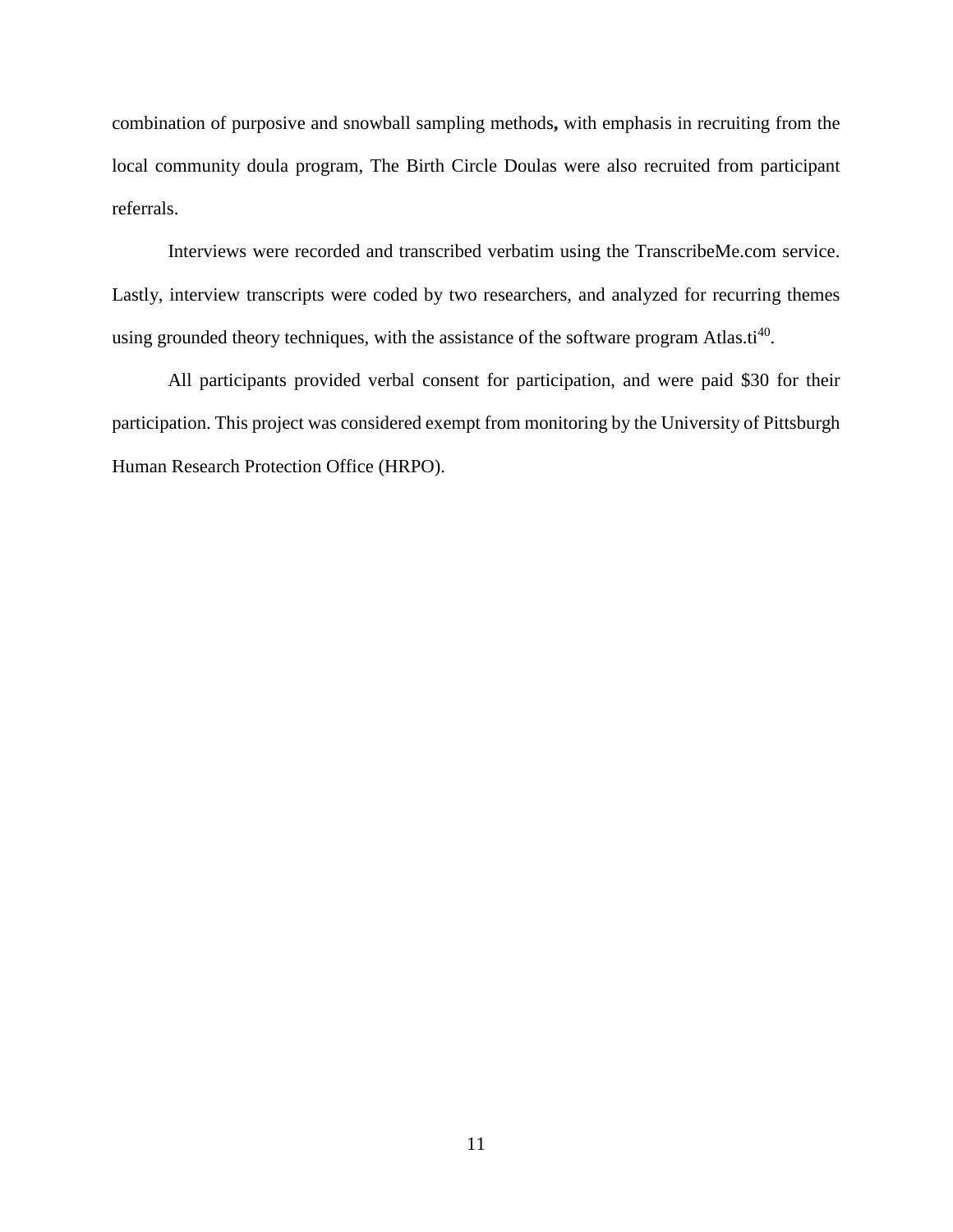### **2.0 JOURNAL ARTICLE**

### **2.1 INTRODUCTION**

<span id="page-20-1"></span><span id="page-20-0"></span>Doulas, nonclinical support paraprofessionals, have shown positive results in labor and delivery specific and postpartum specific outcomes<sup>20</sup>. Doula services have been associated with decreased cesarean rates, higher Apgar scores among infants, shorter labors, and an increase in breastfeeding initiation and retention<sup>[21,](#page-44-4) [22,](#page-44-5) 28</sup>. Additionally, an argument has been made for positioning doulas as disrupters of negative social determinants of health<sup>41</sup>. For example, doulas can help mothers understand and move around the medical system, a skill many women disadvantaged women may not have<sup>41</sup>. Despite having a host of potential benefits, doulas go unknown and underutilized; it is estimated that 40% of women, and likely more, are unaware of doula care and the potential support they can provid[e28.](#page-44-15) Additionally, doula care has traditionally been limited to women with the financial means to hire these individuals, given that cost is the greatest barrier to women using the service<sup>22, 28</sup>. Doulas have come to be viewed as a privilege reserved for wealthy, white women capable of paying for the resource. Despite the privilege associated with this care, low-income African-American women often report wanting this support during labor and delivery<sup>28</sup>.

Community doula programs work to fill this void, removing the barrier of cost to having continuous support. This model of doula care involves the traditional labor and delivery support doulas provide, while also adding prenatal and at times postnatal home-visiting services, where doulas facilitate prenatal education, postnatal check-ins and emotional support throughout pregnancy<sup>30</sup>. Additionally, in the community doula model, doulas providing support come from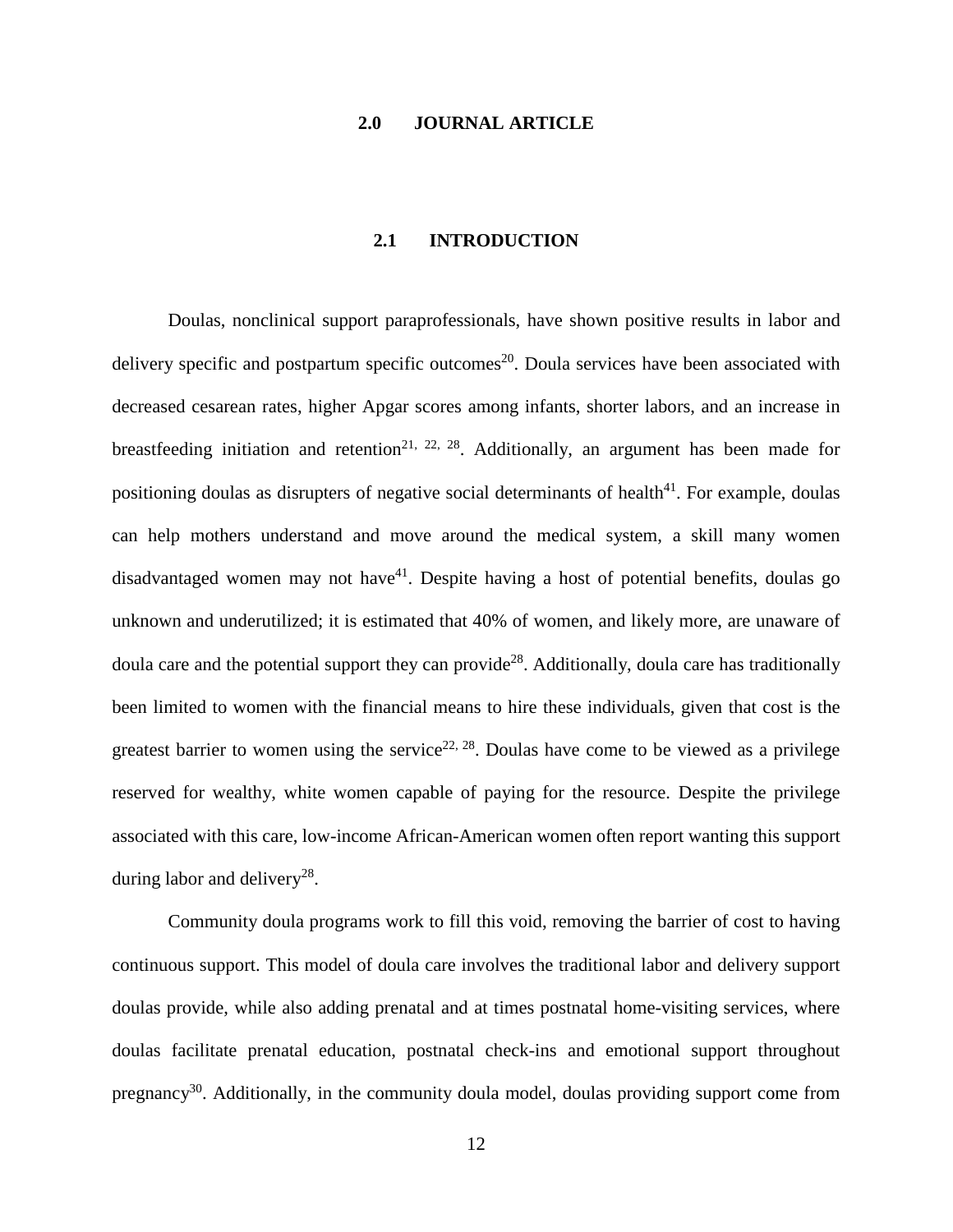the same community as the mothers receiving service<sup>30</sup>. Literature on community doula programs has explored the ways in which doulas can help positively involve partners in birth and how programs work to promote the initiation and retention of breastfeeding<sup>29, [30,](#page-44-11) 42</sup>. However outside of these studies, there is little research exploring the benefits and potential clinical outcomes of community doula program, especially when working with disadvantaged mothers. A search of the literature found a single study that explored how doulas tailor their services when working with women living at society's margins, specifically immigrant mothers. In a qualitative study of community doulas and their work with immigrant women in Washington state, researchers explored the influences of cultural beliefs on a doula's ability to provide support and advocate for these mothers<sup>43</sup>. However, such a reflection has not been performed among doulas working with low income, African-American women.

This study draws from the perspective of doulas who have experience working with lowincome African-American mothers, to learn from their experiences how to better serve this population, a perspective not currently documented in literature. The aim of this study is to understand how doulas work and interact with low-income, African-American women, learning the specific activities and services these women request, and to highlight the significance of doulas in helping women have healthy, positive, birth experiences.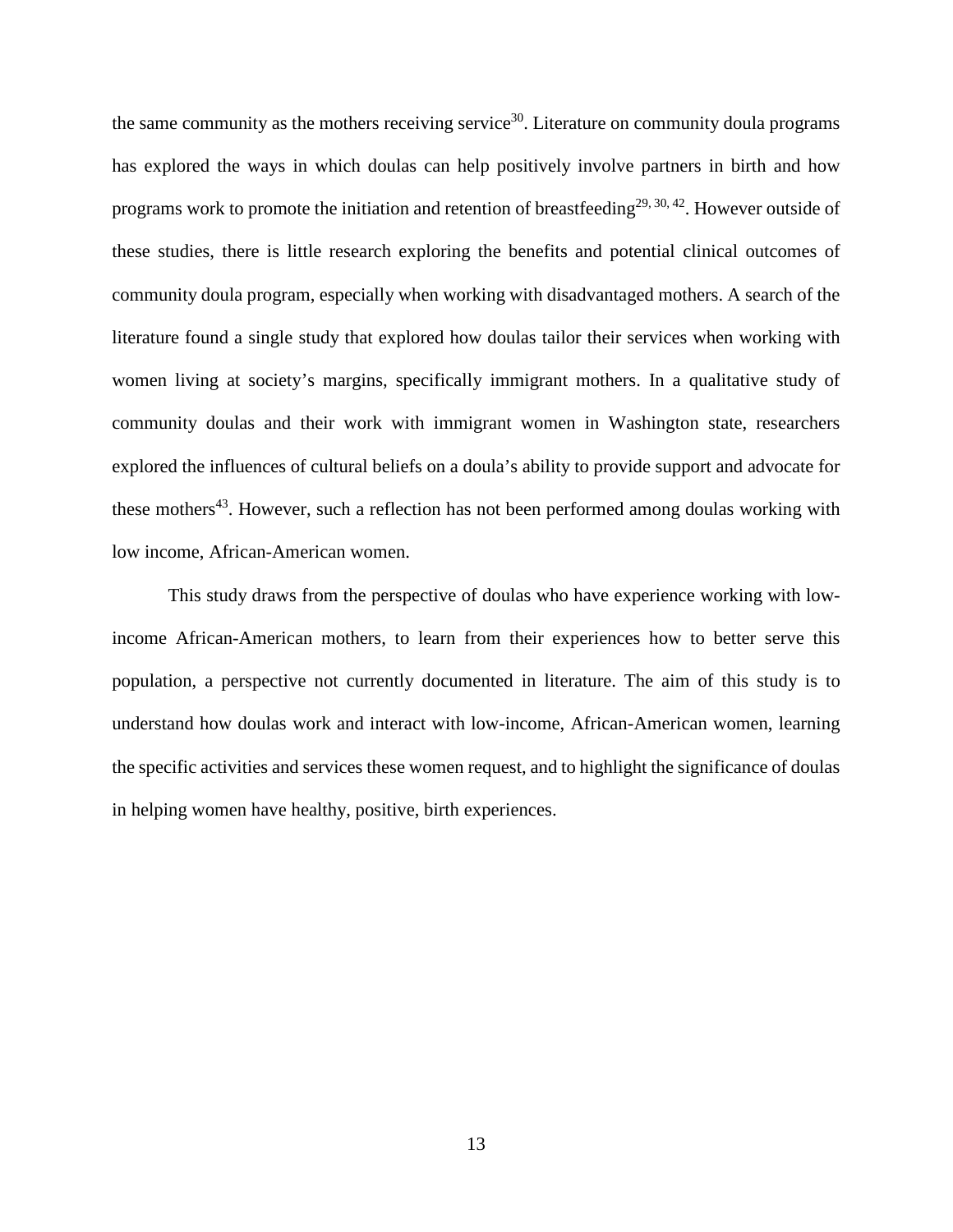### **2.2 METHODS**

### <span id="page-22-1"></span><span id="page-22-0"></span>**2.2.1 Study Participants**

Study participants were doulas, most receiving previous certification from DONA (Doulas of North America)<sup>44</sup>. We specifically targeted doulas who had a range of experience, with special emphasis on recruiting doulas with experience working with low-income, African-American women. A combination of purposive and snowball sampling was used to recruit doulas for participation. Because it was important to learn from the experience of doulas who have experience working with African-American and low-income mothers, the majority of doulas were recruited from a local non-profit, The Birth Circle (TBC). TBC is a community and birth doula organization in the greater Pittsburgh area, that provides services free or low cost, particularly for women who are members of the UPMC for You Medicaid Program<sup>37</sup>. The purpose of the research study was shared with Birth Circle doulas through the organization's director via email, and the project was discussed during weekly staff meetings. Other potential participants were contacted via phone, after being referred by participants or key-informants. To participate in the study, a doula had to have experience working with mothers who were African-American, low-income or both. From the Birth Circle, seven doulas were recruited and participated in the study. In interviews, doulas were asked if they knew of other doulas who might be interested in the study and asked to share the research project with them. Through referrals, three additional doulas were recruited to participate in the study. The final sample for this study was 10 doulas. To maintain anonymity, each doula interviewed is referred to by a letter A-J.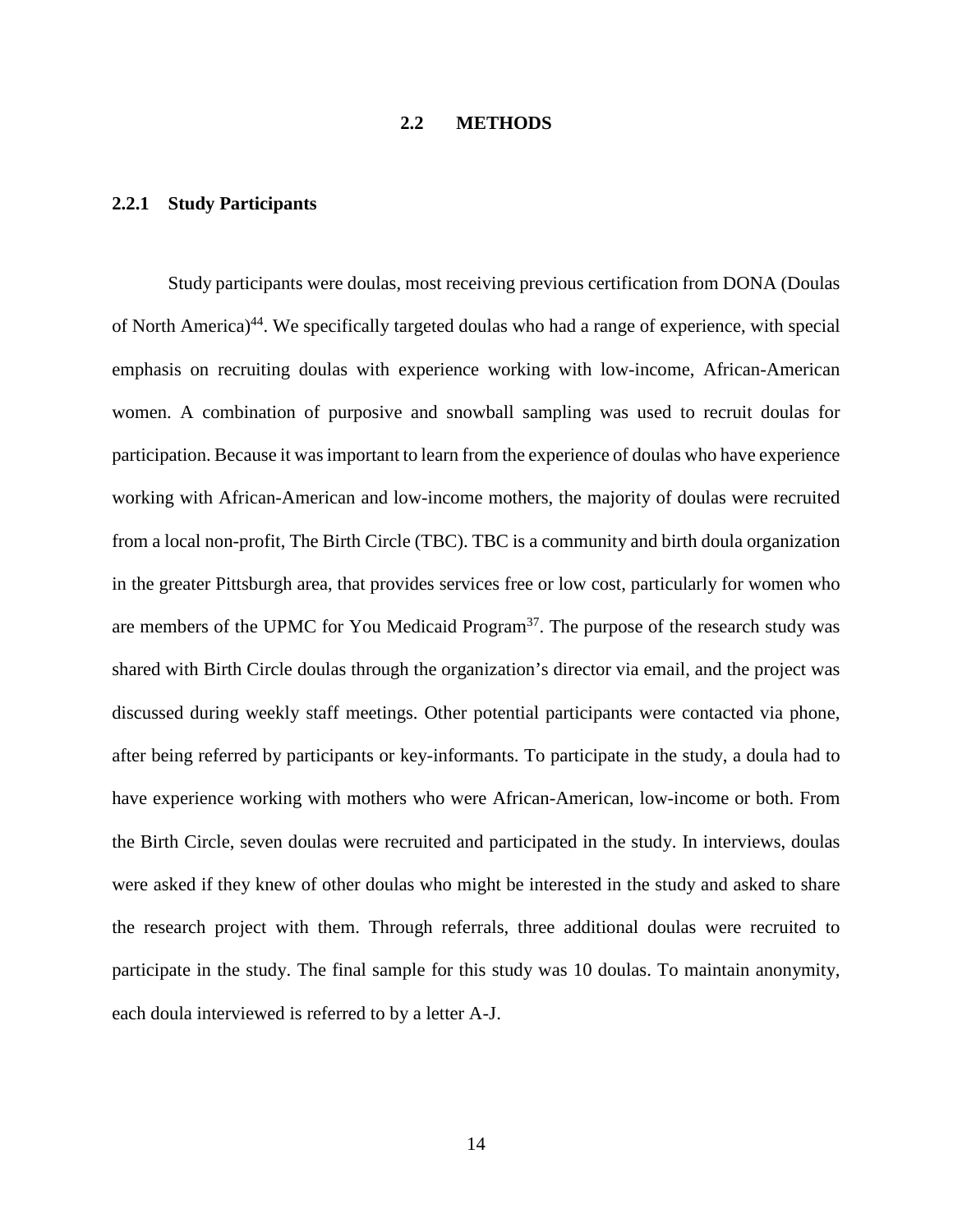All participants provided verbal consent for participation, and were paid \$30 for their participation. This project was considered exempt from monitoring by the University of Pittsburgh Human Research Protection Office (HRPO).

#### <span id="page-23-0"></span>**2.2.2 Developing the Interview Guide**

A semi-structured interview guide (See Table 2) and brief demographic questionnaire (See Table 3) were developed from information from key-informant interviews with local home-visiting program administrators, in addition to information gathered from literature searches on the potential benefits of doulas. The demographic questionnaire captured items, such as how long women had been practicing as a doula, the organization they were affiliated with and rough estimations of how much of their clientele was comprised of African-American and low-income women. The in-depth interviews were designed to capture more information about the doulas' experiences working with African-American and low-income mothers, with emphasis on the doulas' perceptions of mothers' experience, specific services offered, challenges of providing service and reflections on doula training (Table 2).

### <span id="page-23-1"></span>**2.2.3 Analysis and Coding**

Interviews were recorded using an audio recording smartphone application and were transcribed verbatim using the transcription service TranscribeMe.com. Transcripts were analyzed using a grounded theory approach<sup>40</sup>. Initial codes were compiled by using line-by-line coding of interviews. Two researchers independently read and coded each transcript to ensure codes remained true to the words of each interviewee and decrease the chance of themes being missed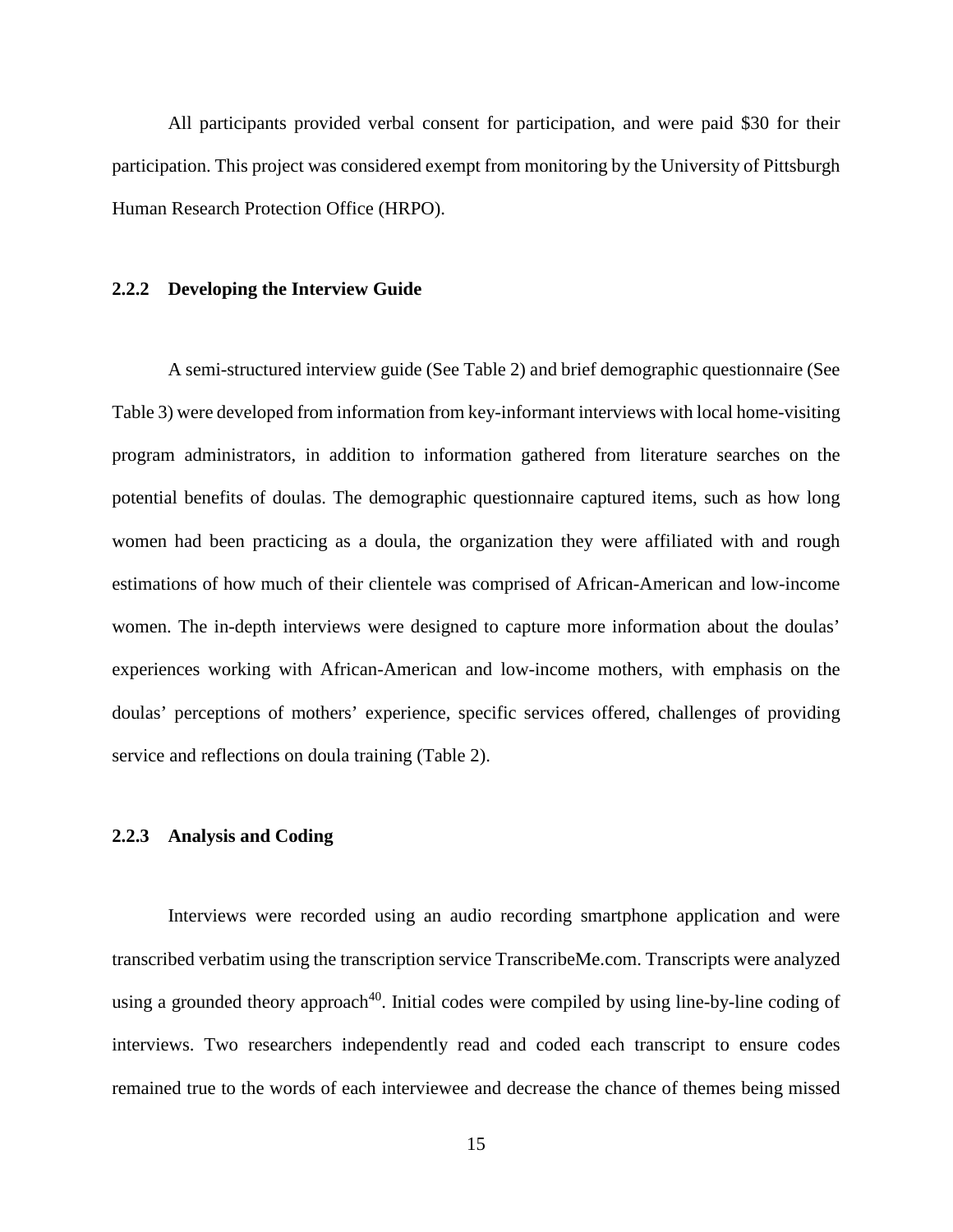by a single reader, which also helped maintain the qualitative confirmability of this project. Codes were discussed with the other researcher to ensure clarity and credibility that each code was appropriate to the transcripts. In the instances where there was disagreement in codes, the interview transcripts were read and reread to come to consensus on the code between the readers, considering the questions asked during interviews, the purpose of the research study, and the context of the statement. From these codes, the primary investigator created a codebook. The codebook was consistently modified after the coding of each transcript to adjust for new data. Codes were organized to highlight emerging themes, with special attention to ideas and concepts surrounding the techniques and methods doulas use to support mothers who are African-American, low-income or both.

### **2.3 RESULTS**

#### <span id="page-24-1"></span><span id="page-24-0"></span>**2.3.1 Sample**

A total of 10 doulas were interviewed with years of doula experience ranging from 2 to 14 years with an average of 6.4 years of practice. All doulas had experience working with mothers who are African-American, low-income, or both: 60% of doula reported having a client base 50% or more African-American and 100% of doulas reported a client base that is 50% or more lowincome. The majority of doulas (80%) were affiliated in some way with the local organization, The Birth Circle. Two (20%) doulas worked as independent or private doulas. Demographic information can be found in detail in Table 1.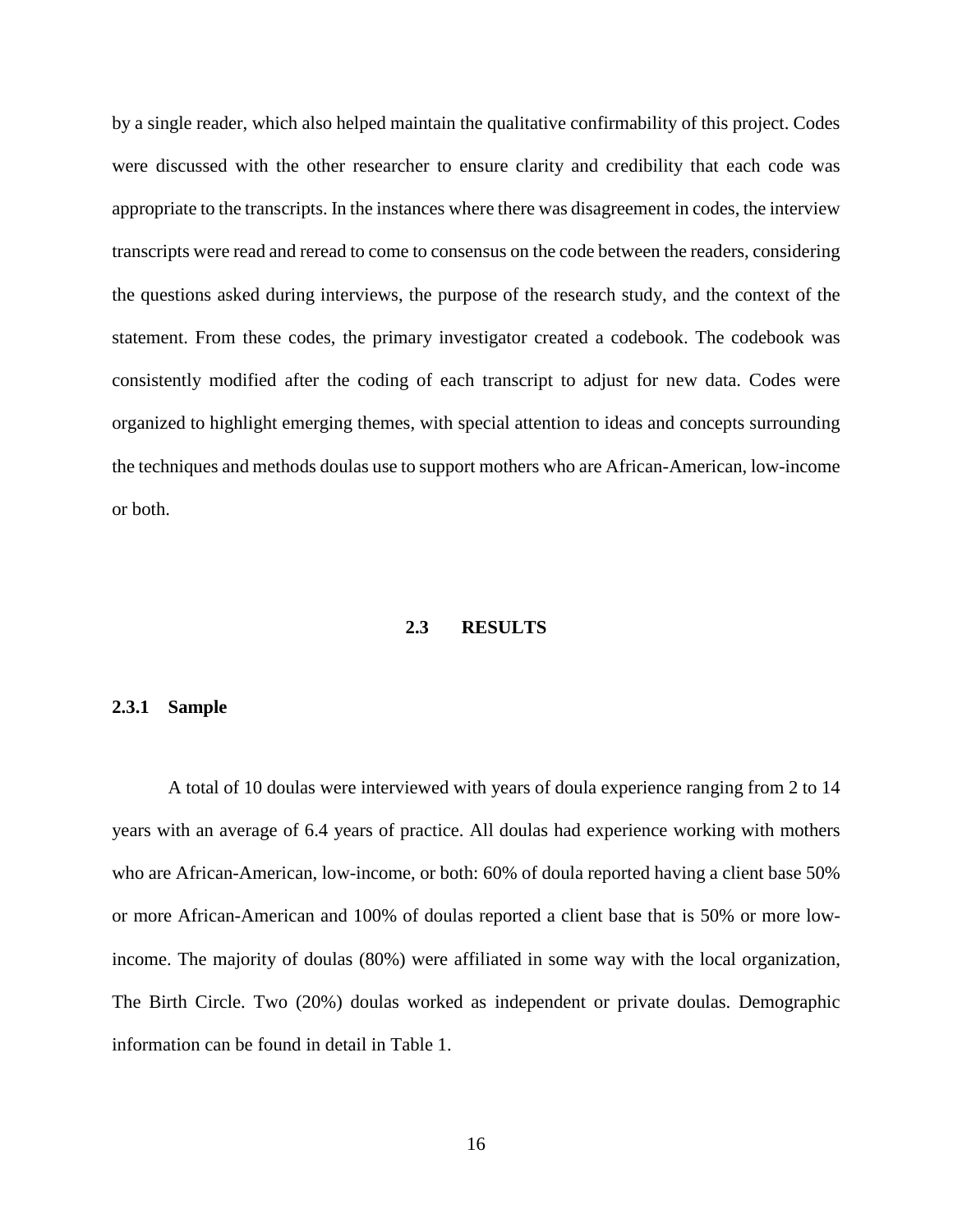Doulas received clientele from various avenues, including referrals from community organizations, for example the Latino Family Center (50%), word-of-mouth (40%) the organization they worked for, such as The Birth Circle of Family Foundations (40%), local insurance plans (40%), referrals from local home-visiting programs (20%), and doula certifying websites (10%). Additionally, 20% of the doulas interviewed stated that being a doula was their full-time job, with the other 80% working full-time or part-time in another capacity. Other occupations included: childbirth educator, business owner, Lamaze instructor, massage therapist, mental health therapist, program coordinator and translator. The majority of doulas identified as African-American or Black (50%), followed by White (20%) and 1 doula representing each of the following racial/ethnic groups: Hispanic or Latino, Asian or Pacific Islander, and Bi-racial. The demographic characteristics of the sample are included in Table 1.

### <span id="page-25-0"></span>**2.3.2 Interviews**

Interviews revealed the various ways in which doulas tailor their practice to support marginalized women, specifically women who are African-American, low-income, or both. The shared experiences demonstrate how doulas attempt to help these women feel empowered in a system that often works to disempower women of color and of lower socioeconomic status. The four major themes highlight the experience of doulas working with these women (See Table1): 1) Doulas work to support mothers during each phase of pregnancy, 2) Doulas work to advocate for mothers with a special emphasis on helping women advocate for themselves and their babies, 3) Doulas often step outside of their role to provide mothers with extra support, and 4) Doulas recognize the institutional biases that exist in the hospital system and try to mediate their effect on mothers.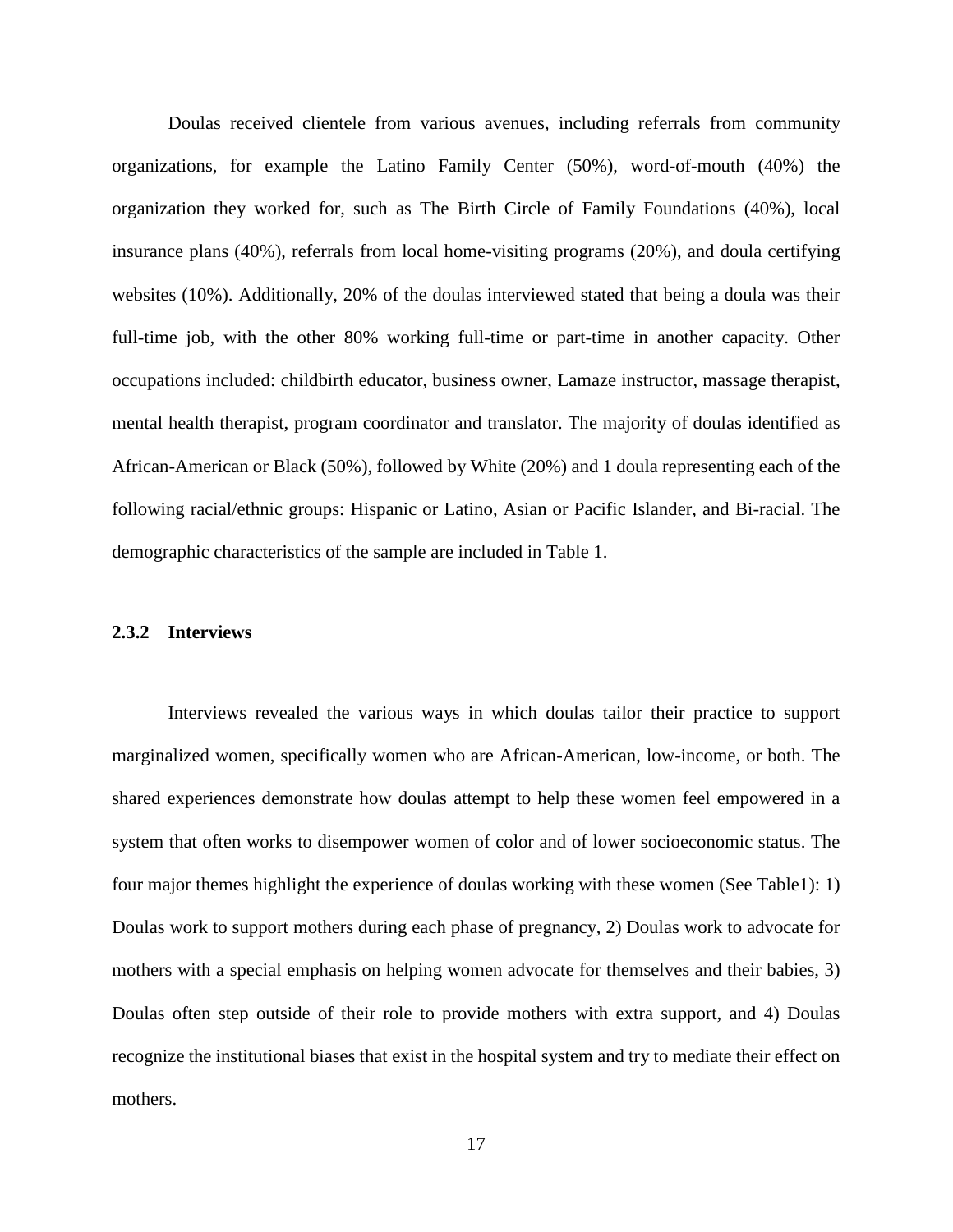### <span id="page-26-0"></span>**2.3.2.1 Doulas work to support mothers**

The first theme that emerged was the idea that doulas work to support mothers. The concept of support is one that is rooted in the very definition of the word doula. In the definition of doula used by the popular certifying body DONA International, a doula is defined as "a trained professional who provides continuous physical, emotional and informational support to a mother before, during and shortly after childbirth to help her achieve the healthiest, most satisfying experience possible<sup>45"</sup>. When posed with the question of what doulas do for low-income, African-American women, all interviewees indicated that they provide support. Doulas used language such as "a helping hand", "someone who's going to be there for mothers", "consistent", "stable", "a trustworthy figure of support*".* When prompted on specifically how they provide "support", doulas shared the many ways in which they provide support for all mothers, not just those at society's margins. Some of the supportive measures doulas perform include, but are not limited to: creating birth plans, teaching mothers comfort measures to ease labor pains, and teaching mothers bonding techniques that start while their baby is still in the womb. Doula A describes the support she provides:

*Hands down is having somebody there. And I had a doula with one of my deliveries too, so I can relate to that experience. It's just knowing that there's one person there that's just for you. And family members and partners can be there, but they are there in a different way because they're experiencing it also. They're feeling the same emotions. Whereas the doula, you've seen lots of births. You're not so emotionally connected to that woman, so you can be supportive without getting upset when things go wrong at that same level.*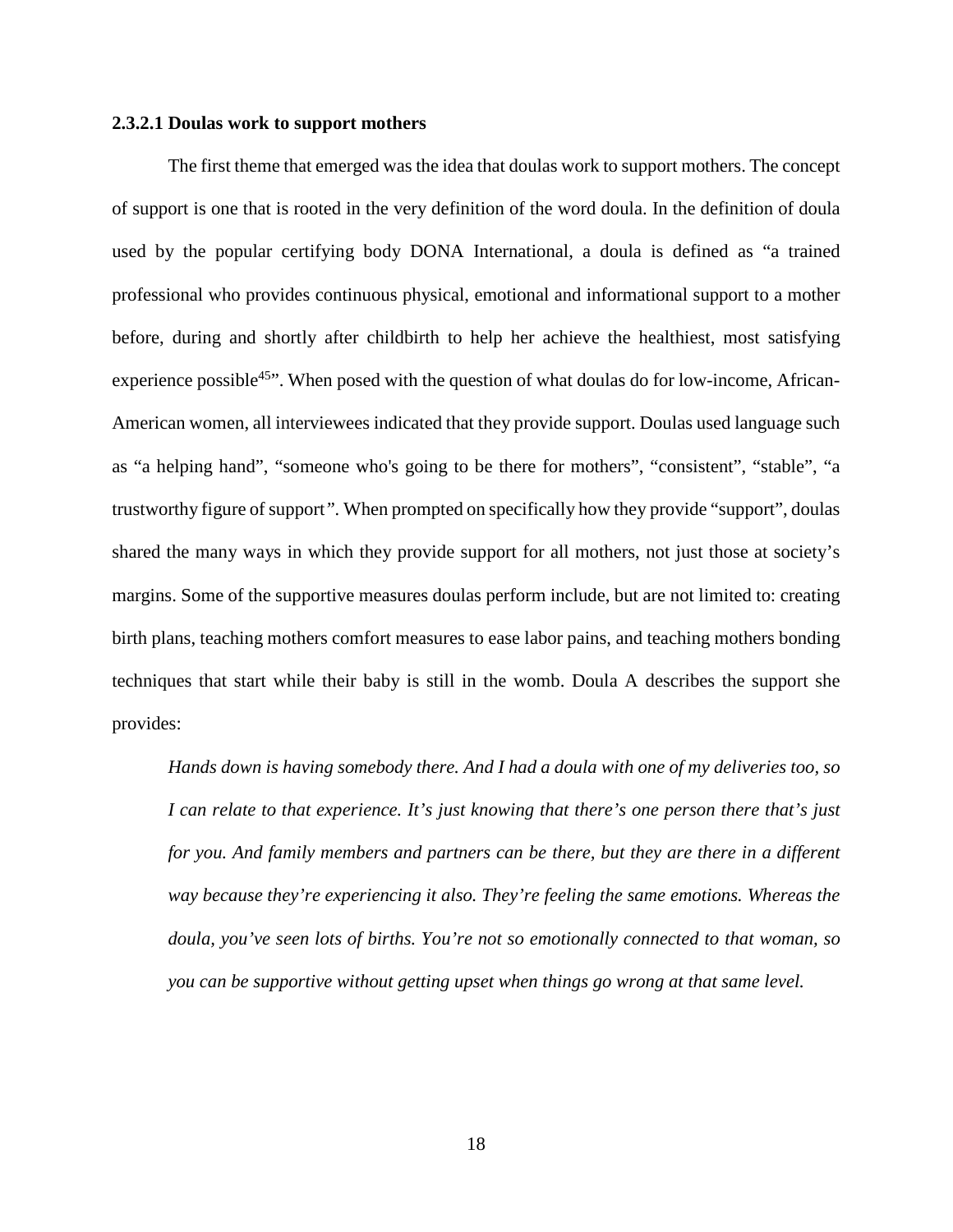### *Similarities of race, culture, and experience impact care*

While doulas provide support for all mothers under their care, it is important to note the ways in which doula care is at times altered when working with marginalized women. In interviews, a subtheme to the concept of support arose, encompassing the significance of race and culture when working with women who are often mistreated by society and consequently the hospital care system. Because of such treatment, African-American women may develop feelings of mistrust towards the hospital institution. This mistrust can manifest itself in a way where African-American mothers feel uncomfortable working with white doulas, feelings of distrust that may not be present if working with a doula with the shared experience of being African-American. This idea is captured in a story shared by Doula B:

*I'm not Caucasian, but I do know that some of my [black] clients are fearful. "What if I get a white doula?" I always say, "You're never going to meet a mean doula. It doesn't matter what color they are, you're not going to get a mean doula." But a lot of the African American women are afraid of that. Because I talk to them on the phone, and when I get there, they say, "Girl, I'm so glad you're not white." I had one just flat-out say to me on the phone, "I don't want a doula." And I said, "Okay, that's fine." I said, "Can I ask you why?" She says, "I don't want you coming in here telling me what I need to do and telling me how I need to do it." And I said, "Okay. Well, what makes you think I would do that." "All you white people are like that." I said, "Well, I'm not white, so." I said, "Do you want a doula now?" She said, "Prove it." So I Facetimed her. She said, "Oh. Okay, girl".*

This example encompasses the distrust many African-American women have towards white practitioners in the medical establishment. A history of mistreatment at the hands of medical practitioners contributes to fear of white practitioners, held among many African-American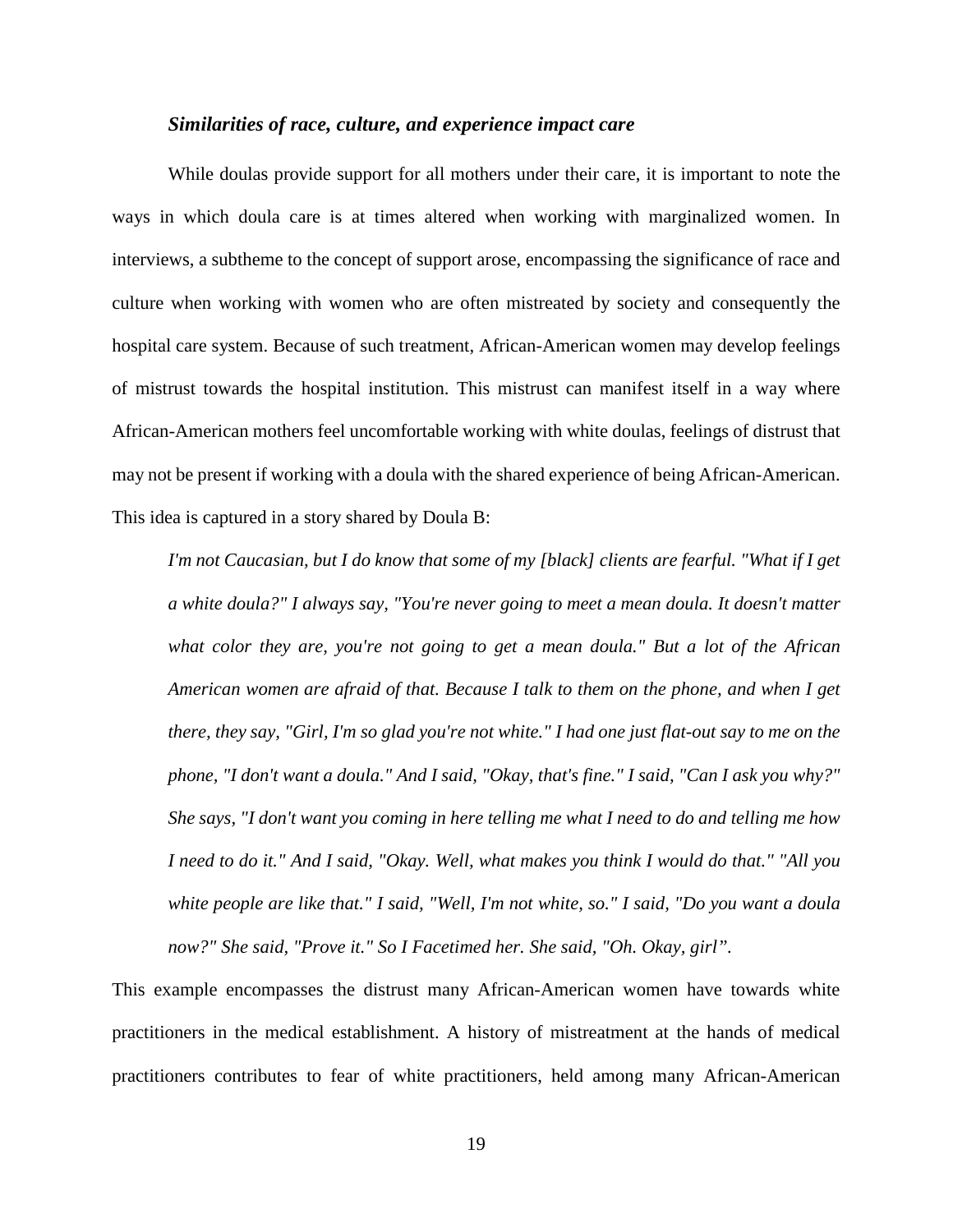women<sup>46</sup>. This distrust, being the legacy of black bodies being used for medical experimentation, such as the Tuskegee Syphilis Study and black female slaves being used as test subjects to pave the way for modern gynecology<sup>1, [47,](#page-45-13) 48</sup>.

At times, racial similarity was not enough to help foster a trusting relationship between mother and doula. In these instances, doulas shared that a similarity in life or cultural experience worked to help build a bridge between mother and doula, helping to foster a trusting relationship where mothers can feel comfortable receiving the support doulas provide. For example, some doulas shared how their faith often worked as a bridge. One doula expressed how a shared experience of Hinduism, can help mothers build trust in her. This subtheme of racial, cultural, and experiential similarity is captured in the experience of Doula D, who shares:

*Sometimes I feel like some moms are not comfortable with me. And I feel bad in that situation, because at [our organization] we're assigned. And I feel like if a woman feels more comfortable with somebody of their own skin color, that she should have that. There's times where it doesn't make a difference at all, and you can just connect with a person on a different level, like both being single moms. [I want moms] to feel comfortable with me, and maybe it's not her, maybe she's never been treated right by somebody who's white, then I might not be a safe person for her… It's not just race too. Sometimes there's socioeconomic or education level. I've had white moms reject me too because I don't fit into their pattern of comfortable...if I can find that point of relation, and you can help people to see how we are alike in some way and we can connect, it works usually. But there's times where that woman probably sees me and she's like, "This person is nothing like me, and I can't relate to her, and she's not going to make a difference for me."*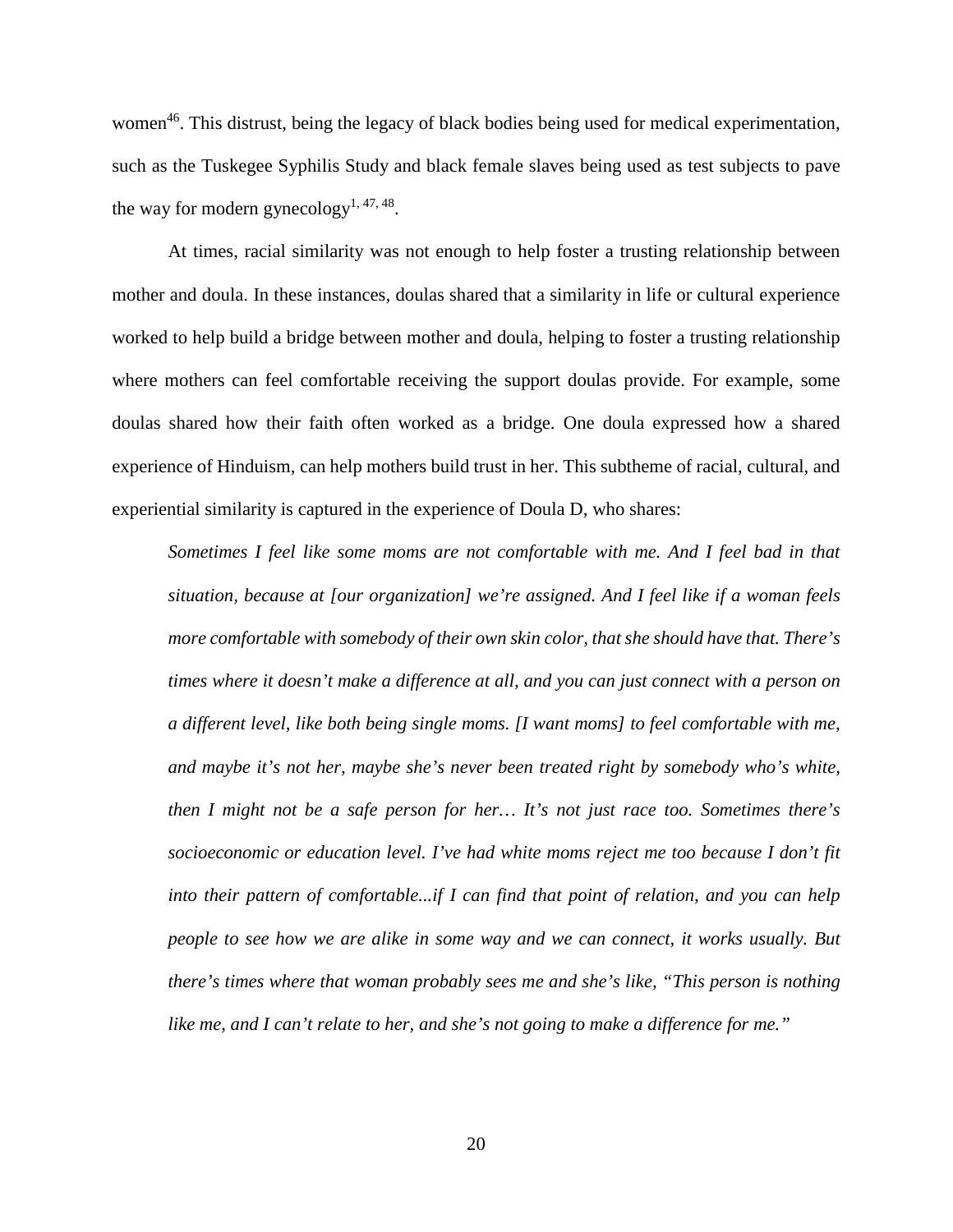#### <span id="page-29-0"></span>**2.3.2.2 Doulas work to advocate for mothers, often helping them self-advocate**

Outside of supporting mothers during labor and delivery, a large portion of the work doulas do involve advocacy, both advocating on behalf of mothers and their infants, and helping mothers to self-advocate. Similar to the concept of support, the idea of advocacy is broad, and as one doula shared, advocating is potentially one of the hardest components of their work. At times advocacy involved linking mothers to care, as Doula C shares:

*Sometimes it's advocating for a woman to have the most basic support system. Advocating for her to get in with her prenatal insurance provider. Sometimes we're advocating for her to get on her prenatal Medicaid and then get in to see a provider earlier on in her pregnancy; as early as possible, so prenatal care.*

However, the example of advocacy in action that was most repeated by doulas was ensuring that mothers were asked consent while in the hospital. Doulas shared that, while in the environment of a teaching hospital, doulas often help ensure mothers are comfortable with extra hospital staff present in the room during pelvic exams and delivery. Doulas act as "guardians of the space", helping to create a "safe, comfortable, and intimate place", for women to prepare for and give birth, and protecting this space and the mother while she is giving birth. In advocacy, it is important for doulas to not be the voice of the mother, but rather to help mothers speak up and be heard. Doula I shared an experience where in previous conversation a mother decided to have a birth free of medical interventions. When they arrived at the hospital, that option was not presented to the mother and she was offered an epidural; however, the mom was unwilling to share her goals and birth plan with the physician. Doula I shares how she navigated the situation:

*I never speak to the physician directly. I wanted mom to be able to make a decision based on what she wanted to do. So, to me, that wasn't really my place to go in and say something*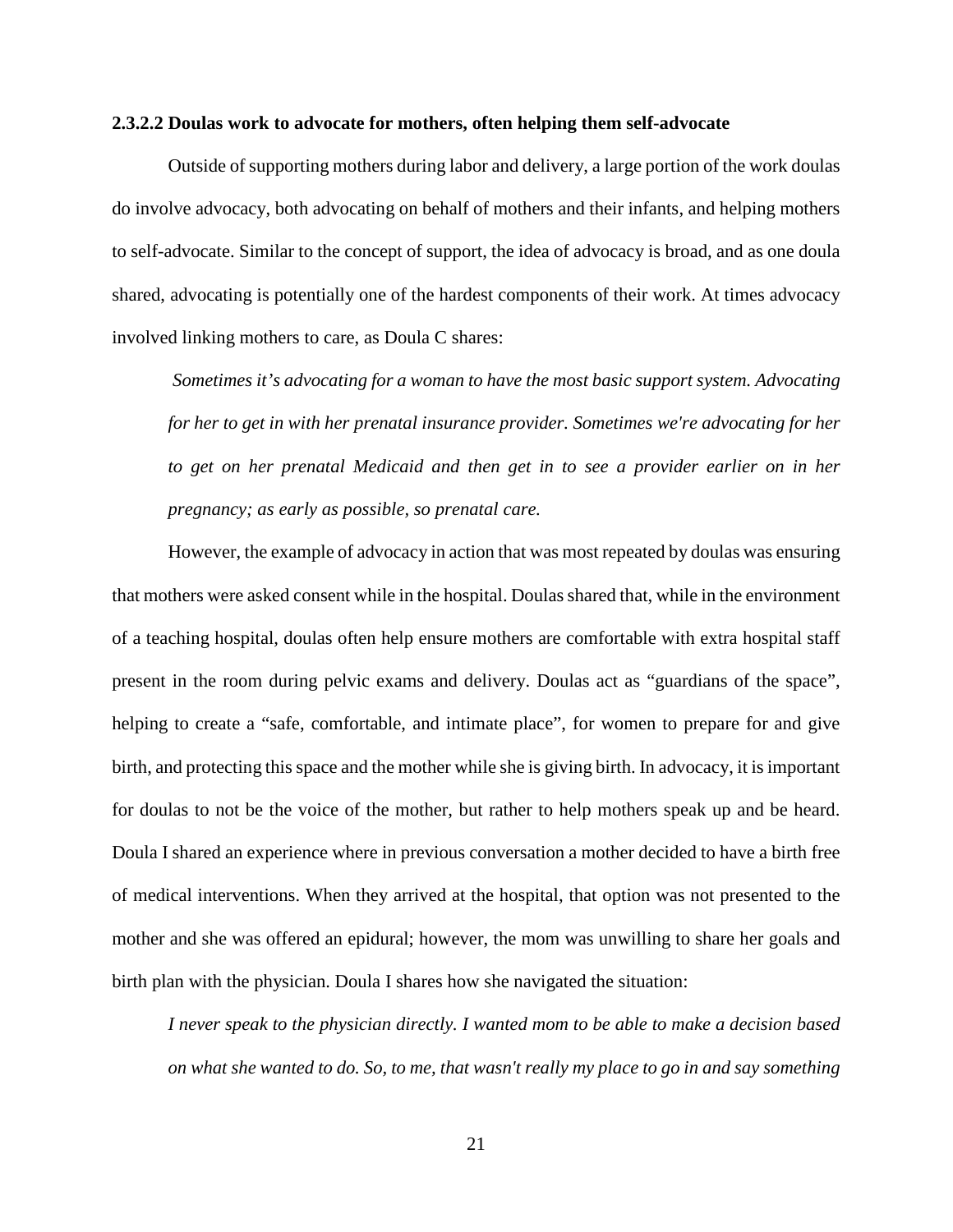*in front of the doctor and in front of her like, "I thought you wanted an epidural?" Or, I mean, "I thought you didn't want an epidural?" Or to say like, "Well, she said she doesn't want it," because now I'm taking her voice and that's not fair.* 

Similarly, doulas work to help mothers self-advocate with their families as well. At times families may not be supportive of mother's decisions for birth, and in these moments, doulas help mothers self-advocate too. Doula C shares "we advocate for moms to really stand up to their support system at home for what they are wanting for their experience for the birth". Advocating does not begin and end in the hospital, rather doulas work to "model behavior" for mothers to learn to make informed decisions in all areas of their lives, not just limited to childbirth.

### *Doulas help marginalized mothers find and use their voice*

Nested in this theme of self-advocacy is the idea of doulas helping marginalized mothers find their voice. Low-income, African-American women live in a society that actively works to oppress them, and thus it is not a surprise that many women may feel powerless and act as such when in the hospital. This idea of "finding one's voice" goes beyond self-advocacy, and includes mothers feeling empowered to have a sense of agency over their bodies and birth. Doula J shares the difficulty some mothers have feeling a sense of ownership of their bodies and births:

*This is her [mom's] baby. This is her pregnancy. This is going to be her labor, her delivery. And she should stand up for herself. So whenever we were in a delivery room it was hard* 

*for some moms to kind of just say like, "Oh, well can I do this?" Or, "I want to do that."*

Doula H adds to this idea, sharing the importance of mothers saying what they want, in their own words:

*Using their voice. I mean, that's real important. We even [tell] women in labor. It's important that your voice is heard. There's always a way to ask a question. But using your*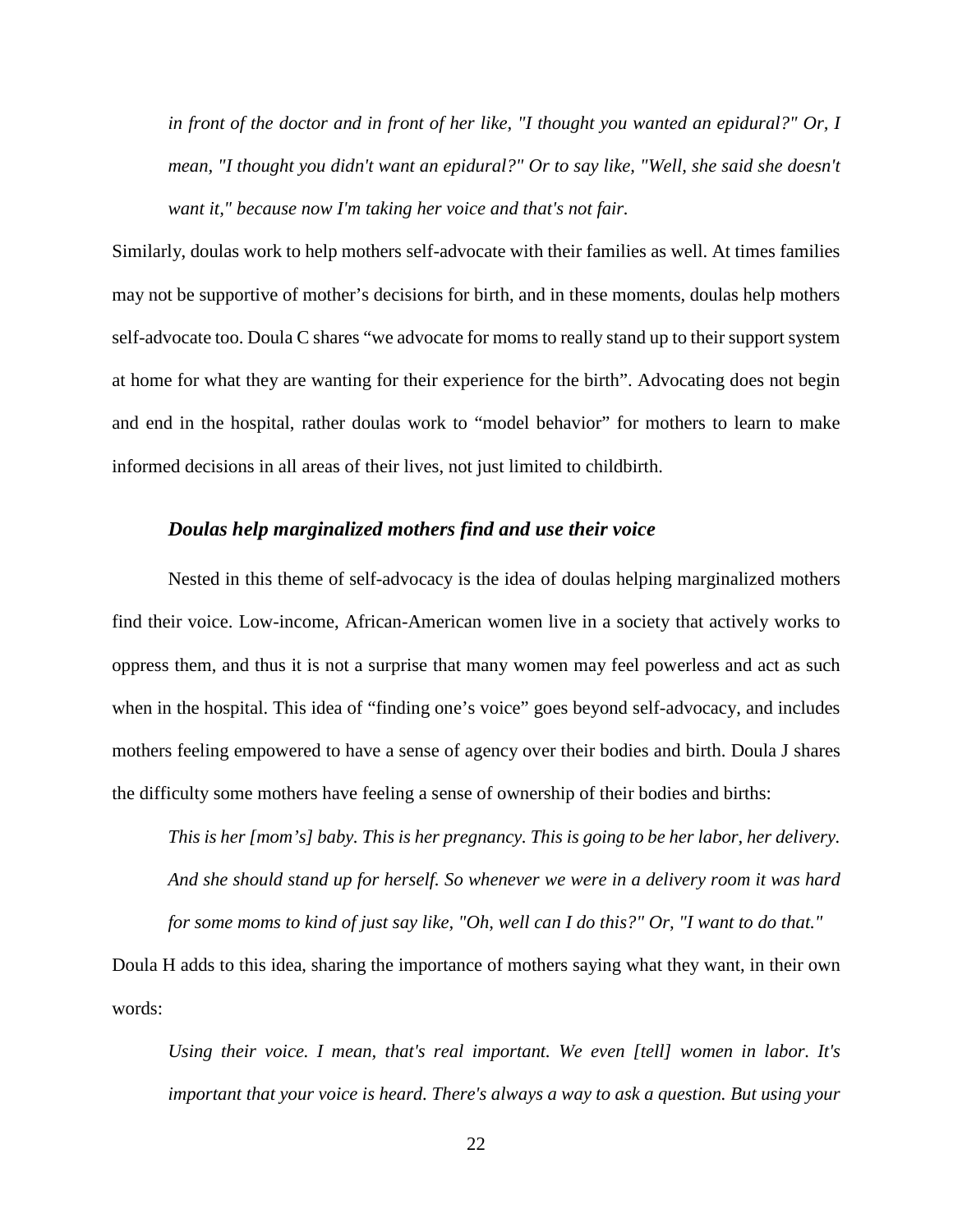*voice-- you have a right to get your questions answered. You have a right to have excellent care. You are the consumer. I always remind them, "You're delivering a baby. They're your providers. They're working for you. Your insurance, whether it's Medicaid or commercial, it's still paying the bill. So expect to be treated right. Have some high expectations for yourself.*

Social circumstance has the potential to leave mothers feeling powerless and incapable of navigating their own birth, however doulas work to encourage mothers, especially marginalized mothers, to have a sense of ownership over their bodies, to not allow socioeconomic status or race to act as a hindrance to receiving an excellent level of care and having a gratifying birth experience.

### <span id="page-31-0"></span>**2.3.2.3 Doulas often step outside of their role to provide mothers with extra support**

Doulas also expressed how they often step outside of their roles of providing pregnancy and birth-specific care and support, to link mothers to other resources. Doula often had to help mothers "fulfill their basic needs", such as linking mothers to housing resources or transportation services to help them get to and from prenatal appointments. Doula G stressed the importance of linking mothers to free resources to help mothers and their families,

*WIC for example, Nurse-Family Partnerships, Healthy Start. These are all organizations that provide support to mothers free of charge. We might want to remind her the importance of getting a library card. That's free. Now, getting back and forth to her appointments? So there, we will connect her with organizations that will provide either Uber service at no charge to her, or she would get a ConnectCard. She can get the bus back and forth... So we want to connect her with some of those resources in the community*.

In this desire to meet basic needs, doulas often stepped outside their role to be the provider of resources. One doula shared that she would provide transportation for mothers to their prenatal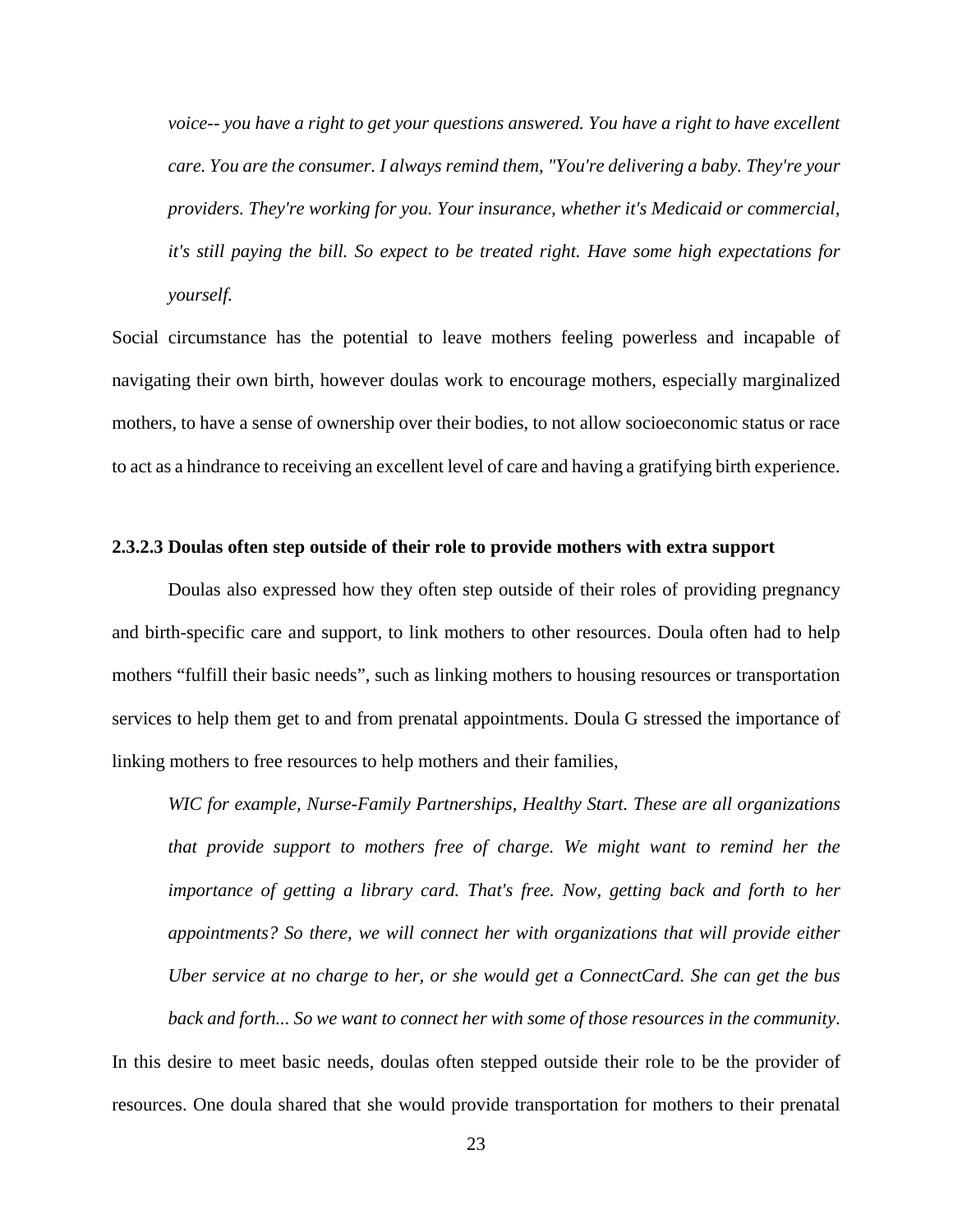care visits, another that she would often go through her own children's clothing to find items to give to mothers she worked with, both activities not required nor recommended of their service.

#### *Doulas cannot do it all*

While doulas may help link mothers to community resources, it is important for them to understand their role, especially when they find themselves providing resources as opposed to referring mothers to said resources. A subtheme to the idea of stepping outside of the traditional birth attendant role, is the idea that doulas cannot do everything for a mother. Community doulas already are stepping outside of this role, providing home-visiting services to providing mothers with childbirth education among other in-home services; however, even though they are providing more than support during labor and delivery, these doulas are still providing services outside what is required of them for work.

Women who daily endure the stress of being both African-American and poor, often also must endure stress from the various other negative social circumstances that often accompany these identities, such as housing insecurity and poor nutrition. These other issues often have impacts on pregnancy, and doulas desire to assist mothers; however, there is only so much doulas can do. Although doulas shared the benefits of providing and linking mothers to resources, many spoke about the high risk of burnout and the potential to overextend oneself when attempting to help these moms. Doula D shares her realization of this challenge:

*The biggest challenge I had to learn in the doula work is what my scope is as a doula. I'm not really a social worker. I don't really have that training. And sometimes because we are community home visiting, we fill that role of social work kind of, but we don't always have the right amount of time and the right skill level to really do that in the most effective way. So just learning that I don't have to solve all the problems in her life, that's not my job,*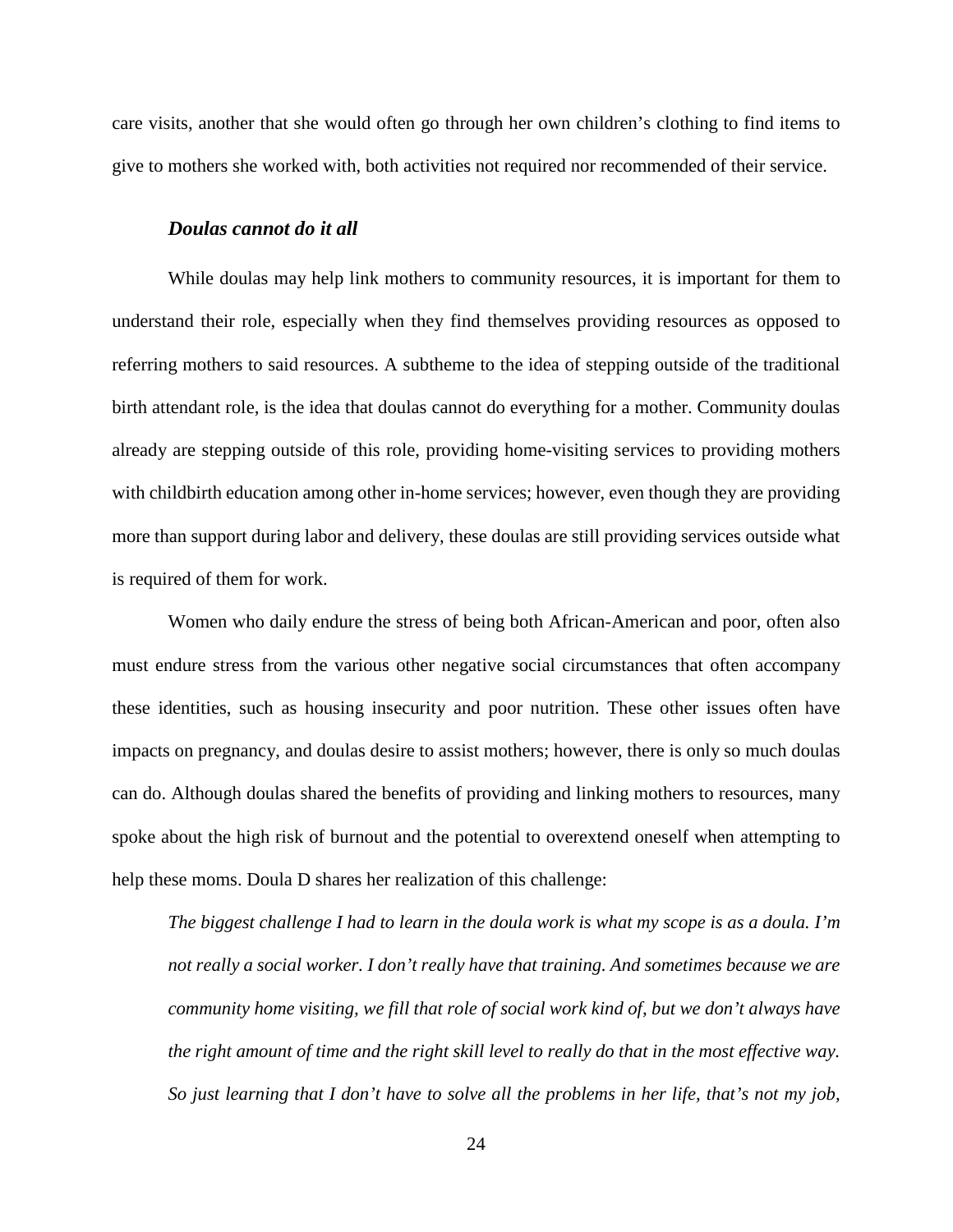*even though part of me wants to. That I'm there to do doula services. I can help prepare her for her birth, and I can help her transition to motherhood afterwards. That's what I can do. And I can refer to other people for other things."*

Despite the best intentions, trying to help a mother in every way is not feasible, nor does it always work. Doulas spoke of the difficulty that arose when it was time to end their relationship with mothers, some mothers becoming dependent on the services the doulas had provided. Other doulas shared experiences of linking mothers to resources, when at times systems were set up in ways that mothers could not benefit, such as overextended public housing programs unable to provide housing or mothers who once linked to a resource did not use it.

### <span id="page-33-0"></span>**2.3.2.4 Doulas recognize and navigate institutional biases that exist in the hospital system**

A fourth and final theme that emerged from conversations was how doulas try to mediate the effects of institutional biases in the hospital system on African-American, low-income mothers. Doulas shared experiences of observing from their perspective, the mistreatment of marginalized women in the hospital system, experiences ranged from mothers not being asked consent for a pelvic exam, to witnessing hospital staff use disparaging language to talk to mothers. At times, it is appropriate for the doula to step in, to mediate situations. Doula G share provides an example of how she does this:

*Whereas this black momma because her socioeconomic status looks different, she's not receiving the same treatment. I've seen that dozens of times where the doctor comes in, shoves her leg open, and does a pelvic exam without even talking with the mother...this*  isn't something we're just making up. We're seeing this where black women and women of *color and immigrant women are not receiving the same treatment, and that we can't just stand by and watch this. We want to teach our moms how to speak up for themselves. And*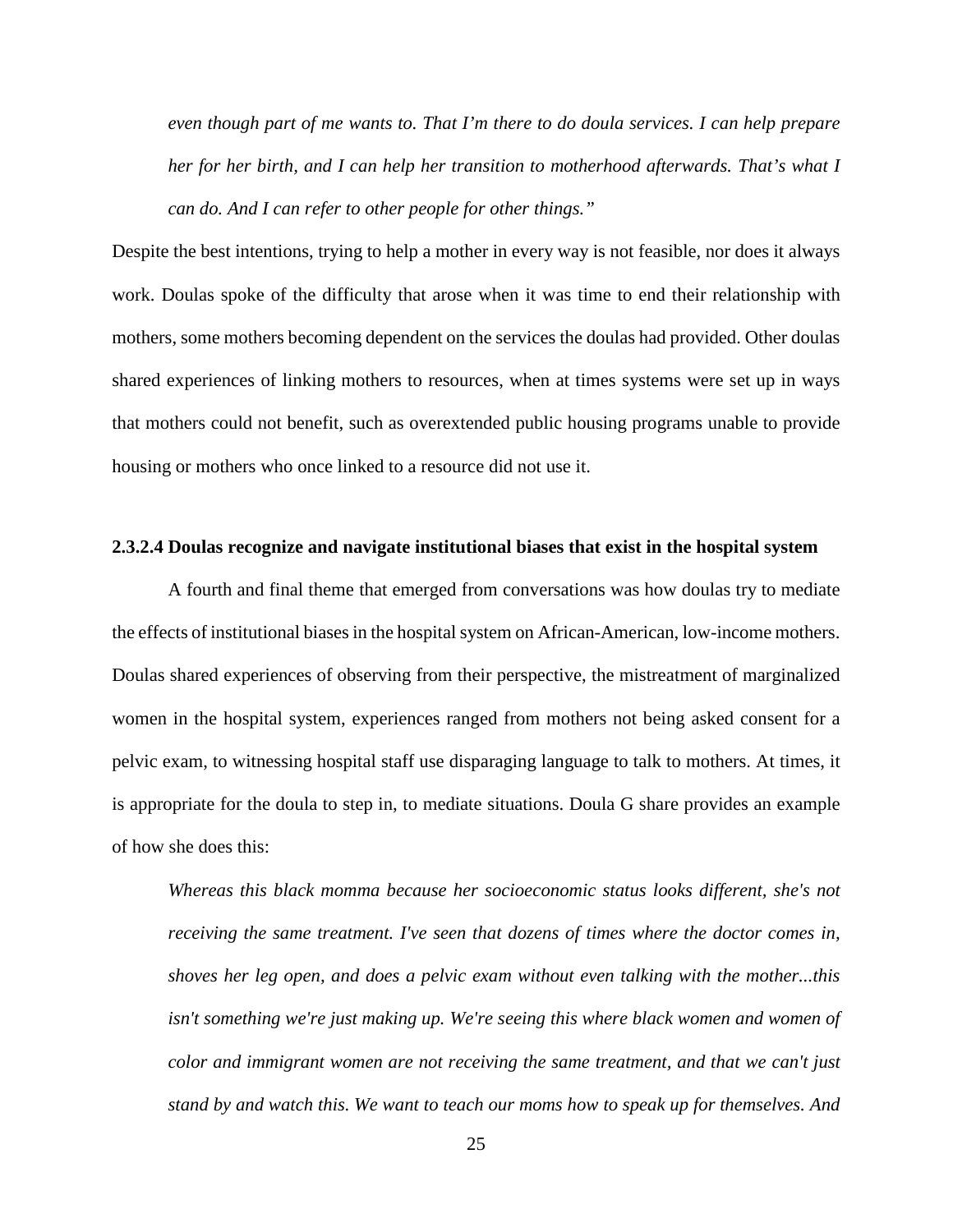*sometimes that means we have to stand in the gap and say, "Could you wait?" even if she can't. "Can you just give her a couple minutes because before you came in we were talking, and she said that she was a little bit uncomfortable with having an exam right now? Can we just wait a few more minutes? Thank you so much. Thank you for being such a caring provider." And they might get mad and huff and puff and leave the room, but if they decide to examine that woman anyway, that provider needs to be reported."* 

Doula G, helps mothers recognize they are being treated unfairly, and then when possible, helps mothers be the ones to speak to their own defense. At times, this doula must use her own voice, as a doula with experience of attending multiple births, to speak up on behalf of the mother. However, this mediation of injustice runs a fine line. Doulas have a "philosophy to never argue over a laboring woman's body," a philosophy that can at times be difficult to uphold. Doulas, specifically African-American doulas, shared how they sometimes perceived mistreatment that mothers would not notice. Doula J shares how she navigates these scenarios:

*I have to continue to be action-oriented. How can we navigate this issue or how can we move forward? You have to kind of just stay focused. Because if she's [mom's] offended,*  it's easy for me to get offended, and then grandma gets offended, and now, we're all in here *offended. And that's not helping anybody. You don't want to stress moms out because that then prolongs the labor. So you just really have to always be cognitive of how is mom feeling, let me not add any more pressure or stress to her. Sometimes that means biting your tongue.*

At times, direct mediation is not the best option, as priority is always the mother. Doulas have to balance knowing that a mother is being treated differently while at the same time being present to a mother's needs and feelings while she is in the hospital.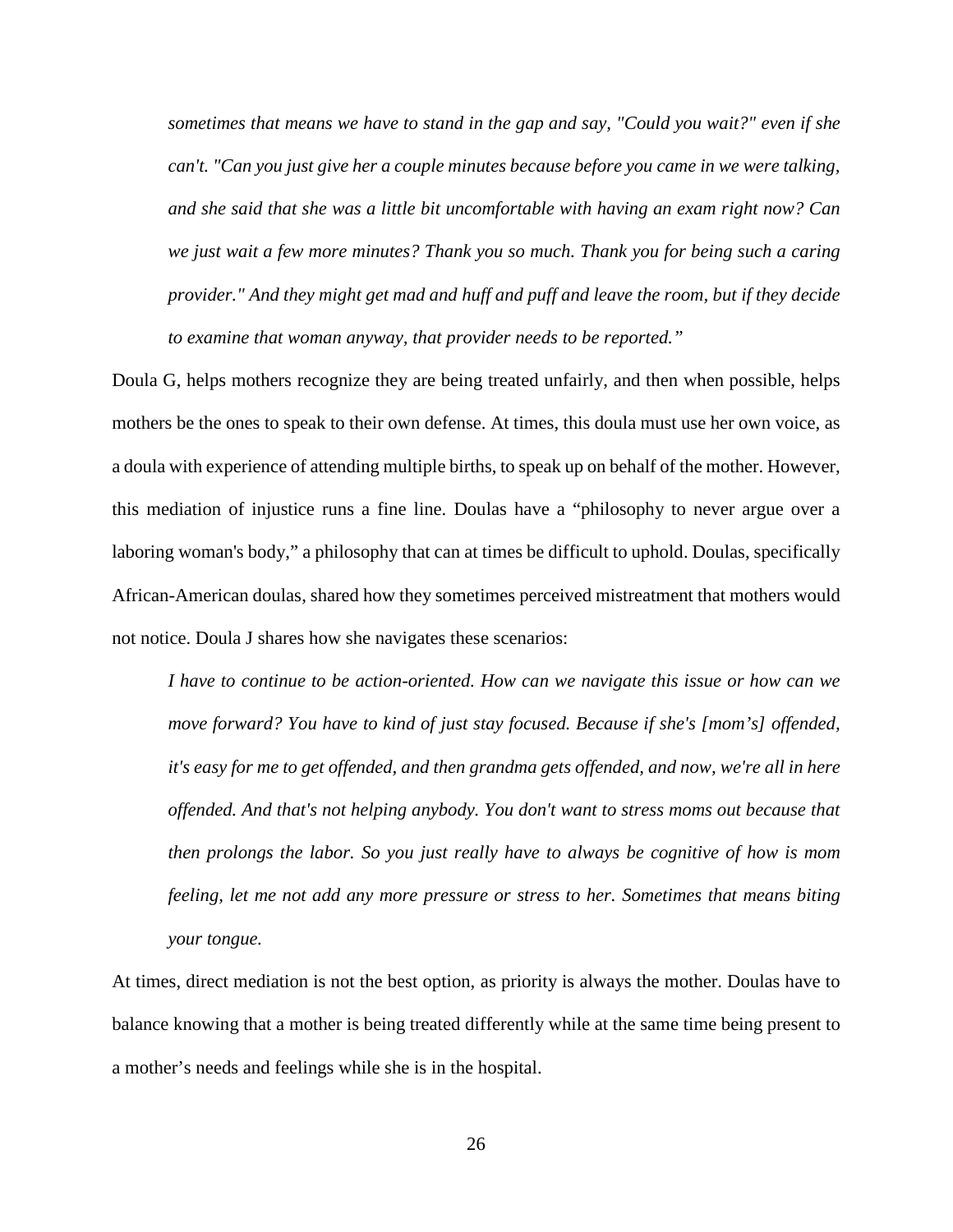### **2.4 DISCUSSION**

<span id="page-35-0"></span>The goal of this research was to understand the ways in which doulas tailor their care to serve low-income African-American women. The interviews with doulas and the themes highlighted from these conversations, highlight how doulas tailor their service when working with African-American and low-income women with implications on how to better train doulas to work with this population of women. The highlighted themes: doulas working to support mothers during the different phases of pregnancy, doulas working to advocate for mothers with a special emphasis on helping women self-advocate for themselves and their babies, doulas often stepping outside of their role to provide mothers with extra support, and doulas recognizing the institutional biases that exist in the hospital system and try to mediate their effect on mothers, and their subthemes are connected by a thread of social injustice. Low-income black women are facing social disadvantages due to both their race, sex, socioeconomic status, with the intersection of these multiple sources of oppression having negative implications on health<sup>[1,](#page-43-1) 49</sup>.

Although doulas work to support all mothers, there is an undercurrent of specialized care needed when dealing with women who may have been subject to societal mistreatment. Working with the women, doulas' advocacy and teaching self-advocacy, becomes more than just helping a mother speak up for herself in the delivery room, but teaching her to use her voice in her everyday life where she may often go unheard. Connecting the women to resources and providing them with resources is not a service that a doula may have to provide to women of greater incomes, and while all people have been subject to an unfavorable experience while in the hospital, the mistreatment of poor African-American women by the medical system is housed in a long history of racism<sup>[1](#page-43-1)</sup>.

A key component of the Public Health Critical Race Praxis is the concept of focusing on the margins<sup>50</sup>. These women are disenfranchised by both their race and their socioeconomic status,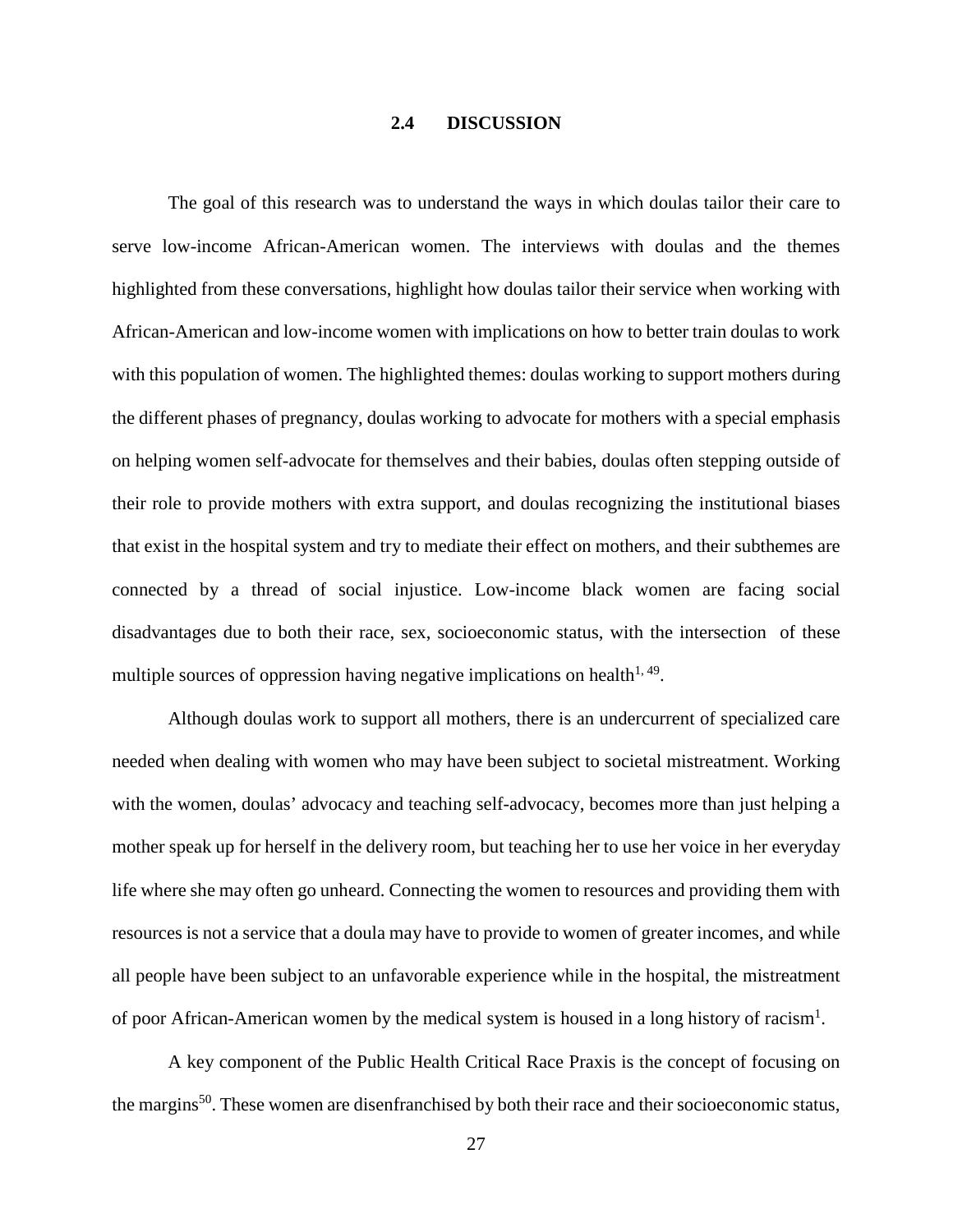with little emphasis on how doula care can be made more accessible to them, as evidenced by gaps in current literature. This study is a step in a direction that centers the experience of African-American, low-income women, learning how doula services work to help them to have positive and healthy births.

Additionally, themes highlight the role of doulas, specifically community doulas, and the portions of their work that overlap with responsibilities of community health workers and other prenatal home-visiting programs. There have not been comparisons of the benefits and outcomes of community doula programs and traditional home visiting programs; however, there may be potential in community doula programs incorporating components that make traditional homevisiting programs successful or vice-versa. Home-visiting programs have been shown to have an effect on birth outcomes such as preterm birth and low-birth weight, as well as on infant mortality rates [17,](#page-44-0) [18,](#page-44-1) [51,](#page-45-17) [52.](#page-45-18) These programs bring prenatal care and education into the home, when mothers are pregnant, while also linking mothers to various resources, such as nutrition supplements and drug cessation programs and supports. Some programs continue postnatally, to help teach healthy parenting skills and prevent child mistreatment and abuse. While the programs have potentially contributed to the decreasing rates of infant mortality, effects have not been seen that close the racial disparity gap between white and African-American infants, and thus it is important to evaluate existing home-visiting programs to see how they can be modified to increase their access to and utilization of programs among low-income African-American women, in efforts to close this gap. A potential area of change is learning from the community doula model, and incorporating doula services early in pregnancy, with the potential to yield positive results in birth outcomes like preterm birth, low birth weight, and ultimately infant mortality $^{29, 30}$ .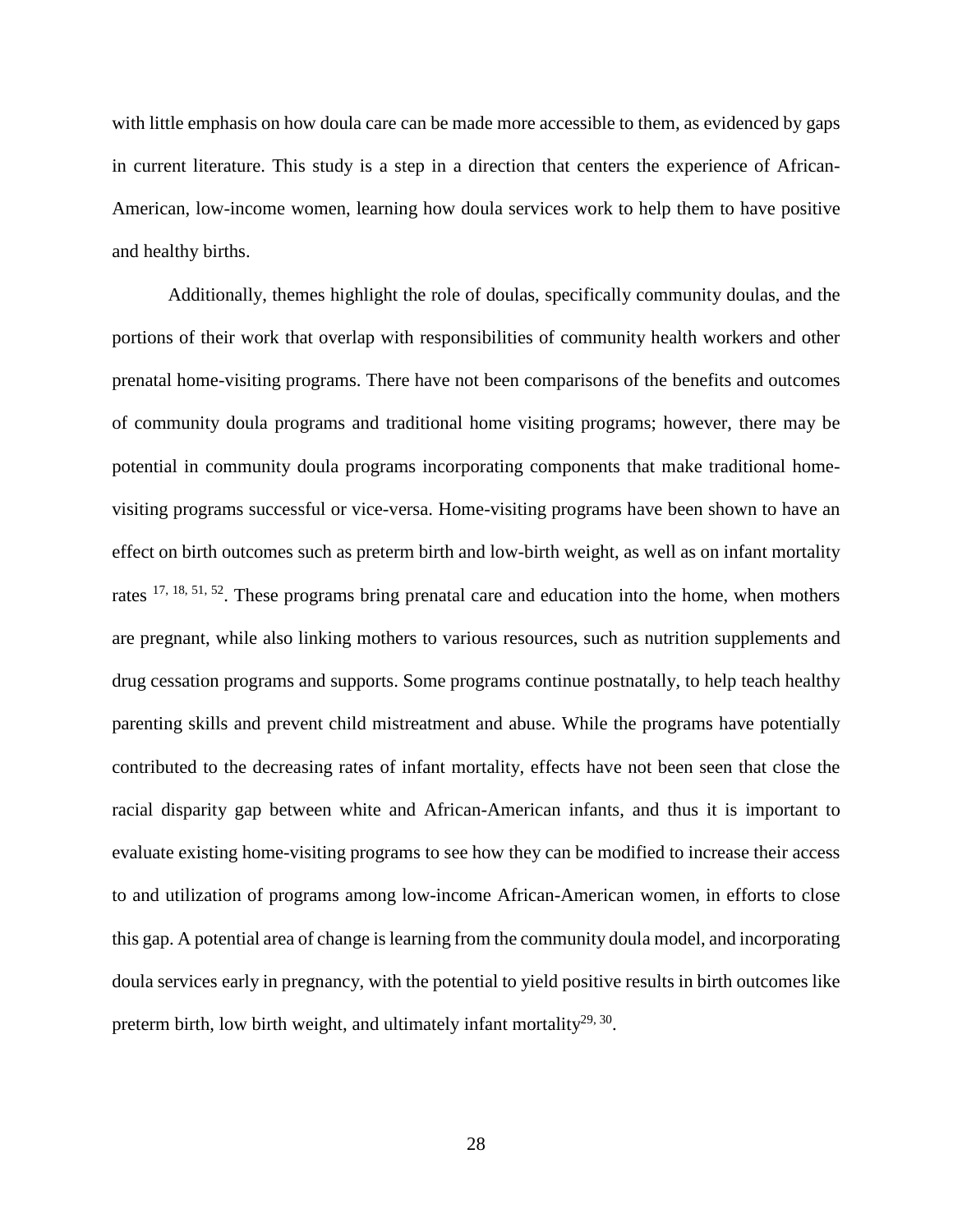### **2.5 STRENGTHS & LIMITATIONS**

<span id="page-37-0"></span>A major strength of this study is that it focuses on the experience of working with lowincome African-American women from the perspective of the doula, a perspective not explore previously in the literature. Potential future explorations should aim to understand how lowincome African-Americans perceive the support that doulas offer, to further develop this understanding. Limiting factors of this study include the sampling procedures and small sample; however, in the context of this study, sampling procedures and size were appropriate.

### **2.6 CONCLUSIONS**

<span id="page-37-1"></span>The goal of this project was to explore ways in which doulas work with women who are low-income, African-American and both, in an effort to understand how to improve access for these women, as well as better prepare doulas to work this population. The results reveal that doulas work to provide support and resources for marginalized mothers, support and resource that mothers may not be receiving elsewhere. When communicating to low-income African-American women on the benefits of using a doula, there could be a potential benefit in housing doulas in this context. This is especially significant in light of how doulas work to mediate the effects of institutional biases in the hospital system. Communicating to mothers that doulas are there for them, rather than a part of the larger hospital system as a whole, may help low-income African-American mothers better understand the work of doulas, but also this context may increase women's willingness to use a doula when available. Additionally, this study aimed to understand how to better prepare doulas to work with disadvantaged mothers. The results reveal the cultural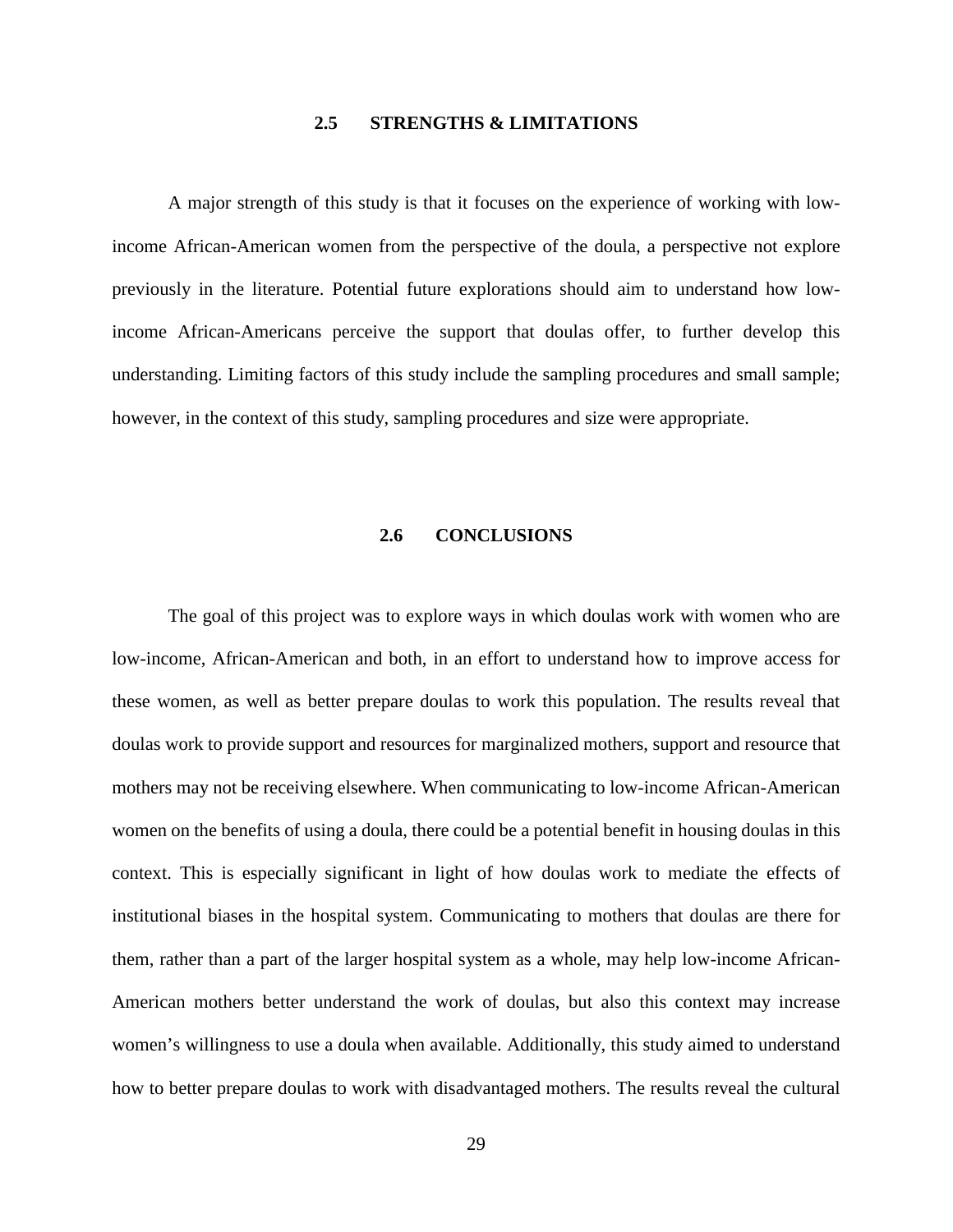awareness is an important component of training. Having an awareness of bias and how it affects clients, as well as teaching doulas how to navigate situations where bias is overtly expressed, will better prepare doulas when working with disadvantaged mothers, and help them better provide support and advocate for mothers before, during and after birth.

Continuous labor support should not be relegated as a privilege only some women experience. All women deserve to have a gratifying birth experience, and with doulas, that is made possible. It is important to understand the ways in which doulas can be made more accessible to women who are low-income African-American women, and how the care and services of doulas can and should be tailored to better accommodate these women so that they too can feel empowered during birth.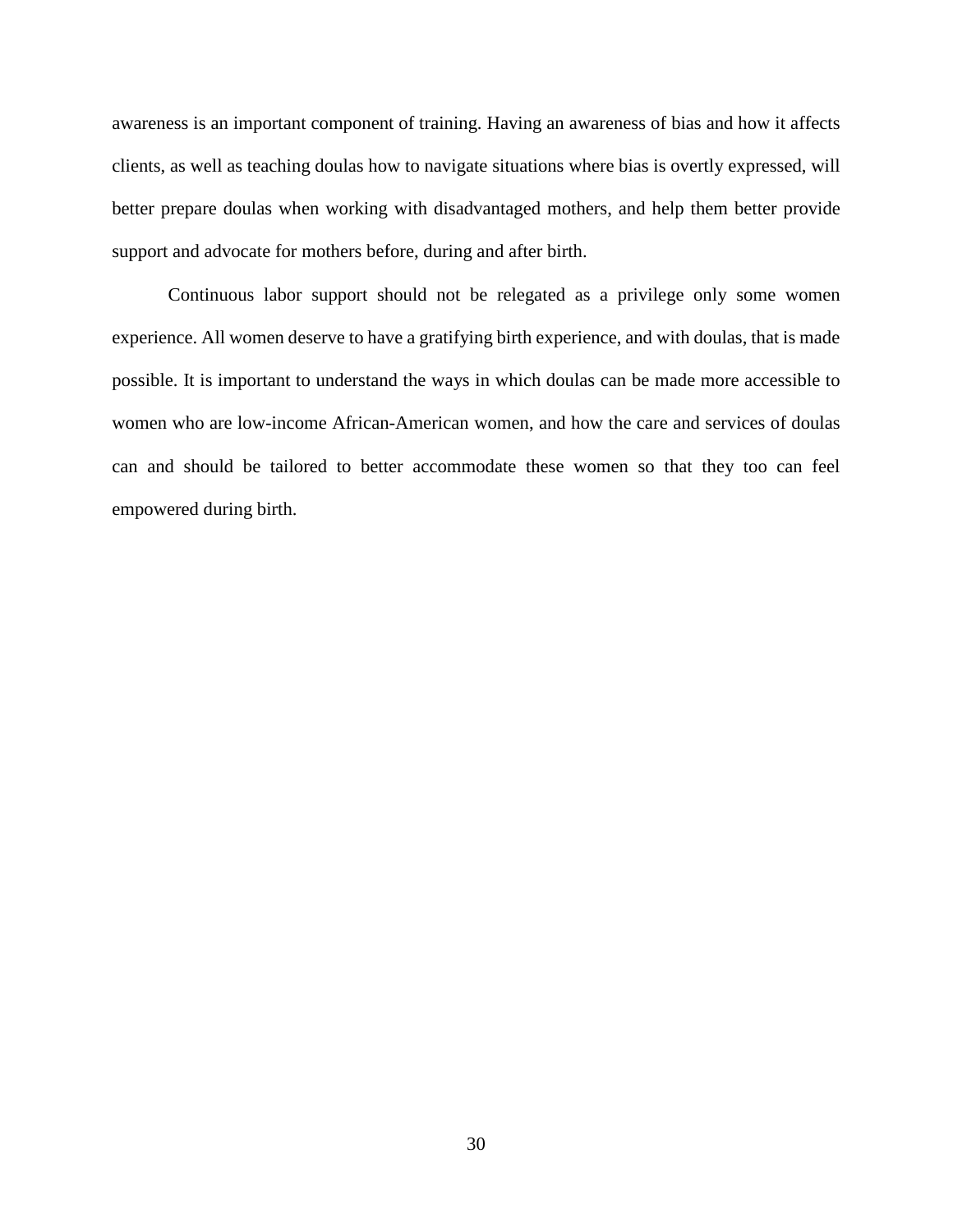### **3.0 THESIS CONCLUSION**

<span id="page-39-0"></span>This thesis explores a perspective not previously explored in the literature: that of doulas with experience working with low-income African-American women, in an effort to improve the health of this population. The themes highlighted how the supportive and advocacy services of doulas become all the more beneficial when working with women marginalized due to their race, sex, socioeconomic status, and the intersection of these characteristics.

Doula care is a mode of care delivery that has potential to benefit African-American women; however, doula services must be viewed as a potential resource outside the realm of labor and delivery. Community doula programs begin to move doulas to these spaces; however, research needs to follow. Building upon these findings, future research can explore the ways in which this model of care, may affect African-American birth outcomes, specifically low birth weight, preterm birth, and ultimately infant mortality.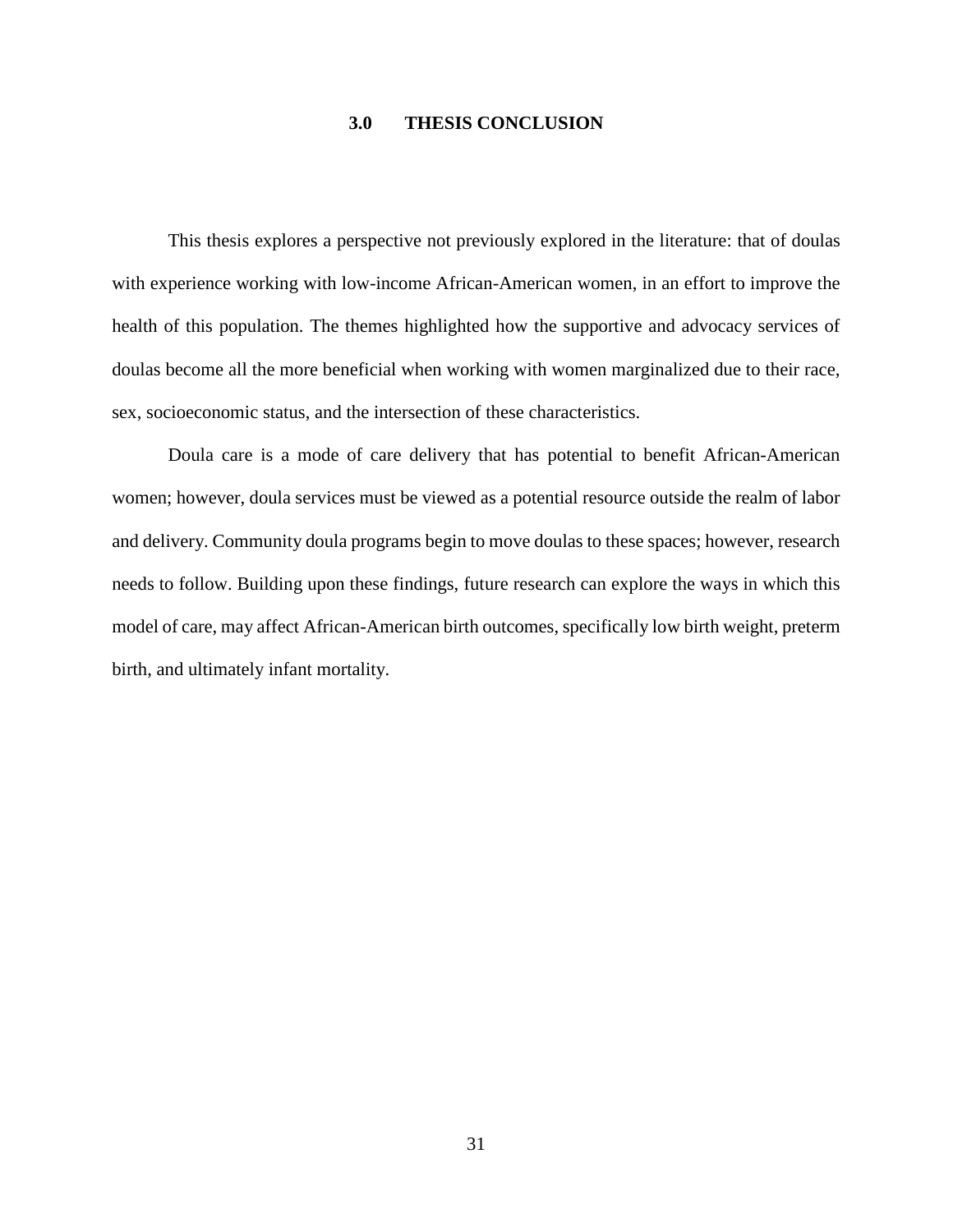# **APPENDIX: TABLES**

### <span id="page-40-1"></span><span id="page-40-0"></span>**Table 1. Demographic Characteristics**

| Characteristic                                          | n(%       |
|---------------------------------------------------------|-----------|
| <b>Race Ethnicity</b>                                   |           |
| <b>Black or African American</b>                        | $5(50\%)$ |
| <b>Hispanic or Latino</b>                               | $1(10\%)$ |
| <b>Asian or Pacific Islander</b>                        | $1(10\%)$ |
| <b>Bi-racial</b>                                        | $1(10\%)$ |
| White                                                   | $2(20\%)$ |
| <b>Years of Doula Practice</b>                          |           |
| 2                                                       | 2(20%)    |
| 3                                                       | $1(10\%)$ |
| $\overline{\mathbf{4}}$                                 | $1(10\%)$ |
| 5                                                       | $1(10\%)$ |
| 6                                                       | $1(10\%)$ |
| 9                                                       | 2(20%)    |
| 10                                                      | $1(10\%)$ |
| 14                                                      | $1(10\%)$ |
| Career outside of being a doula                         |           |
| <b>Yes</b>                                              | 8 (80%)   |
| N <sub>0</sub>                                          | 2(20%)    |
| Percentage of clients who are Black or African-American |           |
| $0 - 25\%$                                              | 1(10%)    |
| 26-50%                                                  | 2(30%)    |
| 51-75%                                                  | $3(30\%)$ |
| <b>76-100%</b>                                          | 3(30%)    |
| Percentage of clients who are low-income                |           |
| $0 - 25%$                                               | $\theta$  |
| $26 - 50%$                                              | $\theta$  |
| 51-75%                                                  | $1(10\%)$ |
| 76-100%                                                 | $9(90\%)$ |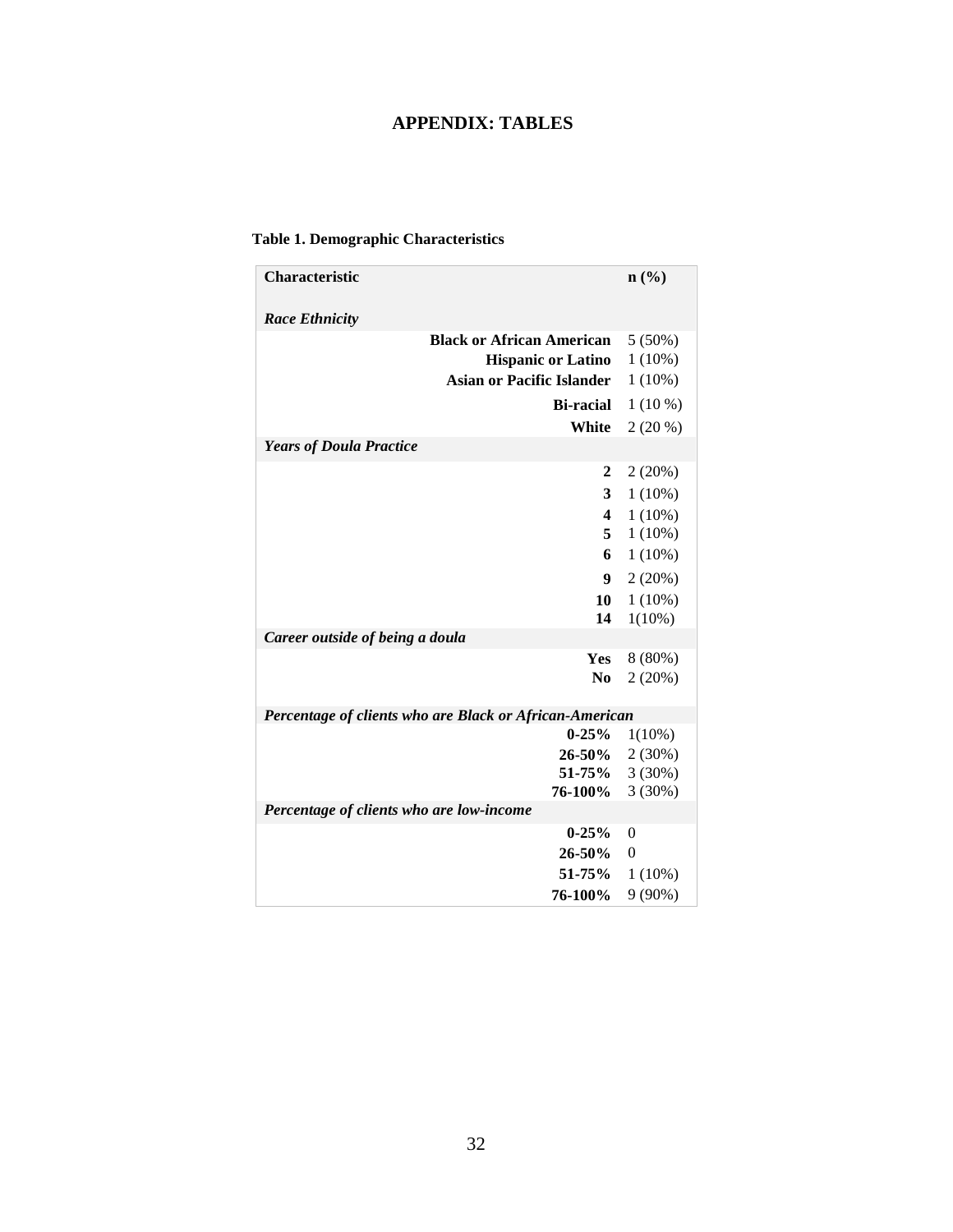### <span id="page-41-0"></span>**Table 2. Interview Themes**

| <b>Theme</b>                                                                        | <b>Description</b>                                                                                                                                                                                                                                  |
|-------------------------------------------------------------------------------------|-----------------------------------------------------------------------------------------------------------------------------------------------------------------------------------------------------------------------------------------------------|
| 1. Doulas work to support mothers                                                   | Doulas provide supportive measures including, but not<br>limited to: creating birth plans, teaching mothers<br>comfort measures to ease labor pains, and teaching<br>mothers bonding techniques that start while their baby<br>is still in the womb |
| 1a. Similarities of race, culture, and experience<br>impact care                    | Racial, cultural, and experiential similarities between<br>mother can help in the creation of a trusting mother-<br>doula relationship.                                                                                                             |
| 2. Doulas work to advocate for mothers, helping them<br>self-advocate               | Doula advocate on behalf of mothers to ensure they<br>receive adequate treatment and care. They also teach<br>and help mothers self-advocate for themselves and for<br>their babies                                                                 |
| 2a. Doulas help marginalized mothers find and use<br>their voice                    | Beyond self-advocacy, doulas help mothers find and<br>use their own voice, empowering them to speak up<br>while in the hospital system, and when they have<br>returned to their daily lives                                                         |
| 3. Doulas often step outside of their role to provide<br>mothers with extra support | Doulas often link mothers to outside resources, such as<br>nutrition and housing supports. At times find<br>themselves as the provider of resources, such as<br>clothing or rides to medical providers                                              |
| 3a. Doulas cannot do it all                                                         | Taking on the extra tasks and services can lead to<br>burnout and doulas feeling overextended                                                                                                                                                       |
| 4. Doulas recognize the institutional biases that exist in<br>the hospital system   | Doula help prevent overt effects of institutional racism,<br>such as ensuring mothers are asked consent of<br>procedures and are addressed respectfully by medical<br>staff                                                                         |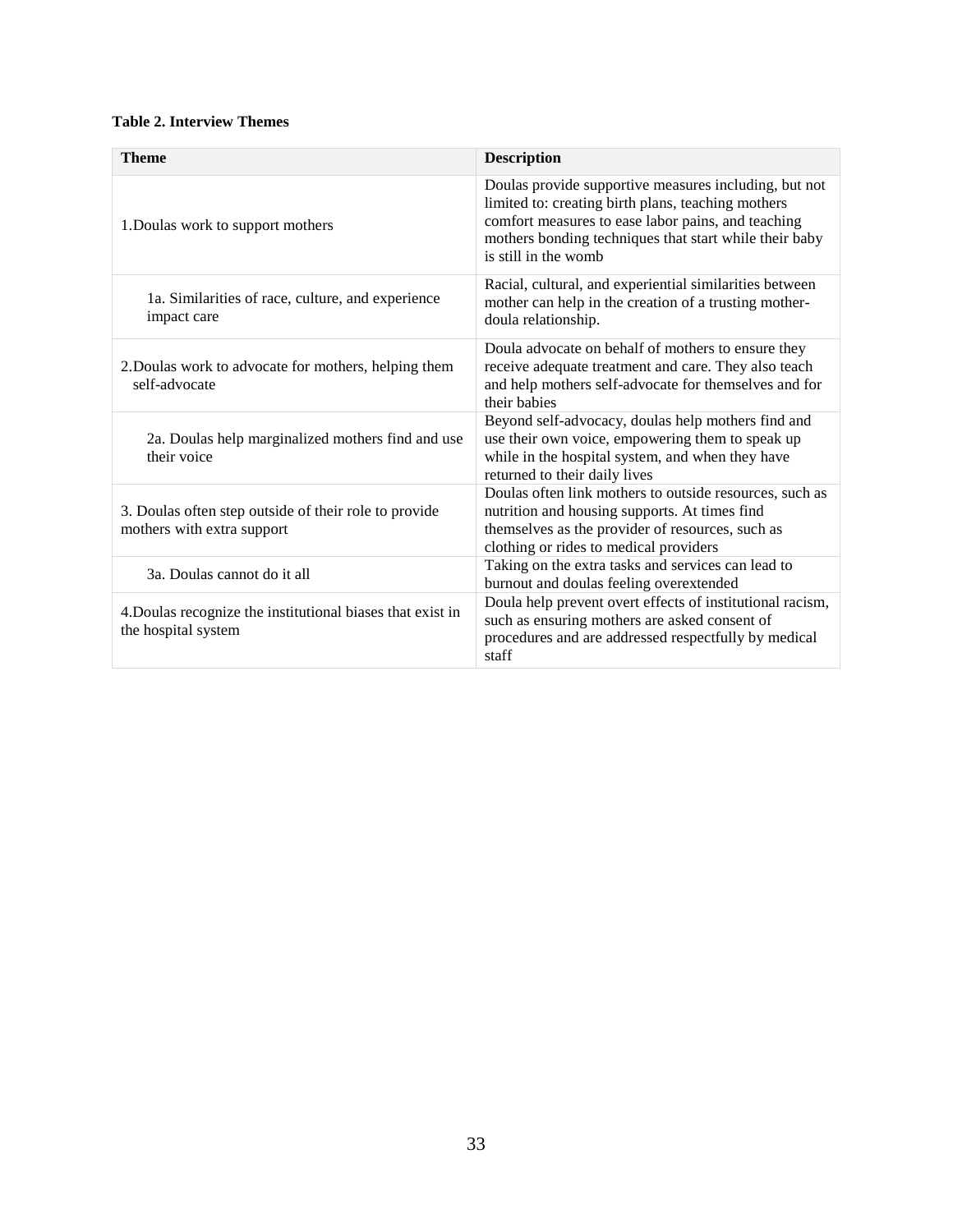<span id="page-42-0"></span>

| <b>Interview Guide</b>                                                |                                                                                                                                                                                                                                                                                                                                                                                                                                                                                                            |
|-----------------------------------------------------------------------|------------------------------------------------------------------------------------------------------------------------------------------------------------------------------------------------------------------------------------------------------------------------------------------------------------------------------------------------------------------------------------------------------------------------------------------------------------------------------------------------------------|
| Background                                                            | Why did you decide to become a doula?<br>How do you see your role as a doula?<br><b>Probe:</b> Do you see yourself as a community or birth doula?<br><b>Probe:</b> How do you identify yourself as a doula?)                                                                                                                                                                                                                                                                                               |
| Characterization of mother's<br>experience                            | What do mothers think you do?<br>Probe: How much do mothers know about what you do?<br><b>Probe:</b> How do mothers learn about you as doula?                                                                                                                                                                                                                                                                                                                                                              |
|                                                                       | What are some of the most important things you do to support mothers?<br><b>Probe:</b> Tell me about the points of pregnancy, delivery, and post-natal where<br>you provide support?                                                                                                                                                                                                                                                                                                                       |
| Specific services and their utilization<br>among marginalized mothers | Tell me about the other services you offer to mothers as a doula<br><b>Probe:</b> Are any of the tasks you perform more time-intensive? Tell me about<br>them.<br><b>Probe:</b> Are any of the tasks you perform more costly? Tell me about them.                                                                                                                                                                                                                                                          |
|                                                                       | In your experience, what services do mothers tell you they find most useful?<br><b>Probe:</b> What services do mothers request the most?<br>Probe: Do you find that low-income mothers request certain services more<br>than other services? Tell me about these.<br><b>Probe:</b> Are there services that you find African-American mothers request<br>the most? Tell me about these.<br><b>Probe:</b> What do you think is the biggest challenge for these women?                                        |
| Challenges of providing service                                       | What are some of the challenges you face when providing services?<br><b>Probe:</b> Are any tasks especially physical or emotionally difficult? Tell me<br>about those.<br>Probe: Have you had experiences where your race/ethnicity has influenced<br>your experience with a mother? Tell me about those. You can tell me about<br>positive or negative experiences.<br><b>Probe:</b> Tell me about any differences when dealing with mothers who are<br>your same race or mothers who are different race. |
| Characterization of training                                          | What part of your training has helped you the most?<br>Are there things you wish you had more training in or exposure to, to<br>prepare you for your work with women who are African-American and/or<br>low-income?<br>Probe: What do you think would improve doula services in Pittsburgh?<br>Probe: What do you think would improve home-visiting services for you?                                                                                                                                      |
| Closing                                                               | Is there anything else you would like to share with me?                                                                                                                                                                                                                                                                                                                                                                                                                                                    |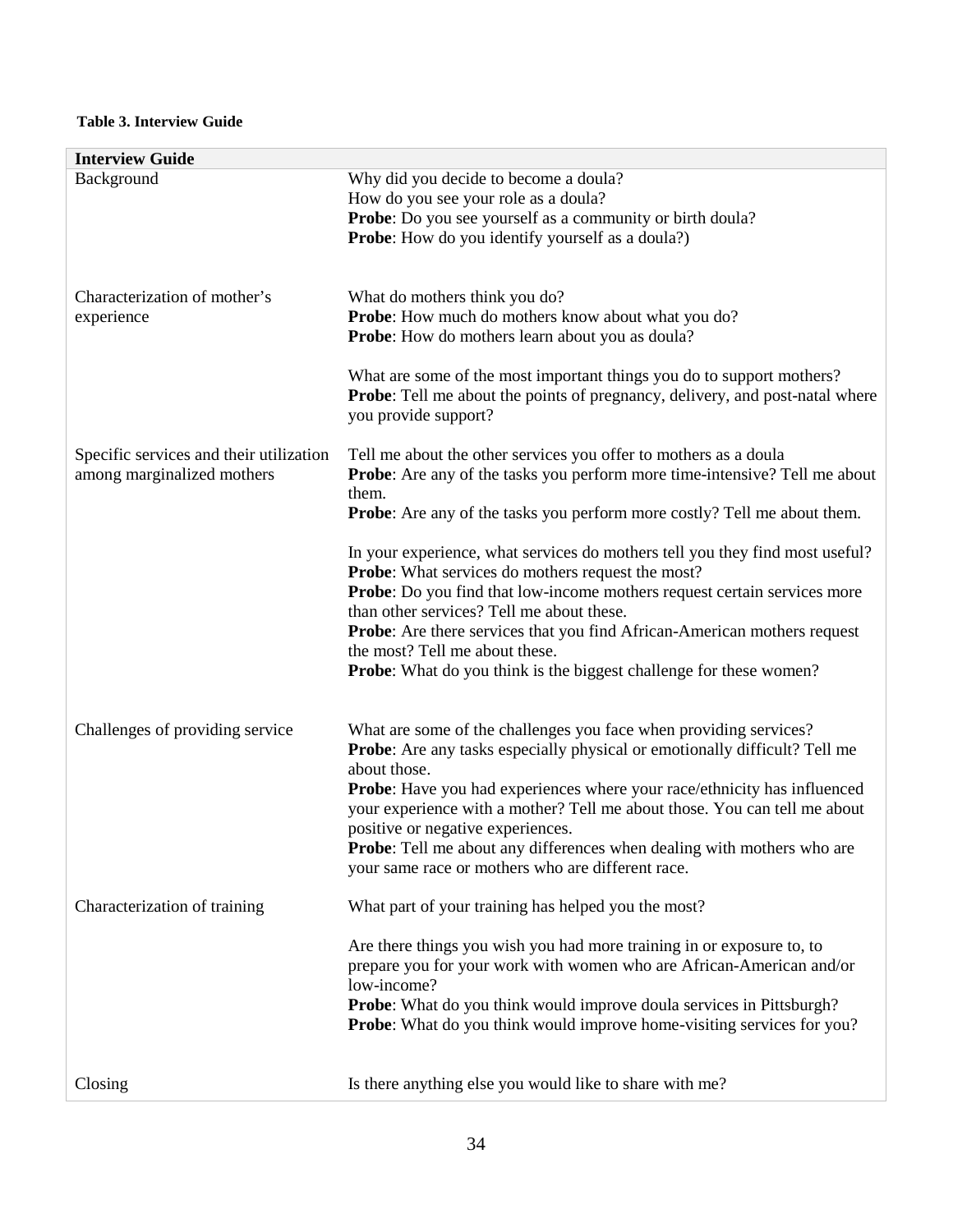### <span id="page-43-0"></span>**BIBLIOGRAPHY**

- <span id="page-43-1"></span>1. Hogan VK, Rowley D, Bennett T, Taylor KD. Life course, social determinants, and health inequities: toward a national plan for achieving health equity for African American infants--a concept paper. Maternal and child health journal. 2012; 16:1143-50.
- <span id="page-43-2"></span>2. Martin JA, Hamilton BE, Osterman MJ, Driscoll AK, Mathews TJ. Births: Final Data for 2015. National vital statistics reports : from the Centers for Disease Control and Prevention, National Center for Health Statistics, National Vital Statistics System. 2017; 66:1.
- <span id="page-43-3"></span>3. Mathews TJ, Driscoll AK. Trends in Infant Mortality in the United States, 2005–2014. 2017.
- 4. Matthews TJ, MacDorman MF, Thomas ME. Infant Mortality Statistics From the 2013 Period Linked Birth/Infant Death Data Set. National vital statistics reports : from the Centers for Disease Control and Prevention, National Center for Health Statistics, National Vital Statistics System. 2015; 64:1-30.
- <span id="page-43-10"></span>5. Fry-Johnson YW, Levine R, Rowley D, Agboto V, Rust G. United States black:white infant mortality disparities are not inevitable: identification of community resilience independent of socioeconomic status. Ethnicity & disease. 2010; 20:S1-131-5.
- <span id="page-43-4"></span>6. Burris HH, Baccarelli AA, Wright RO, Wright RJ. Epigenetics: linking social and environmental exposures to preterm birth. Pediatr Res. 2016; 79:136-40.
- <span id="page-43-5"></span>7. David R, Collins J. Disparities in Infant Mortality: What's Genetics Got to Do With It? American journal of public health. 2007; 97:1191-7.
- <span id="page-43-6"></span>8. El-Sayed AM, Paczkowski M, Rutherford CG, Keyes KM, Galea S. Social Environments, Genetics, and Black-White Disparities in Infant Mortality. Paediatric and perinatal epidemiology. 2015; 29:546-51.
- <span id="page-43-7"></span>9. Savitz DA, Murnane P. Behavioral influences on preterm birth: a review. Epidemiology (Cambridge, Mass). 2010; 21:291-9.
- <span id="page-43-8"></span>10. Collins JW, David RJ, Handler A, Wall S, Andes S. Very Low Birthweight in African American Infants: The Role of Maternal Exposure to Interpersonal Racial Discrimination. American journal of public health. 2004; 94:2132-8.
- <span id="page-43-9"></span>11. Krans EE, Davis MM. Preventing Low Birthweight: 25 Years, prenatal risk, and the failure to reinvent prenatal care. American journal of obstetrics and gynecology. 2012; 206:398-403.
- <span id="page-43-11"></span>12. Hamilton BE, Martin JA, Osterman MJK, Curtain SC, Matthews TJ. Births: Final data for 2014. Hyattsville, MD: National Center for Health Statistics2015 Contract No.: 12.
- <span id="page-43-12"></span>13. Issel LM, Forrestal SG, Slaughter J, Wiencrot A, Handler A. A review of prenatal homevisiting effectiveness for improving birth outcomes. Journal of obstetric, gynecologic, and neonatal nursing : JOGNN / NAACOG. 2011; 40:157-65.
- <span id="page-43-13"></span>14. Goyal NK, Teeters A, Ammerman RT. Home visiting and outcomes of preterm infants: a systematic review. Pediatrics. 2013; 132:502-16.
- <span id="page-43-14"></span>15. Goyal NK, Hall ES, Meinzen-Derr JK, Kahn RS, Short JA, Van Ginkel JB, et al. Dosage effect of prenatal home visiting on pregnancy outcomes in at-risk, first-time mothers. Pediatrics. 2013; 132 Suppl 2:S118-25.
- <span id="page-43-15"></span>16. Hollowell J, Oakley L, Kurinczuk JJ, Brocklehurst P, Gray R. The effectiveness of antenatal care programmes to reduce infant mortality and preterm birth in socially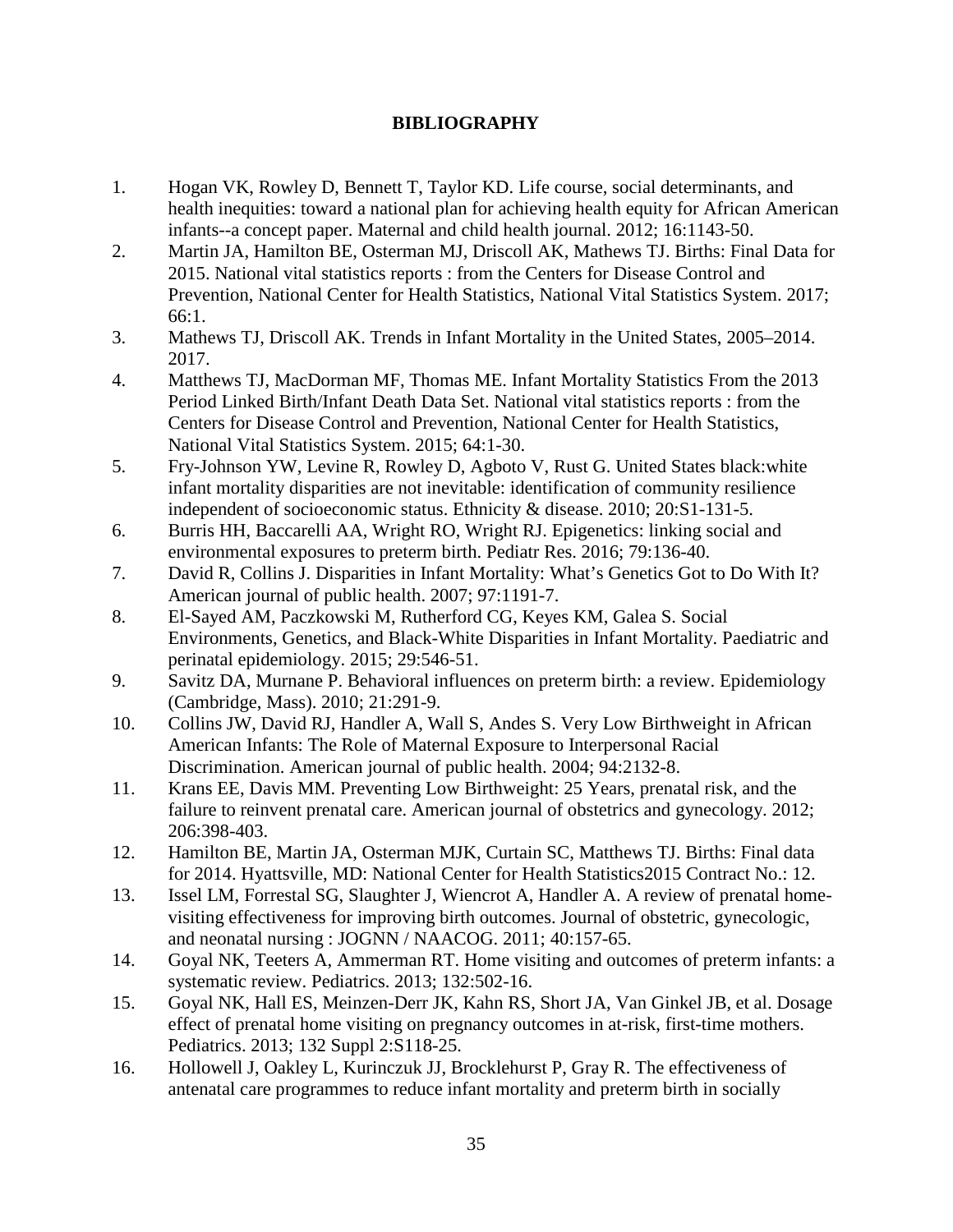disadvantaged and vulnerable women in high-income countries: a systematic review. BMC pregnancy and childbirth. 2011; 11:13.

- <span id="page-44-0"></span>17. Wells N, Sbrocco T, Hsiao CW, Hill LD, Vaughn NA, Lockley B. The impact of nurse case management home visitation on birth outcomes in African-American women. Journal of the National Medical Association. 2008; 100:547-52.
- <span id="page-44-1"></span>18. Lee E, Mitchell-Herzfeld SD, Lowenfels AA, Greene R, Dorabawila V, DuMont KA. Reducing low birth weight through home visitation: a randomized controlled trial. American journal of preventive medicine. 2009; 36:154-60.
- <span id="page-44-2"></span>19. Doula. In: O'Reilly A, editor. Encyclopedia of Motherhood: SAGE Publications, Inc.; 2010.
- <span id="page-44-3"></span>20. Lantz PM, Low LK, Varkey S, Watson RL. Doulas as childbirth paraprofessionals: Results from a national survey. Women's Health Issues. 2005; 15:109-16.
- <span id="page-44-4"></span>21. Gruber KJ, Cupito SH, Dobson CF. Impact of doulas on healthy birth outcomes. The Journal of perinatal education. 2013; 22:49-58.
- <span id="page-44-5"></span>22. Hodnett ED, Gates S, Hofmeyr GJ, Sakala C. Continuous support for women during childbirth. The Cochrane database of systematic reviews. 2013; 7:Cd003766.
- <span id="page-44-6"></span>23. Porreco RP, Thorp JA. The cesarean birth epidemic: Trends, causes, and solutions. American Journal of Obstetrics & Gynecology. 1996; 175:369-74.
- 24. American College of Obstetricians Gynecologists, Society for Maternal-Fetal Medicine, Caughey AB, Cahill AG, Guise JM, Rouse DJ. Safe prevention of the primary cesarean delivery. American journal of obstetrics and gynecology. 2014; 210:179-93.
- <span id="page-44-9"></span>25. Strauss N, Giessler K, McAllister E. How Doula Care Can Advance the Goals of the Affordable Care Act: A Snapshot From New York City. The Journal of perinatal education. 2015; 24:8-15.
- <span id="page-44-7"></span>26. Kozhimannil KB, Hardeman RR, Alarid-Escudero F, Vogelsang CA, Blauer-Peterson C, Howell EA. Modeling the Cost-Effectiveness of Doula Care Associated with Reductions in Preterm Birth and Cesarean Delivery. Birth. 2016; 43:20-7.
- <span id="page-44-8"></span>27. Kozhimannil KB, Hardeman RR, Attanasio LB, Blauer-Peterson C, O'Brien M. Doula care, birth outcomes, and costs among Medicaid beneficiaries. American journal of public health. 2013; 103:e113-21.
- <span id="page-44-15"></span>28. Kozhimannil KB, Attanasio LB, Jou J, Joarnt LK, Johnson PJ, Gjerdingen DK. Potential benefits of increased access to doula support during childbirth. The American journal of managed care. 2014; 20:e340-52.
- <span id="page-44-10"></span>29. Edwards RC, Thullen MJ, Korfmacher J, Lantos JD, Henson LG, Hans SL. Breastfeeding and complementary food: randomized trial of community doula home visiting. Pediatrics. 2013; 132 Suppl 2:S160-6.
- <span id="page-44-11"></span>30. Thullen MJ, McMillin SE, Korfmacher J, Humphries ML, Bellamy J, Henson L, et al. Father participation in a community-doula home-visiting intervention with young, African American mothers. Infant mental health journal. 2014; 35:422-34.
- <span id="page-44-12"></span>31. Slaughter JC, Issel LM, Handler AS, Rosenberg D, Kane DJ, Stayner LT. Measuring dosage: a key factor when assessing the relationship between prenatal case management and birth outcomes. Maternal and child health journal. 2013; 17:1414-23.
- <span id="page-44-13"></span>32. Sakala C. U.S. health care reform legislation offers major new gains to childbearing women and newborns. Birth. 2010; 37:337-40.
- <span id="page-44-14"></span>33. Johnson KA. Women's health and health reform: implications of the Patient Protection and Affordable Care Act. Current opinion in obstetrics & gynecology. 2010; 22:492-7.